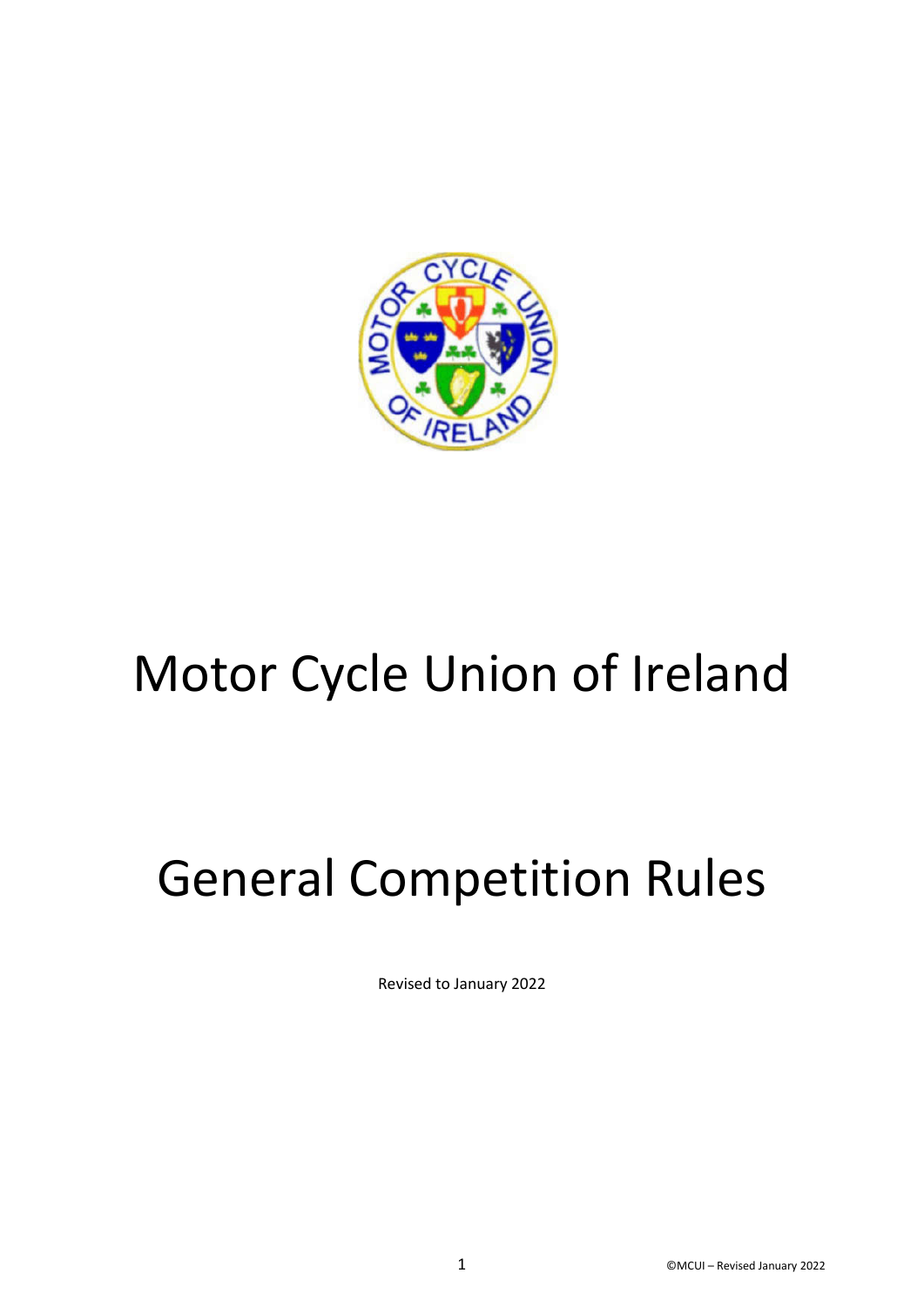### TABLE OF CONTENTS

| Chapter       | Title                                                   | Page |
|---------------|---------------------------------------------------------|------|
| 1             | <b>JURISDICTION</b>                                     | 3    |
| $\mathcal{P}$ | NOMENCLATURE AND DEFINITIONS                            | 4    |
| 3             | <b>OFFICIALS</b>                                        | 9    |
| 4             | <b>ENTRANTS AND DRIVERS</b>                             | 12   |
| 5             | THE ORGANISATION OF COMPETITIONS                        | 19   |
| 6             | <b>MOTORCYCLES</b>                                      | 23   |
| 7             | STARTS AND HEATS                                        | 25   |
| 8             | <b>COURSES AND PUBLIC SAFETY</b>                        | 26   |
| 9             | <b>PENALTIES</b>                                        | 28   |
| 10            | DISPUTES, COMPLAINTS, DISCIPLINARY MATTERS AND PROTESTS | 31   |
| 11            | <b>APPEALS</b>                                          | 34   |
| 12            | <b>TECHNICAL RULES</b>                                  | 36   |
| 13            | <b>ADMINISTRATION OF RULES</b>                          | 37   |
| 14            | DOPING CONTROL POLICY AND ALCOHOL TESTING               | 39   |
|               |                                                         |      |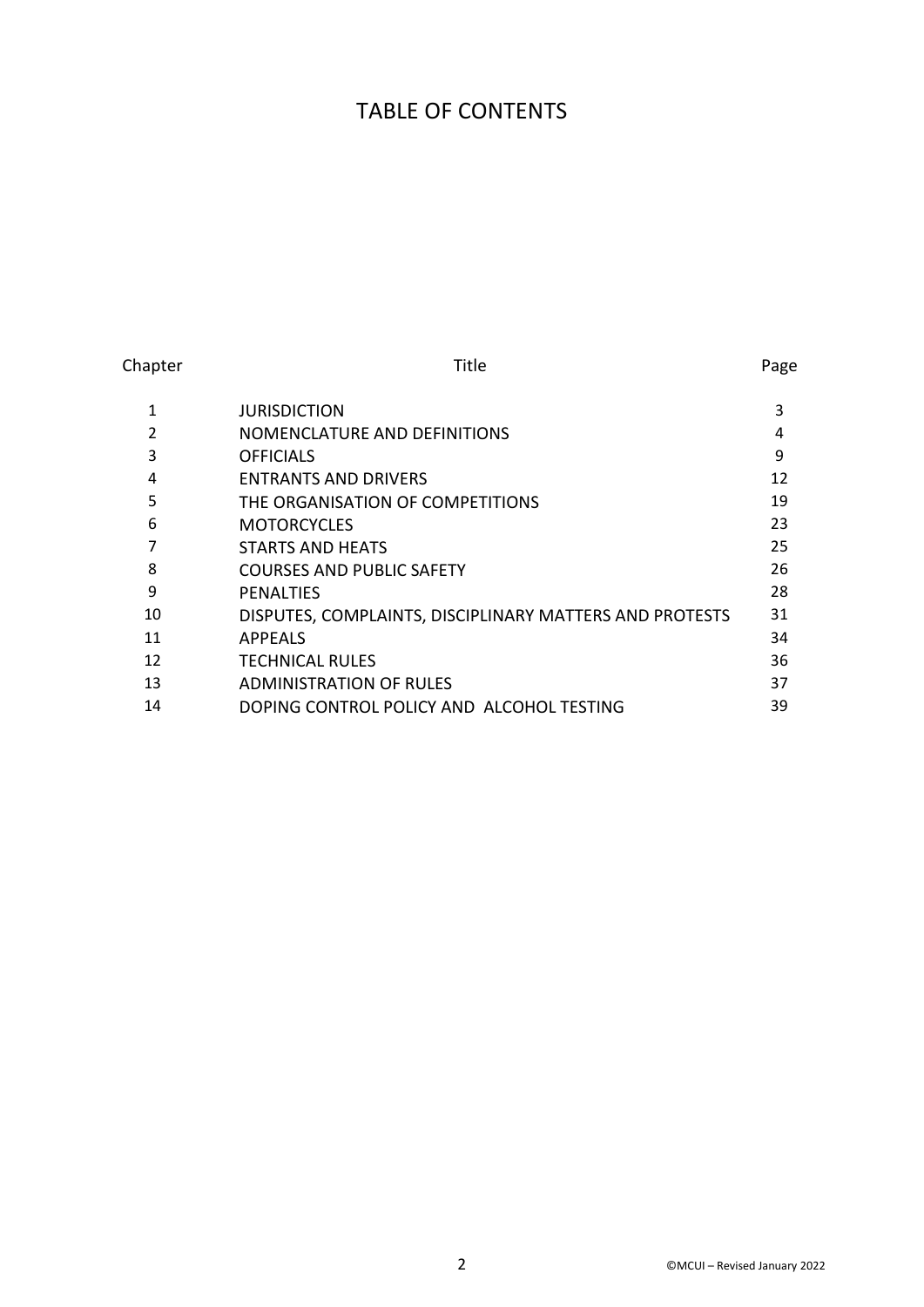### **JURISDICTION**

**1. INTERNATIONAL CONTROL OF COMPETITIONS**. The Federation Internationale Motocycliste (F.I.M.) is the paramount and sole authority qualified to control organised international motorcycling activities throughout the world, and as such constitutes the supreme International Tribunal for the settlement of disputes arising therefrom

#### **2. NATIONAL CONTROL OF COMPETITIONS**.

The Motor Cycle Union of Ireland, being a constituent member of the F.I.M. and representing Ireland at the F.I.M., acts as the controlling body of the sport of motorcycling as laid down in Article 2 of its Constitution and Rules.

### **3. GENERAL COMPETITION RULES.**

That the above powers may be exercised in a fair and equitable manner the Motor Cycle Union of Ireland has drawn up these, its General Competition Rules, hereinafter referred to as GCR, which are in general conformity with the Sporting Code of the F.I.M., and all competitions shall be held under the GCR.

### **4. TERRITORIAL JURISDICTION OF THE MOTOR CYCLE UNION OF IRELAND.**

For the purposes of the GCR, Ireland shall mean all of Ireland.

#### **5. APPLICATION OF THE GCR.**

The GCR shall apply either without modification or with such modification only (not being inconsistent with, or repugnant to, the International Sporting Code) as a Centre may deem necessary having regard to its circumstances or conditions. (ICC Jan. 2009)

### **6. LOYAL OBSERVANCE OF THE GCR.**

No member of a club, or club affiliated to the Motor Cycle Union of Ireland, having formally undertaken to observe and comply with the GCR, and no person licensed to participate in any competition governed by the GCR shall:-

(a) assist any person or body that does not comply with and/or conform to the rules of the Motor Cycle Union of Ireland, or the GCR, or that acts in any manner contrary thereto, or

(b) belong to or lend his name to, or be an officer of, any such body. Any person being guilty of breach of this rule shall therefore become liable to the consequences and penalties provided by Rules 179, 188, 190 and 191.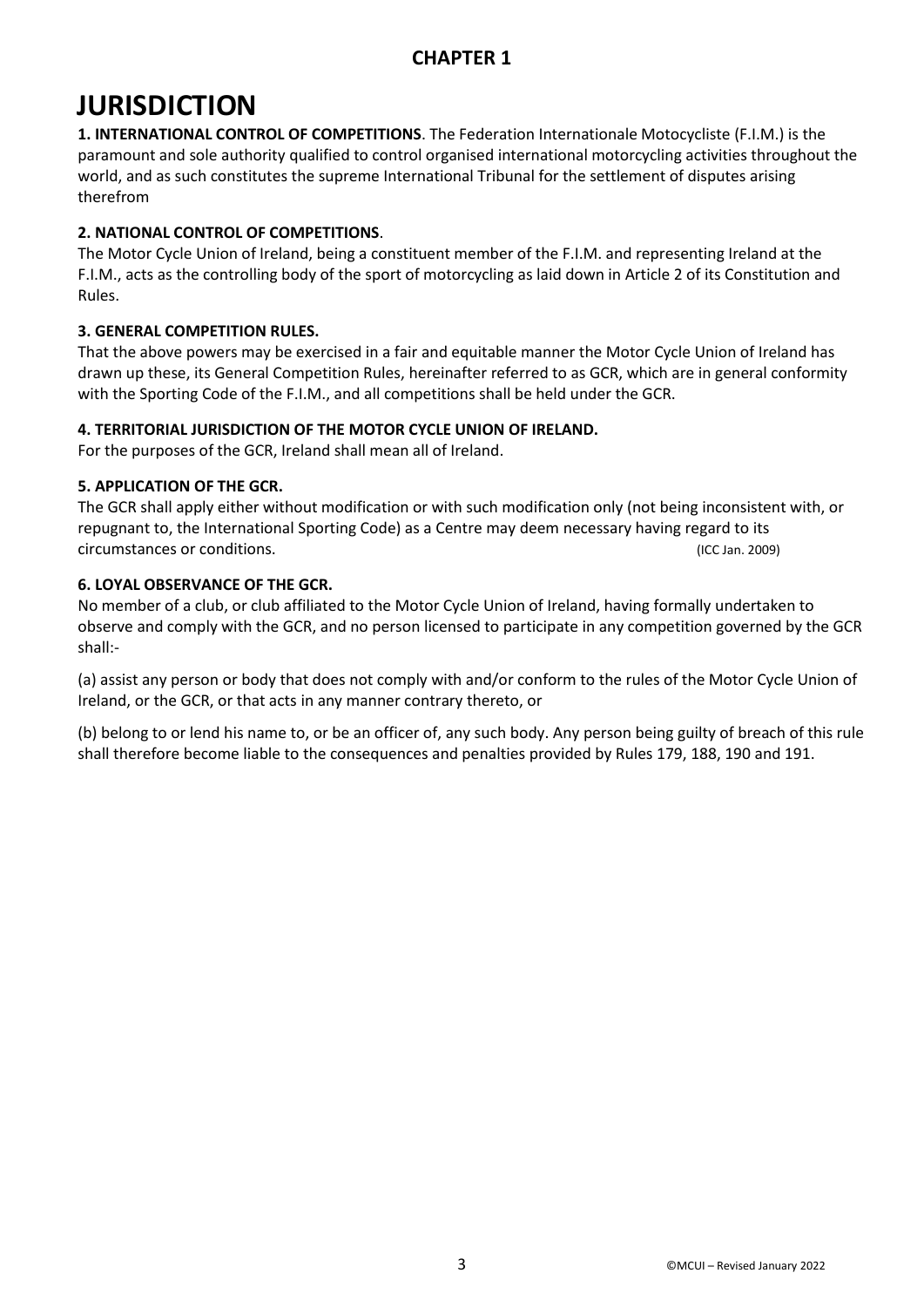## **NOMENCLATURE AND DEFINITIONS**

#### **7. PHRASEOLOGY**.

The following nomenclature, definitions and abbreviations shall be adopted in the GCR, in any appendices thereto, in all Supplementary Regulations, and for general use.

#### **8. F.I.M.**

Fédération Internationale Motocycliste.

#### **9. I.O.C.**

International Olympic Committee.

#### **10. F.M.N.**

Federation Motocycliste Nationale. A national motorcycling organisation federated to, and recognised by, the F.I.M. as the sole governing body of the sport in its own territory.

#### **11. MCUI.**

The Motor Cycle Union of Ireland.

#### **12. CENTRE.**

An area to which the MCUI has given power to govern the sport of motorcycling.

#### **13. CODE.**

The Sporting Code of the F.I.M. including any appendices thereto which may be in force.

#### **14. CLUB.**

Anybody recognised by the MCUI as a Club.

#### **15. REGISTERED MEMBER OF A CLUB.**

Any duly elected member of a club who shall be eligible to take part in any competition as a member of that club, provided that his/her name shall have been inscribed on the books of that club at least twenty one days prior to the date fixed for such a competition.

#### **16. STANDING REGULATIONS.**

Regulations supplementary to the GCR drawn up by the MCUI having for their object the regulation of a specific Sporting Discipline (Drag Racing, Enduro, Moto Cross, Road Racing, Short Circuits, Supermoto, Trials, etc.) (ICC 19th January 2008)

#### **17. SUPPLEMENTARY REGULATIONS.**

Regulations supplementary to the GCR, and Standing Regulations, drawn up by the promoter of a competition and approved by the authority granting the permit, having for their object the regulation of the details of a competition.

#### **18. PERMIT.**

The documentary authority to organise and hold one or more competitions granted in the case of an International Competition by the F.I.M., and in the case of all other competition by the MCUI or by a Centre of the MCUI.

#### **19. PROGRAMME.**

A document prepared by the promoters of a meeting for the purpose of informing the participants and spectators about such a meeting.

#### **20. OFFICIALS.**

Officials are either supervisory or executive. The supervisory officials are Stewards (Jury) of the meeting. Executive officials are all those officials such as the Clerk of the Course. Secretary of the Meeting and all those who, under the Clerk of the Course are responsible for carrying out the detailed organisation of a competition.

#### **21. CLERK OF THE COURSE.**

The chief executive official at the Meeting.

#### **22. PROMOTER.**

Any person or body proposing to hold, holding, or organising a meeting.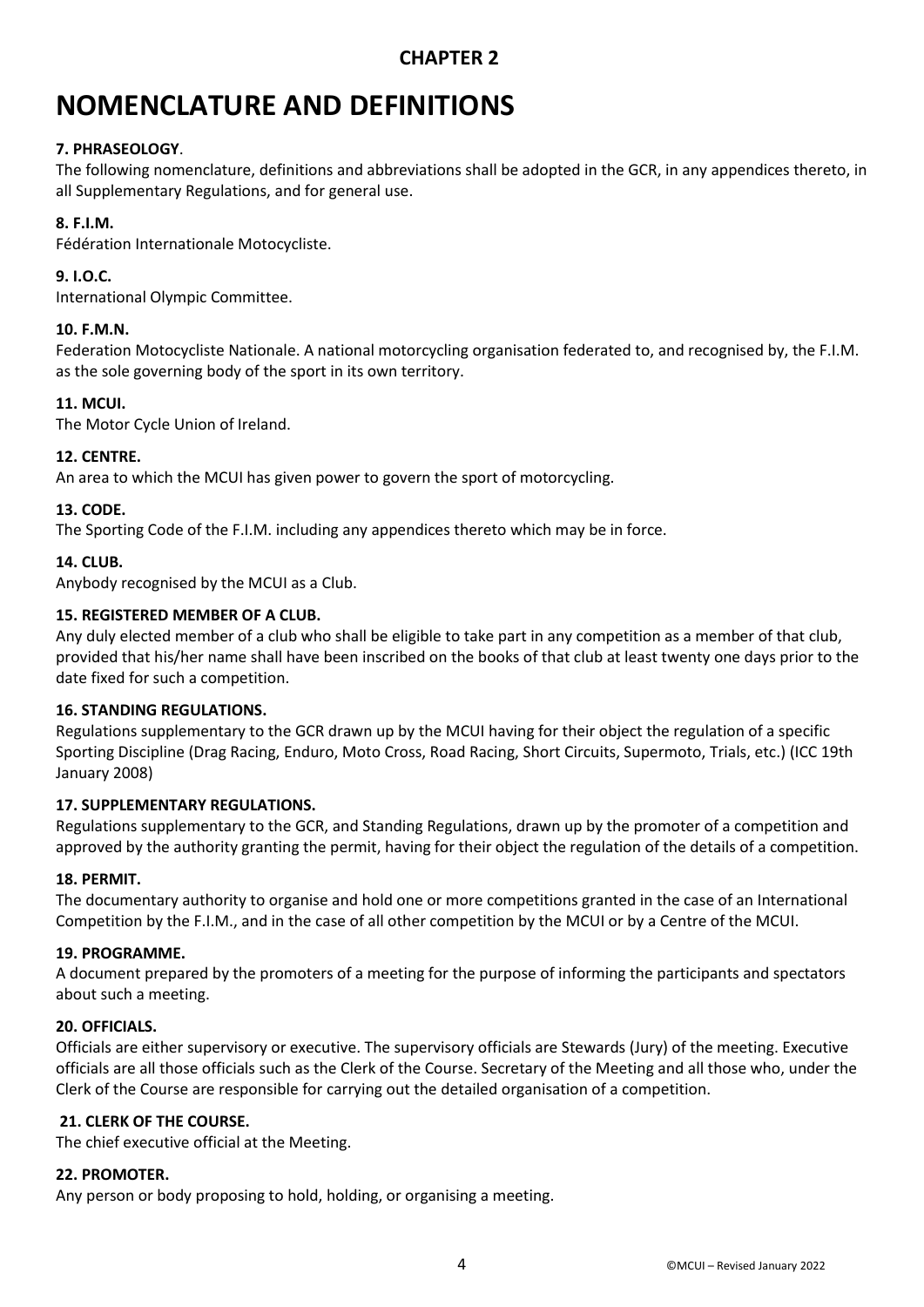#### **23. ENTRANT.**

Any person or body having signed an entry form and having been accepted for a competition.

#### **24. DRIVER**

#### **24.1Junior Driver.**

A person of 6 years of age or over (4 years of age for electric bikes Trials only) and under 17 years of age in Short Circuit, Grasstrack, Motocross and Trials events who has been nominated as a driver of a motorcycle in a competition. For the purposes of determining the upper age limit, a driver's age will be determined by his/her age on the 1st of January in any year, and any driver who attains his/her 17th birthday during a year will have the option of completing the year in the Class/Grade where there is an age limit. Licences are issued subject to restrictions set out in GCR 92 Driver's Competition Licence and the discipline Standing Regulations.

#### **24.2 Senior Driver**.

A driver's age will be determined by his/her age on the 1st of January in any year. Licences are issued subject to restrictions set out in GCR 92 Driver's Competition Licence and the discipline Standing Regulations. (ICC Dec 2016)

#### **25. COMPETITION LICENCE.**

The documentary authority granted to an entrant or driver to enter or compete in certain competitions (GCR 91 and 94).

#### **26. MEDICAL CERTIFICATE.**

The documentary proof that a licence holder has undergone the prescribed medical examination necessary for him/her to hold a Competition Licence (GCR 108).

#### **27. ENTRANT'S OR DRIVER'S REGISTER.**

The list, maintained by the MCUI or a Centre, of persons to whom it has issued licences.

#### **28. NATIONALITY.**

The nationality of a driver for the purposes of the GCR shall, after the issue of a licence, be deemed to be that of the F.M.N. which last issued the licence.

#### **29. PASSENGER.**

A person of 16 years of age or over, in the case of Enduro, Grasstrack, Motocross and Trials events, 15 years of age or over in the case of Short Circuit events or 18 years of age of over in the case of a Road Race, Hill Climb or Sprint held over roads closed to the public, conveyed on a motorcycle in addition to the driver. (Special Conference 9th March 2008)

#### **30. COMPETITOR.**

The driver, and his passenger if any, together with his motorcycle.

#### **31. MOTORCYCLE.**

A mechanically propelled vehicle having fewer than four wheels, all of which are normally in contact with the ground. Motorcycles are divided into categories:

**Category A. Motor Bicycle**: A one track vehicle with two road wheels.

**Category B (1)** A three wheeler.

**Category B (2)** A sidecar or cyclecar. A vehicle with three road wheels minimum and a maximum cylinder volume, and each class being described by its maximum cylinder volume.

**Category C.** An All-Terrain. Vehicle (ATV) having handlebars and two tracks, and four wheels.

#### **32. CYLINDER VOLUME.**

The volume swept in a cylinder or cylinders by the upward or downward movement of the pistons in relation to such cylinder or cylinders. Cylinder volume shall be expressed in cubic centimetres. For all calculations relating to the cylinder volume of engines the symbol p shall be regarded as equivalent to 3.1416.

#### **33. COMPETITION.**

Any trial, race attempt at record or sporting event, other than a gymkhana or social event, in which one or more persons driving motorcycles compete either amongst themselves or against time, or attempt to fulfil certain conditions laid down in advance. A race included in a gymkhana is itself a competition within the meaning of the GCR. Competitions may be International, National, Restricted or Closed. No Restricted or Closed competition shall be included in, or connected with, a National competition except with the special permission of the authority which issued the permit.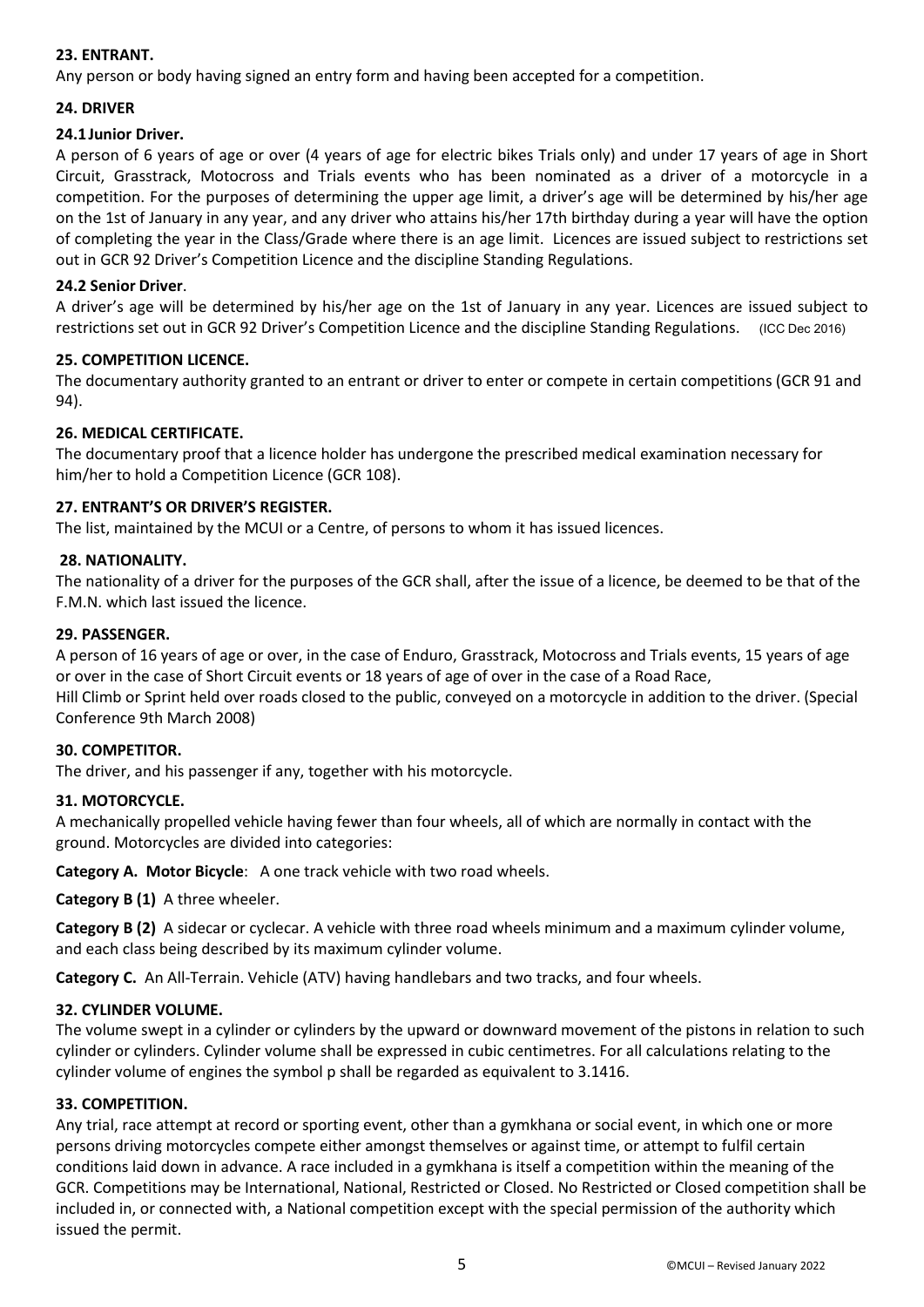#### **34. INTERNATIONAL COMPETITION.**

A competition is International when it is open to drivers of one or more nation, and is inscribed in the Annuaire of the F.I.M.

#### **35. RESTRICTED COMPETITION.**

A competition is restricted when the entrants and/or drivers and/or motorcycles concerned have to comply with some particular qualification other than those in GCR 34 and 35.

#### **36. CLOSED COMPETITION.**

A competition is Closed when it is open only to registered members of one club as defined in Rule 15. In special cases the MCUI or a Centre may permit two affiliated clubs to join together in the organisation of a Closed competition or for a club organising a closed competition to invite the members of ONE other club to take part in the competition.

*For the purpose of the aforementioned clause, the two clubs need not be affiliated to the same Centre.* (ICC Jan. 2009)

#### **37. MEETING.**

An assembly of drivers and officials at which one or more competitions, other than an individual attempt at record, are held. A meeting shall not be deemed to be concluded until after the final publication of results.

#### **38. GRAND PRIX.**

A title may, once per year, be given to one meeting. The MCUI reserves the right to name the type of meeting.

#### **39. CLASSIC EVENT.**

A name which may be given to a certain meeting of traditional importance, such a meeting to receive first priority in the annual calendar.

#### **40. RACE.**

A competition in which speed is the factor determining the result.

#### **41. HEAT.**

One of a series of races the whole of which constitute a particular competition.

#### **42. ROAD RACE.**

A race on a roadway which is generally used for ordinary traffic and continuous in circuit.

#### **43. SHORT CIRCUIT.**

A race, other than a road race, on a continuous circuit which has a road, or road like surface.

#### **44. MOTOCROSS.**

A cross country race over a continuous course which presents irregularities in surface and terrain.

#### **45. GRASSTRACK.**

A race on a continuous grass circuit.

#### **46. SAND RACE.**

A race on the seashore, either on a continuous circuit or from point to point.

#### **47. HILL CLIMB.**

A race from point to point, including the climbing of a steep gradient, between two or more competitors at a time or against the watch.

#### **48. SPEED TRIAL.**

A race from point to point on a good surface on approximately level ground and over measured distance between two or more competitors at a time or against the watch.

#### **49. TRIAL**.

A competition in which a number of drivers take part, endeavouring to fulfil prescribed conditions.

#### **50. ENDURO**.

A cross country event where the purpose of the competition is to test the reliability of the motorcycles and the skill of the participating drivers who must cover the entire distance under the prescribed conditions.

#### **51. CERTIFIED TEST.**

A test, the purpose of which is to obtain information as to the characteristics of a motorcycle, or accessory, or material used in connection with a motorcycle, or which is conducted in accordance with certain regulations which may be laid down by the authority conducting the tests.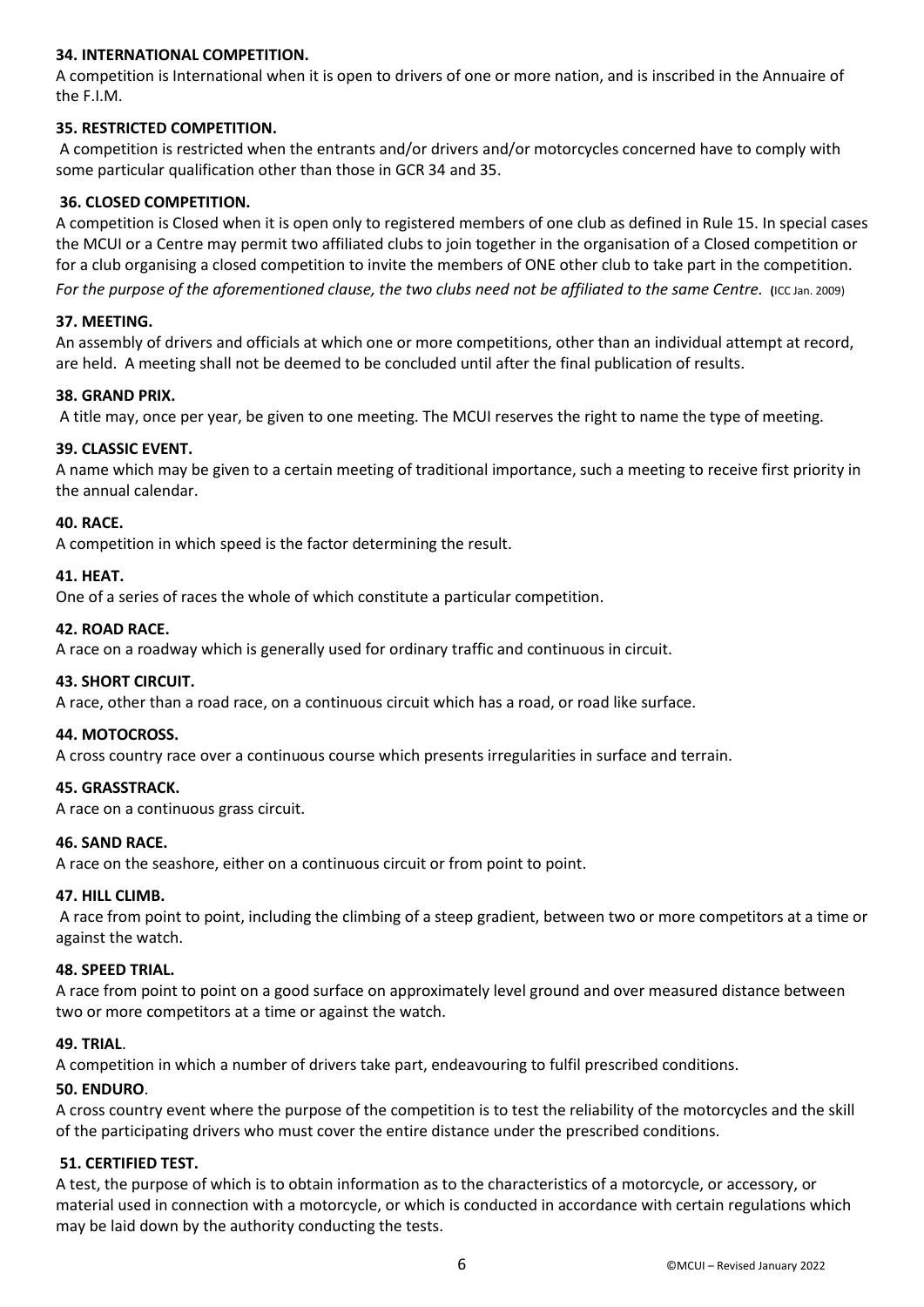#### **52. RALLY.**

A rally may either be competitive or social, that of a competitive nature taking place over various routes converging on a point fixed in advance and in which the average speed is limited; that of a social nature being organised with the object of assembling a number of tourists at a point fixed in advance.

#### **53. COURSE.**

The route to be followed in a competition.

#### **54. ROAD INSPECTION.**

The inspection, by a duly appointed panel, of a Road or Short Circuit course to determine whether it is in a fit state on which to hold competitions.

#### **55. HANDICAP.**

A method laid down having for its purpose the equalising, so far as is possible, the chances of competitors. A handicap may either be published or sealed.

#### **56. SEALED HANDICAP.**

A handicap which is not published to the competitors until such time as may be fixed by the Supplementary Regulations.

#### **57. MILE AND KILOMETRE.**

For all conversions between mile and kilometres the mile shall be taken as 1.60934 kilometres, and the kilometre shall be taken as 0.62137 miles.

#### **58. START.**

The start is the moment when the order to start is given to the driver or drivers in any competition.

#### **59. CONTROL LINE.**

A control line is a line by reference to which a motorcycle is timed or its performance in a competition is determined.

#### **60. STARTING LINE.**

A starting line is the first control line on a course.

#### **61. FINISHING LINE.**

A finishing line is the last control line on a course.

- **62. STARTS**
- **62.1 FLYING START.** The start by one or more drivers when the speed up to the starting line is not controlled.
- **62.2 ROLLING START.** The start made by one or more drivers when the speed to the starting line is regulated.
- **62.3 STANDING START**. The start made when the motorcycle has been stationary, with the engine dead, until the order to start is given.
- **62.4 CLUTCH START.** The start made when the motorcycle, with the engine running, has been stationary until the order to start is given.
- **62.5 MASS START** When all drivers in a competition are started together

**62.6 GROUP STARTS** When drivers in a competition are started together

**62.7 INDIVIDUAL STARTS** When drivers in a competition are started singly. (ICC Dec 2016)

#### **63. OUTSIDE ASSISTANCE.**

The doing by any person, other than the driver, his passenger (if any) or an official in the course or performance of his duty, of any act involving contact with the vehicle.

#### **64. RECORD.**

A best result obtained under prescribed conditions.

#### **65. WORLD RECORD.**

A record for which the conditions were prescribed by the F.I.M..

#### **66. NATIONAL RECORD.**

A record for which the conditions were prescribed by the MCUI.

#### **67. HOLDER OF RECORD.**

The driver or drivers of a motorcycle used in a successful attempt at record.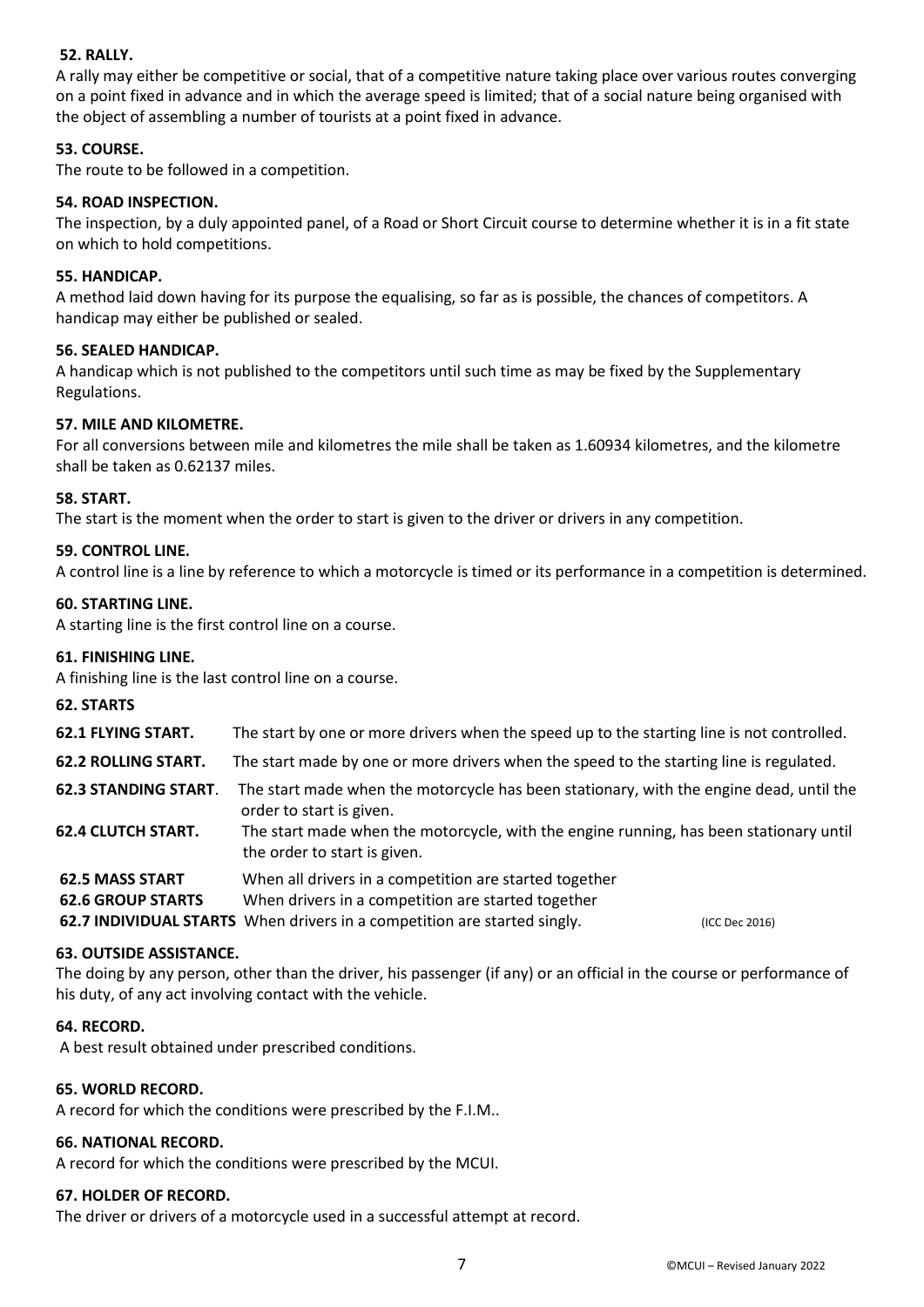#### **68. STEWARDS REPORT.**

The report on a competition made to the authority granting the permit, and signed by the Stewards of the Meeting (see GCR No. 85)

#### **69. PROTEST.**

A formal statement of objection to an alleged irregularity on the part of any person concerned in a competition.

#### **70. APPEAL.**

A formal demand made to a higher tribunal for relief from the decision of a lower tribunal.

#### **71. EXCLUSION.**

The prohibition of a person or body of persons from taking part either in some particular capacity or in any capacity whatsoever in a certain competition, or the prohibition of a certain motorcycle, or of motorcycles of a certain make, or of a motorcycle accessory, from being driven or used in a specified competition. Exclusion may be pronounced by a competent authority either before, during or after the competition.

#### **72. SUSPENSION.**

The prohibition of a person, or body of persons, from taking part in any capacity whatsoever in certain competitions or the prohibition of a certain motorcycle, or of motorcycles of a certain make, or of a motorcycle accessory from being driven or used in certain competition.

#### **73. DISQUALIFICATION.**

The loss for all time of any right to take part in any capacity whatsoever in any motorcycle, automobile, motoraquatic or aeronautic competition.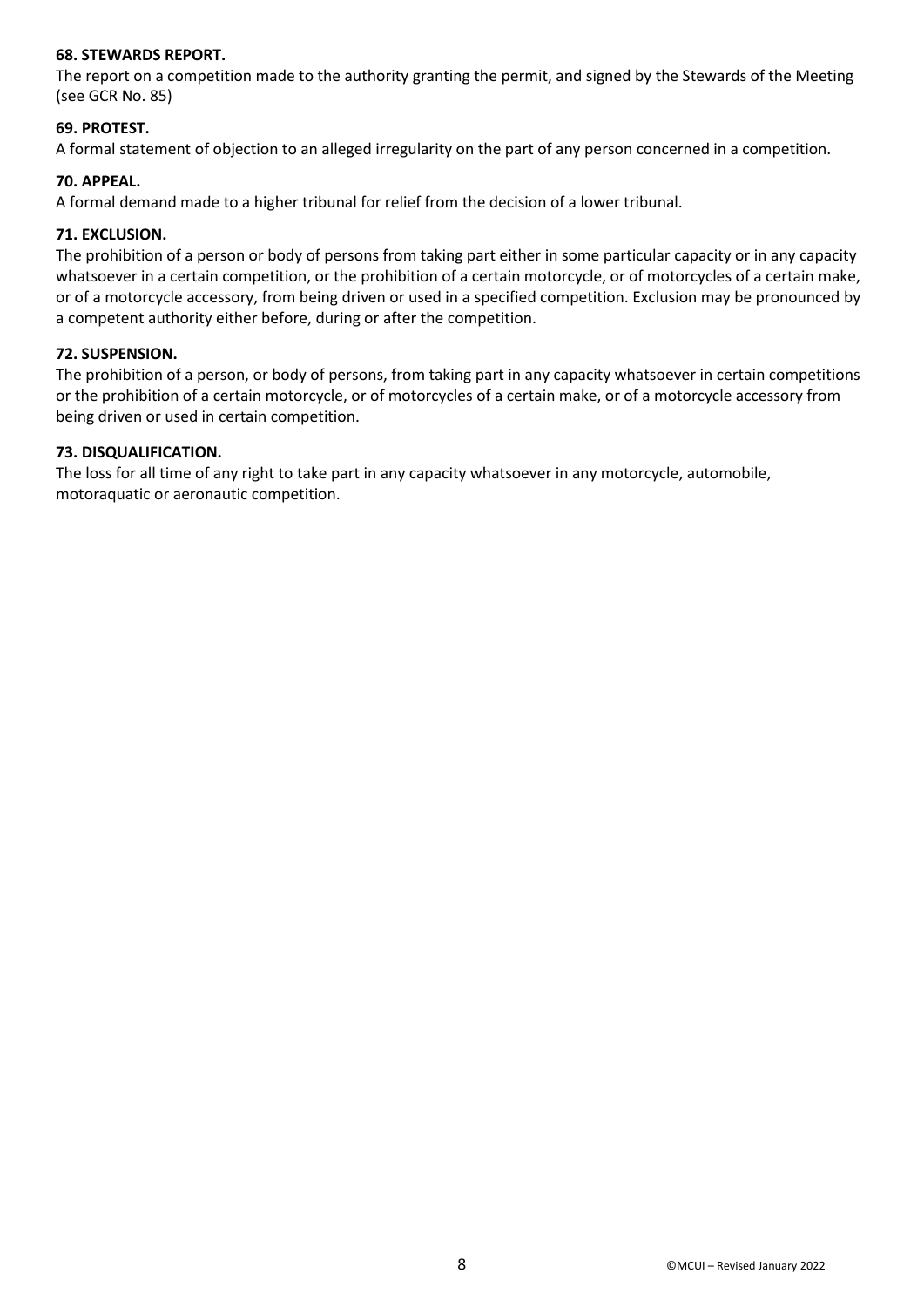### **OFFICIALS**

#### **74. THE GOVERNMENT OF COMPETITIONS IN GENERAL**.

Every competition shall be directed and carried out by certain officials whose duties are either supervisory or executive.

#### **75. OFFICIALS.**

The officials responsible for the supervision of a competition are the Stewards of the Meeting. At a meeting there shall be from three to five Stewards of the Meeting, excepting that in the case of a Closed meeting there may be from one to five. Stewards may also be termed to be Jury Members in certain International events.

The Chief Executive at a competition is the Clerk of the Course under whose control come all the executive officials necessary to run the competition in a competent manner.

All executive officials may have assistants.

#### **76. NOMINATION OF OFFICIALS.**

The MCUI or a Centre may nominate a majority of the Stewards at any meeting. At all meetings at least one of the Stewards shall be nominated by the MCUI or a Centre. All other officials shall be nominated by the promoters, subject to the approval of the authority issuing the permit.

#### **77. QUALIFICATIONS NECESSARY FOR OFFICIALS.**

To be eligible to act in the capacity of Clerk of the Course or Steward at an event a person must hold an MCUI Officials Licence. An Officials Licence will be valid for three calendar years. To quality for such a licence a person must have attained his/her 18th birthday and must attend an MCUI training seminar and successfully complete a written examination which will form part of the seminar. Participation in a seminar is obligatory at least once every three years. At least one training seminar shall be held annually. Each Centre shall maintain a register of all persons to whom an Officials Licence has been issued and shall licence those members who comprise its Panel of Stewards. Other applications for an Officials licence shall only be accepted from an affiliated club/body which shall make application to its respective Centre on behalf of the official(s) it wishes to have licensed. The timekeepers, scrutineers, travelling marshals, etc. shall, for Road Race and Short Circuit events and if possible for all other events, be selected from the approved panels. All other appointed officials shall be competent and experienced.

#### **78. QUALIFICATIONS NECESSARY FOR SCRUTINEERS.**

To be eligible to act in the capacity of Scrutineer at an event, a person must hold an MCUI Scrutineers Licence. This Licence will be valid for three calendar years. To qualify for such a licence, a person must attend a training seminar. Participation in a seminar is obligatory at least once every three years. Each Centre shall hold at least one Scrutineers Seminar each year. (ICC Feb. 2000)

#### **79. PLURAL APPOINTMENTS.**

At a meeting a person, other than a Steward of the Meeting, may be appointed to undertake several different duties, provided he/she is qualified therefore. A Steward of the Meeting shall not undertake any other duty, and an official shall not be eligible to enter or drive in that meeting.

#### **80. RESTRICTION ON OFFICIALS.**

No official shall perform any duties other than those attached to his appointment or appointments. In addition to the duties and powers attached to his appointment, it is the duty of an official to report to the Clerk of the Course any irregularity which has come to his notice.

#### **81. POWERS OF THE STEWARDS.**

The Stewards of the Meeting shall have no responsibility for the organisation of the meeting nor have any executive duty in connection therewith, but shall be in supreme supervisory control over the carrying out of the programme of the meeting in accordance with the Regulations. The Stewards are the only tribunal competent to adjudicate upon protests arising out of the meeting. They may give summary judgement on any protest which may arise, subject to the right of appeal, as is provided in these rules, or they may refer a protest for decision to the authority which granted the permit.

#### **82. DUTIES OF THE STEWARDS.**

It is the duty of the Stewards of the Meeting to ensure that the meeting is carried out in accordance with the GCR and the applicable Supplementary Regulations, and to reprimand, fine or exclude from a competition or from the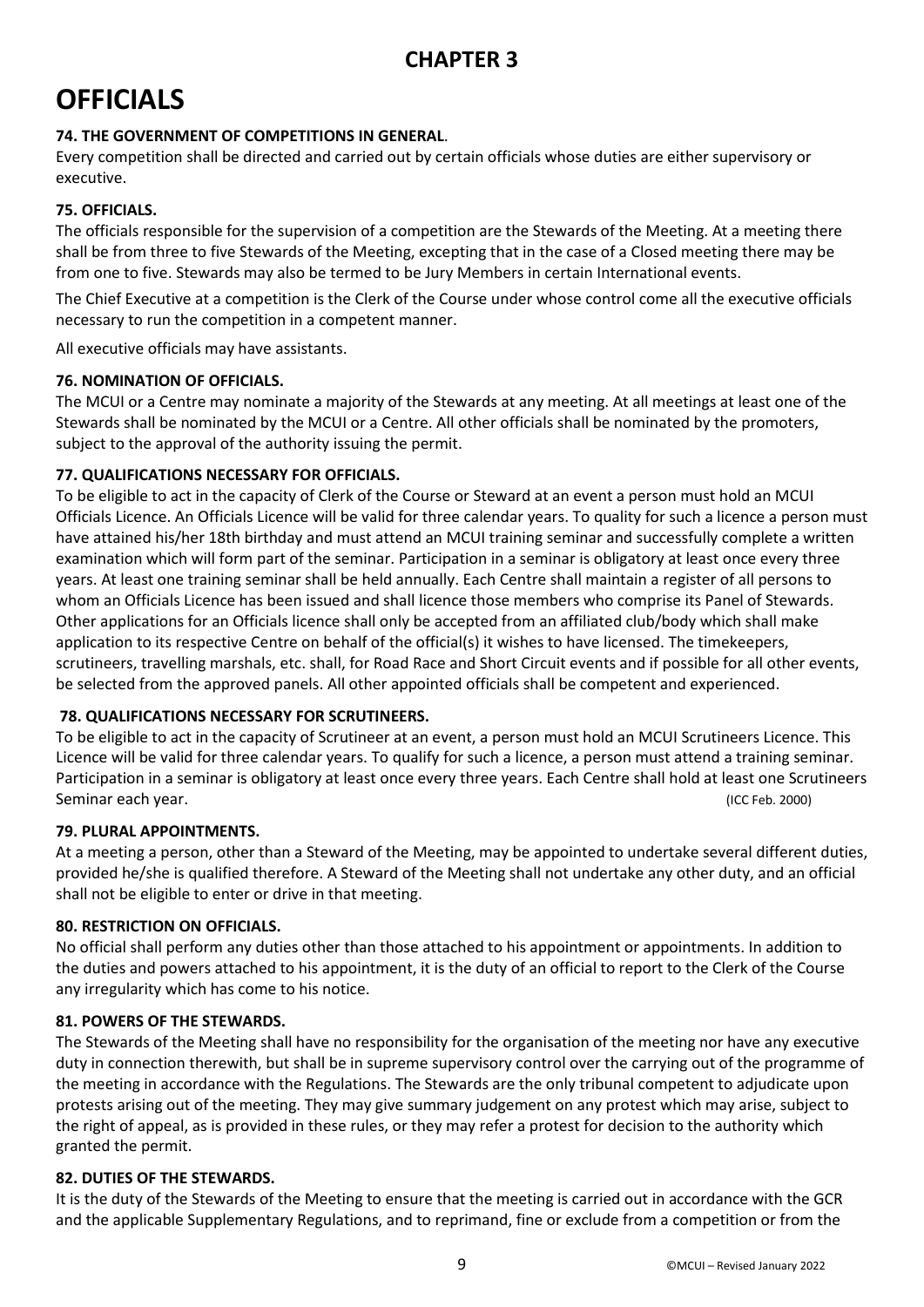meeting any driver, or other person reported to them by the Clerk of the Course for misbehaviour or unfair practice, whom they find to be guilty. A person reprimanded or excluded may also be reported by them to the MCUI or a Centre for further disciplinary action.

#### **83. EMERGENCY POWERS OF THE STEWARDS.**

The Stewards of the Meeting may, either on their own initiative, or on the request of the promoter or from the Clerk of the Course for urgent reasons of safety or other unavoidable necessity, postpone the start of a competition, modify the course, stop a competition prematurely or cancel the whole or part of a meeting. No such decision of the Stewards shall be questioned or challenged by appeal or otherwise.

A heat of a race, or a race which has been prematurely stopped. may not be re-run unless provision has been made in the Supplementary Regulations for the competition for so doing.

#### **84. MEETING OF STEWARDS.**

If, at any meeting of the Stewards, there is not a majority of Stewards present, those present shall appoint a temporary substitute or substitutes so as to bring the number to three.

#### **85. STEWARDS' REPORT.**

The Stewards shall prepare and submit to the authority granting the permit a report within 14 days of the protests lodged, and any exclusions or decisions made, together with any remarks or any recommendations they may have as to future events. The Promotors or the promoting Club shall receive a copy of the completed Stewards report at the conclusion of the final Stewards Meeting on the final day of competition. The Stewards report shall not be amended after the conclusion of the final Stewards Meeting on the final day of competition.

Any protest regarding the results of a Competition, lodged after the Final Stewards Meeting has concluded, but within the time limit set down in GCR 207 paragraph (d), shall require a separate Stewards Meeting and Report.<br>(ICC Dec 2019)

#### **86. POWERS OF THE CLERK OF THE COURSE.**

The Clerk of the Course may also be the Secretary of the Meeting and may have various assistants. He shall be responsible to the Stewards of the meeting and the promoter for the good management and conduct of a competition in accordance with the Supplementary Regulations and the Official Programme, and for the direction and control of all executive officials necessary for that purpose.

#### **87. DUTIES OF THE CLERK OF THE COURSE.**

The Clerk of the Course shall control the drivers and shall prevent any driver or passenger excluded, suspended or disqualified or otherwise ineligible, from taking part in a competition. He shall prohibit, from starting in a competition, any driver who has not qualified to start, such driver being classed as a "non-starter". He shall prohibit any driver or passenger from competing, or any motorcycle from being driven whom he considers is, or might be, a source of serious danger. If a driver commits an act or offence for which the penalty follows automatically, as specifically laid down in the Supplementary Regulations, the Clerk of the Course shall impose the penalty. He may also order the removal from the Course and its precincts of any person who refuses to obey the order of a responsible official. In both cases an immediate report must be made to the Stewards of the Meeting. He shall report to the Stewards of the Meeting any driver, passenger or other person whom he considers guilty at the meeting of misbehaviour, unfair practice, or any failure to comply with the GCR or the applicable Supplementary Regulations. The Clerk of the Course shall be responsible for the transmission to the Stewards of the Meeting, without undue delay, of any protests that may be made. He shall collect the reports of the timekeepers and other executive officials, together with such other official information as may be necessary for the determination of the results. He shall prepare and publish the provisional results of the meeting, and any final amendments, or arrange for the Secretary of the Meeting to do so.

#### **88. DUTIES OF THE SECRETARY OF THE MEETING.**

The Secretary of the Meeting shall be more particularly responsible for the organisation of the meeting insofar as the supply of all necessary documents, etc. is concerned, as well as for the transaction of official correspondence. He may act as the Secretary to the Stewards.

#### **89. DUTIES OF STARTER AND JUDGE.**

The Clerk of the Course may undertake the duties of starter or judge, or he may instruct a timekeeper to so act, or an official or officials may be appointed for these duties. In the case of a handicap competition where the handicap is wholly or partly by time, the Starter shall be a timekeeper.

The use by the Starters, or by the Judge, of mechanical appliances for facilitating starting or for recording of finishes is permitted, provided such apparatus has first been approved by the MCUI or a Centre. No protests may be made against the decision of a Starter or Judge which shall be accepted as final unless corrected as hereinafter provided.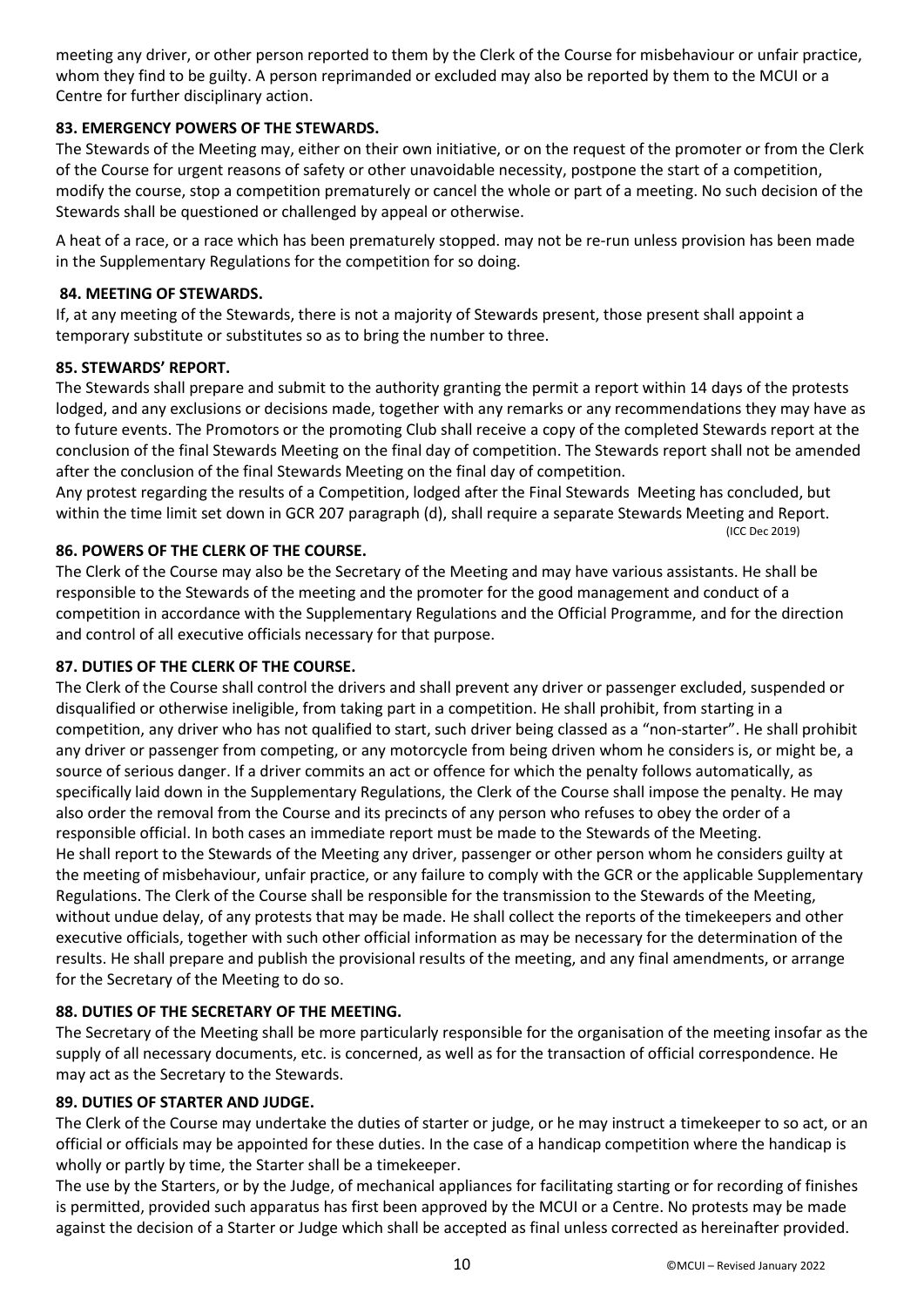The Judges may perform one or both of the following duties:

1) Starting Judges whose duty is to point out any false starts to the Clerk of the Course immediately they occur.

2) Finishing Judges whose duty is to declare the order in which competitors cross the finishing line. A mistake made by a Judge may be corrected by him with the approval of the Stewards of the Meeting **90. DUTIES OF TIMEKEEPERS.** 

The principal duties of the timekeepers shall be:

- (i) At the commencement of the meeting, report themselves to the Clerk of the Course, who shall give them the necessary instructions.
- (ii) If so required, to act as a Starter and/or Judge.
- (iii) To use for timekeeping only official approved apparatus.
- (iv) To record and report such times as are required by the conditions of competition as instructed by the Clerk of the Course.
- (v) To prepare and sign their reports, according to their individual responsibility, and to send them, together with all the necessary documents, to the Clerk of the Course.
- (vi) Not to communicate any official information to any other person except as they may be required to do so in the performance of their duties.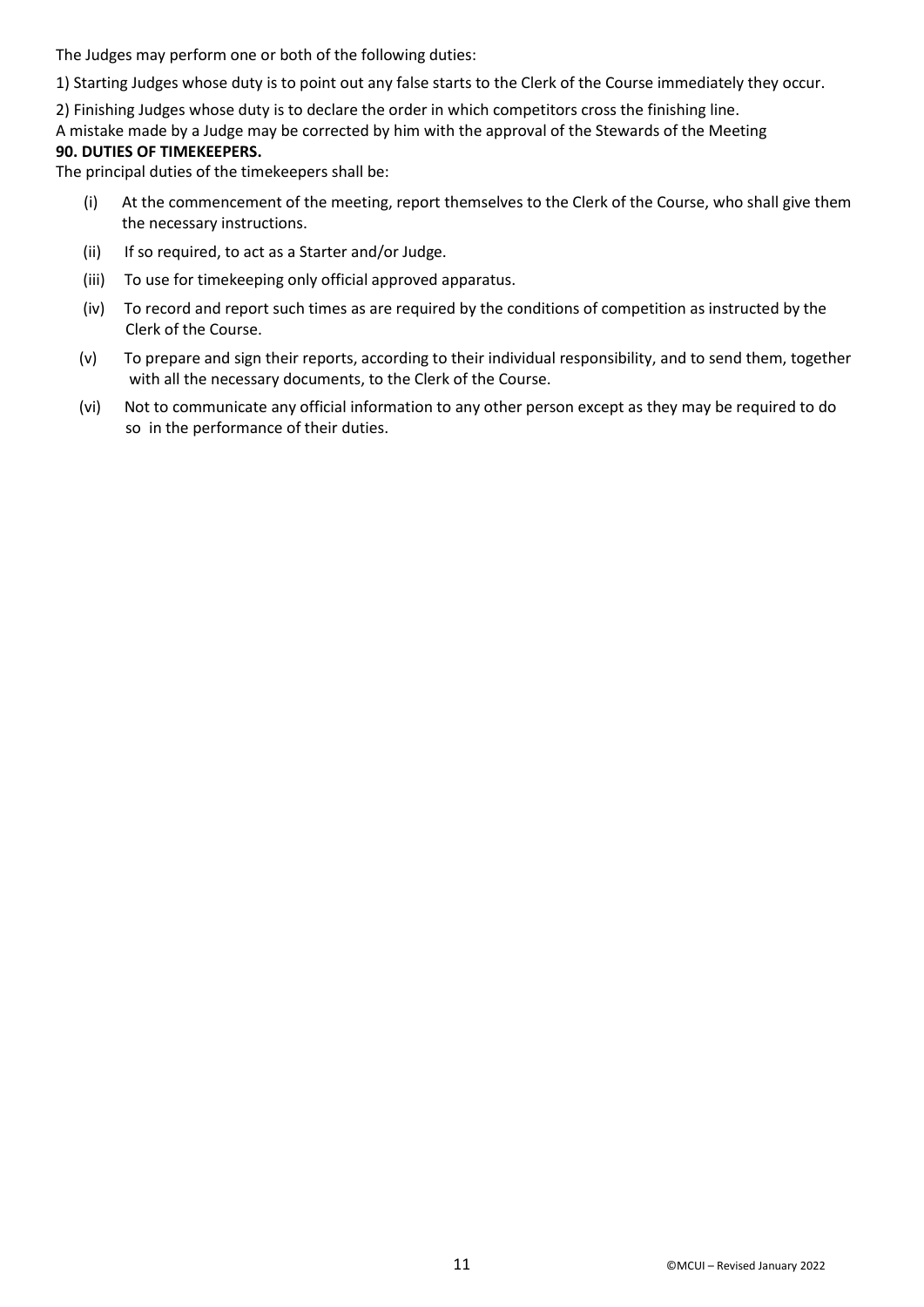### **ENTRANTS AND DRIVERS**

#### **91. COMPETITION LICENCE.**

Any person ordinarily resident within the territory of the MCUI, as defined in the GCR, who wishes to qualify an entrant or driver in national competitions shall make application for a Competition Licence to the appropriate Centre. Application forms for a Competition Licence may be obtained from an Affiliated Club.

Each application must be accompanied by the appropriate fee which shall be set annually be each Centre individually and two recent passport size photographs of the applicant, which must bear the applicant's signature on the reverse. Any application not fully completed, accompanied by the correct fee, or any other information a Centre may request the applicant to provide, will be returned to the applicant and a licence will not be issued until such times as the applicant furnishes the application properly completed. An applicant must sign, as part of the application, the following declaration.

*I* declare that the information I have given is true and correct to the best of my knowledge. I agree to abide by the *General Competition Rules and Standing Regulations of the MCUI and any further Rules and Regulations which the MCUI may subsequently introduce.* 

Each Centre will maintain a register of all persons to whom National Competition Licences have been issued. A Centre **MUST NOT** issue a licence to an applicant who resides in an area which is under the control of another Centre.

A Competition Licence enables the holder to take part in any OPEN event of the type for which the licence is valid (GCR 92)

The Centre which issues a licence shall have the right to restrict any licence for such purposes, events or type of events as it considers necessary, in which case an endorsement to this effect will be clearly written on the the licence by the Licence Registrar.

If the applicant is under 18 years of age the application must be countersigned by the Parent/Guardian of the applicant.

There are two categories of Competition Licences - Driver's Competition Licence (GCR 92) and Entrant's Competition Licence (GCR 93). (ICC DEC 2016)

#### **92. DRIVERS COMPETITION LICENCE.**

A Driver's Competition Licence entitles the holder to enter him/herself, and drive in, a National Road Race or Short Circuit Competition but does not permit the nomination of any other licensed driver. An applicant for a Driver's Competition Licence must have the medical certificate, which forms part of the application, completed to certify that he/she is medically fit and capable of having full control of a motor cycle in a motorcycle competition (GCR 108).

All licences will be valid for one race season i.e. from January to December in any given year.

All first -time Short Circuit licence applicants are required to complete an MCUI Newcomers Training Course. Riders and Sidecar Drivers must satisfactorily complete an MCUI Assessment before a Competition Licence can be issued. The Training Course will consist of practical on track assessment of a riders ability to ride and control a machine in a competition/race track environment, various lectures on basic safety and organisational requirements including flag signals and anti-doping. The state of the state of the state of the state of the state of the state of the state of the state of the state of the state of the state of the state of the state of the state of the state of th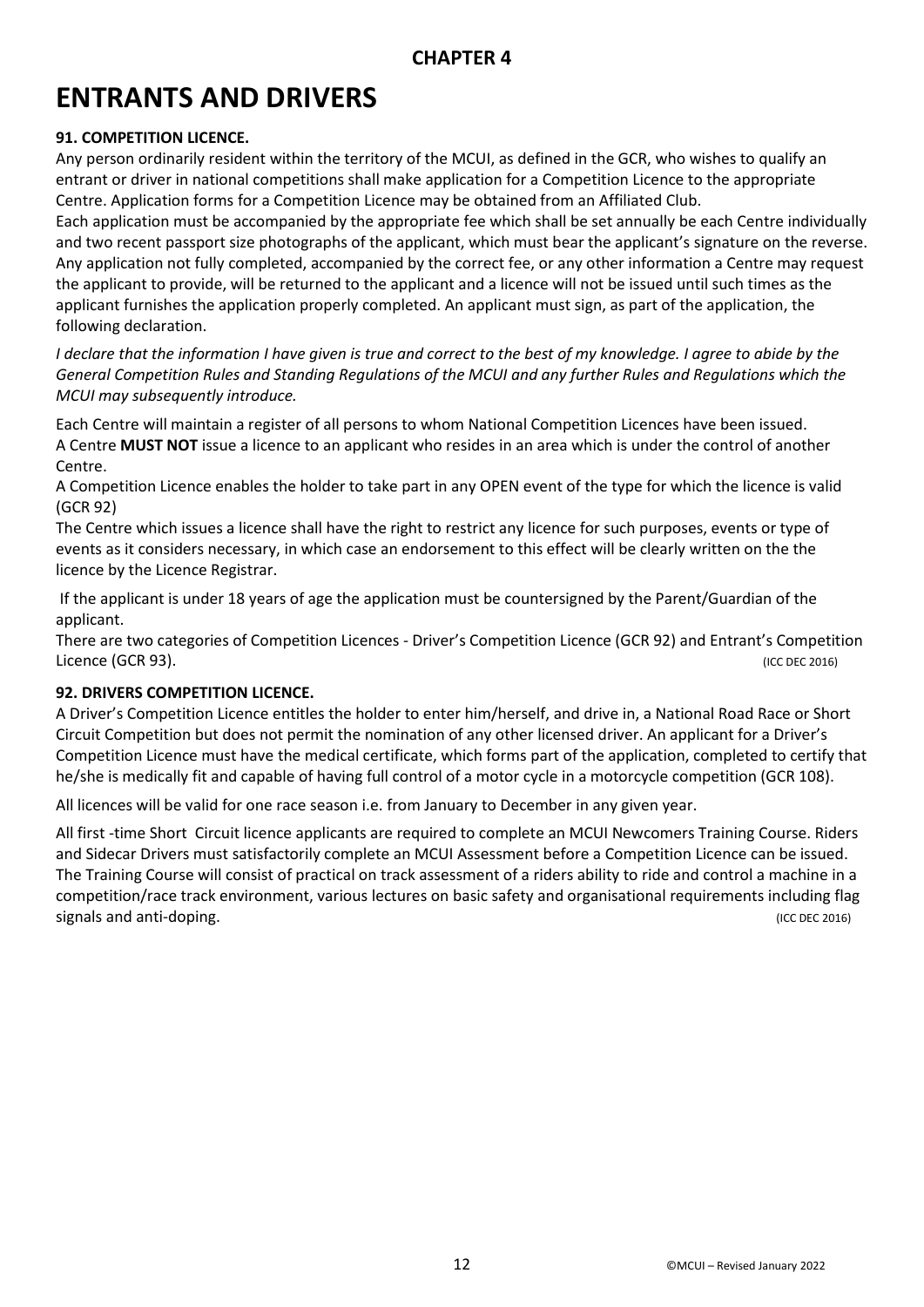### **SHORT CIRCUITS**

#### **CAPACITIES &LICENCE RESTRICTIONS**

| <b>Age</b> | Licence              | <b>Machine/Class</b>                                                                                                                                                                                                                                                                                                                                                                             |
|------------|----------------------|--------------------------------------------------------------------------------------------------------------------------------------------------------------------------------------------------------------------------------------------------------------------------------------------------------------------------------------------------------------------------------------------------|
| . 12 years | Novice-National 'SC' | British Championship Standard Spec. Moto 3<br>and MCUI Moto 1 machines                                                                                                                                                                                                                                                                                                                           |
| . 13 years | Novice-National 'SC' | Classes upto Moto3/125cc GP, and Lightweight Supersport                                                                                                                                                                                                                                                                                                                                          |
| . 15 years | Novice-National 'SC' | For Classes up to 650cc single or twin cylinder production based<br>machines (Production Twins/Supertwins) and 250cc GP subject to the<br>following:<br>Must have competed for a season on machines<br>$\mathsf{o}$<br>eligible for 13 year olds<br>Must be approved to ride in these events by MCI Short Circuit<br>$\mathsf{o}$<br>Committee or Ulster Centre Tarmac Committee as appropriate. |
| . 15 years | Any                  | Sidecar passengers.                                                                                                                                                                                                                                                                                                                                                                              |
| . 16 years | Novice-National 'SC' | All classes up to Supersport, Pre Injection, Classic machines only up to<br>350cc                                                                                                                                                                                                                                                                                                                |
| . 18 years | Novice-National 'SC' | Any Class                                                                                                                                                                                                                                                                                                                                                                                        |
|            |                      | (ICC Dec 2019)                                                                                                                                                                                                                                                                                                                                                                                   |

#### **NOVICE /INTERMEDIATE NOVICE:-**

(a) Entry level licence for all first time applicants to Short Circuit Competition. An Intermediate Novice Licence will be issued to riders who hold a current EU or UK Full Category 'A' DVLA Licence and entitles the holder to compete in any class. Both Novice and Intermediate Novice Licence holders are required to wear coloured bibs as supplied by the MCUI. The bibs **MUST** be worn for the first year of competition. If a rider has not competed at a minimum of 5 events during the first year then the bib **MUST** be worn in subsequent years until they have completed a total of 5 events.

Novice Licence holders are restricted to a maximum machine capacity of 675cc for the first year.

**NATIONAL 'SC' (B) :-** A National SC Licence will be issued to Novice and Intermediate Novice Licence holders who fulfil the following criteria:-

- (a) Must have competed at a minimum of 10 separate race days at 3 different circuits during the previous 2 years.
- (b) Must have their record completed with upgrade signatures by the timekeepers.
- (c) In order to obtain a signature, riders must appear in the official time sheets as a finisher and have an average race speed of 90% or greater than their respective class winner.
- (d) The Competitor record card together with copies of the official time sheets for the signatures should be submitted to the MCUI Licence Registrar. The onus of having this Card completed rests with the Licence Holder.

#### **ROAD RACES**

The minimum age for any Road Race licence is 18 years. An application for a Road Race licence will not be accepted until the person has reached 18 years of age.

#### **NATIONAL ROAD RACE 'R'**

A National Road Race 'R' Licence restricts the rider to one or more of the following Road Race classes:-

- (a) Senior Support Supersport 600, up to maximum 750cc four cylinder machine and 765cc Triple cylinder machines (excludes 650cc Twins)
- (b) Moto3/125GP
- (c) Lightweight 400/250GP
- (d) Supertwins
- (e) Classics

For further restrictions to 1st and 2nd year National Road Race 'R' licence holders, see **MCUI Standing Regulations Chapter 1A Road Racing Task Force Regulations** points 27,28 and 29.

A National Road Race 'R' Licence shall display which of the above classes a competitor will be entitled to compete. It shall also display whether the holder is a 1st or 2nd year 'R' licence holder.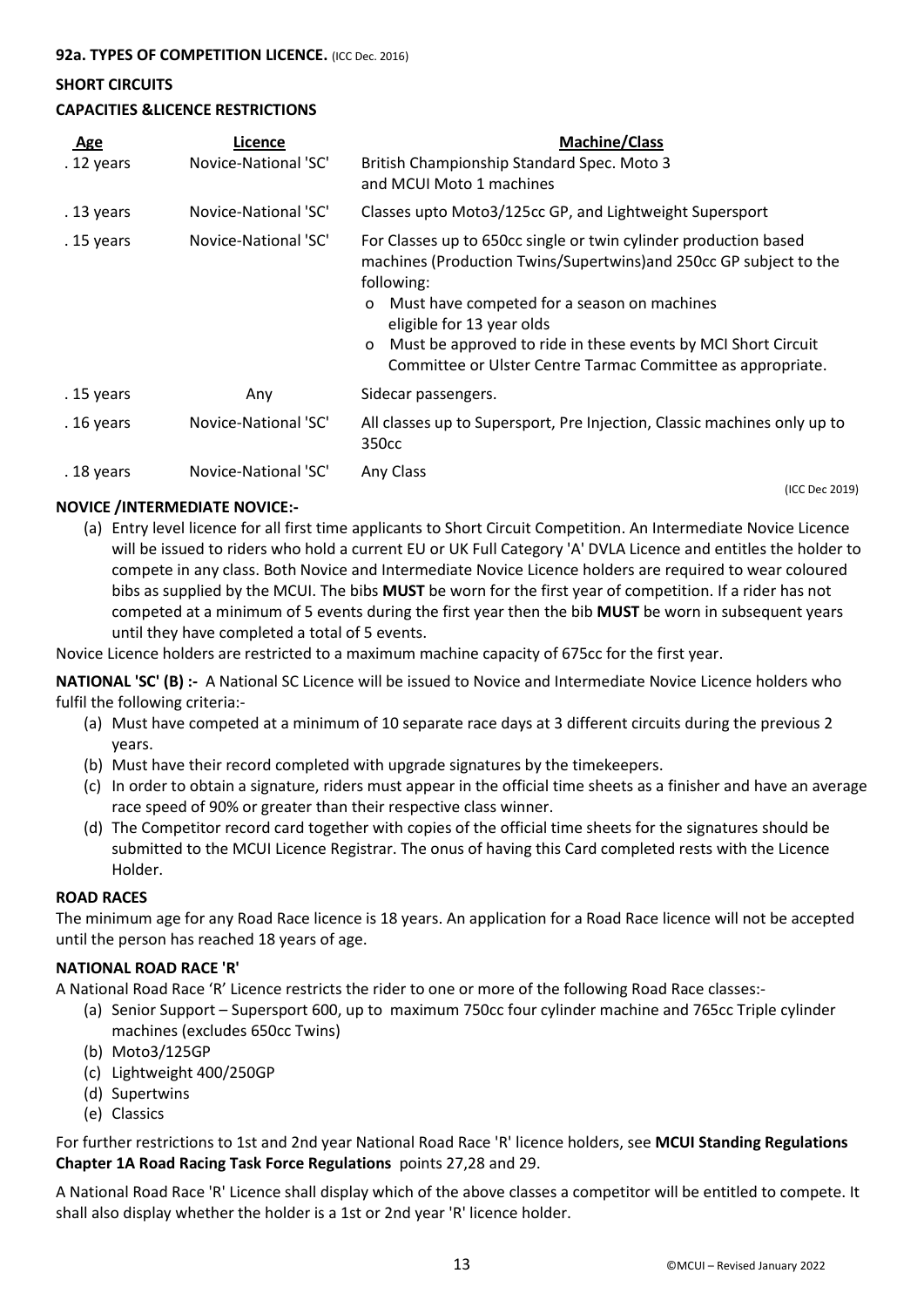A 1st year National Road Race 'R' licence holder must complete a minimum of 4 Irish National Road Races within a race season before moving to their 2nd year. Failure to do so will require the holder to remain on a 1st year licence until such times as they've completed a minimum of 4 Irish National Road Races in any race season.

A National Road Race 'R' licence will not be issued to a National 'SC' Licence holder unless they fulfil the following criteria:-

- (a) Must have competed at a minimum of 10 separate race days at 3 different circuits during the previous 2 years.
- (b) Must have their record completed with upgrade signatures by the timekeepers.
- (c) In order to obtain a signature, riders must appear in the official time sheets as a finisher and have an average race speed of 90% or greater than their respective class winner.
- (d) The Competitor record card together with copies of the official time sheets for the signatures should be submitted to the MCUI Licence Registrar. The onus of having this Card completed rests with the Licence Holder.

The holder of a National Road Race 'R' is entitled to compete at a Short Circuit event. (ICC Dec 2019)

**NATIONAL ROAD RACE 'A'** licence entitles the holder to compete at Short Circuit events and National Road Race events in any class except Junior or Senior Support.

Competitors will only be entitled to a National 'A' licence if they've been upgraded from Senior Support by the MCUI Road Race Commission.

#### **VISITORS NATIONAL ROAD RACE LICENCES**

(Rescinded ICC Jan 2022)

**TYPE 'C'** licence entitles the holder to take part in any Open Enduro, Grasstrack, Motocross or Trials event, the minimum age to be 16. A Type 'C' licence does NOT enable the holder to take part in those events for which a Short Circuit or Road Race licence is required.

**TYPE 'D'** licence entitles the holder to take part in any Open Trial; the event to which the licence applies shall be stated on the licence. A Type 'D' licence does not enable the holder to take part in any event other than the Trial specified on the Licence. The minimum age shall be 16 years.

**NOTE:** The minimum age limit only applies for Trials and Enduros on condition that it does not contravene National Traffic Regulations.

The fee for a Type 'D' licence shall be 20% of the current annual fee for a Type 'C' licence.

Administration for Type 'D' Licence. The promoting Club shall ensure that a licence form is competed and signed by the applicant at the time of lodging their entry to the event. The Club will be responsible for returning a schedule of licences issued, and the proper fee to the Licence Registrar, within 7 days of the issue of the Licence.

**TYPE 'P'** Licence entitles the holder to take part in parade laps at any Road Race or Short Circuit event. A general qualification for a Parade Lap Licence is that the driver must have been the holder of an Short Circuit or Road Race type licence in the past or a current holder of a full Motor Cycle Driving Licence. Holders of current competition licences may take part in Parade Laps.

No Person under the age of 18 will be permitted to hold a 'P' Licence. (ICC Dec. 2014)

**TYPE 'H'** A type 'H' one day licence for Hillclimbs may be granted to any person who holds a Full Category 'A' Motorcycle UK/EU Drivers Licence

An 'H' licence may also be granted to a National 'SC' licence holder provided they fulfil the criteria for a National Road Race 'R' licence.

Holders of a current National Road Race 'R', 'A' or International Road Race licence are automatically authorised to compete at a Hillclimb. (ICC Jan 2022)

The fee for a Type 'H' licence shall be determined by the issuing body.

No Person under the age of 18 will be permitted to hold an 'H' Licence. (ICC Dec. 2016) (ICC Dec. 2016)

#### **93. ENTRANT'S COMPETITION LICENCE.**

An Entrant's Licence, which is denoted Type 'E', entitles the holder to enter a licensed driver in any National Competition but does not permit the holder to drive in any such competition unless he also holds a Driver's Competition Licence. A Medical Certificate is not required for this type of licence.

#### **94. INTERNATIONAL COMPETITION LICENCE.**

Any licensed National Entrant or Driver who has qualified as Entrant or Driver for International Competitions shall make formal application, through his Centre, to the MCUI for an International Competition Licence. An application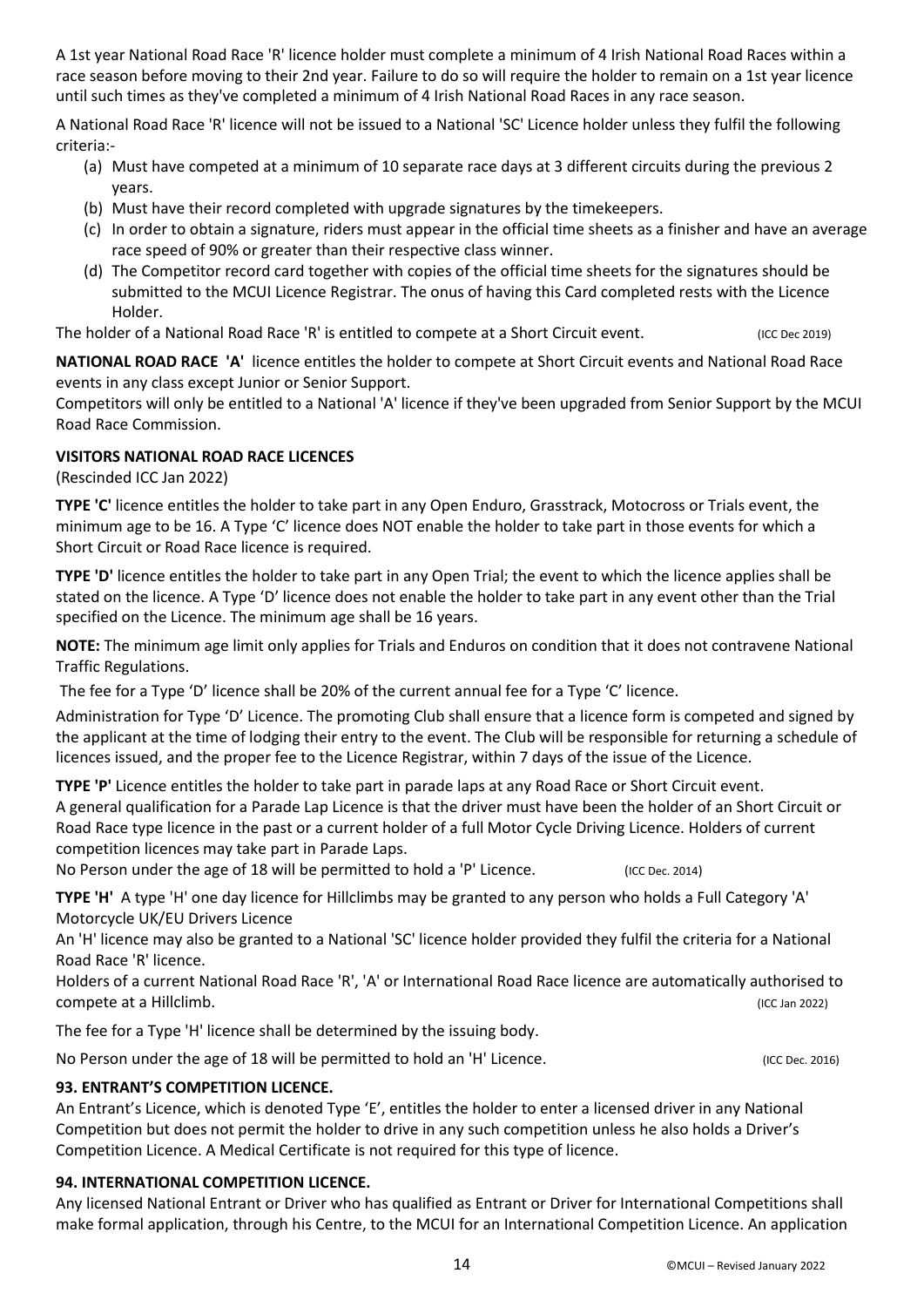should be with the Licence Registrar (Ulster Centre) or the Licence Registrar (Southern Centre) at the very latest 21 days before the date of the event for which the licence is required. Applications received after the time limit has expired will be subject to a surcharge of Stg. £25 or €37.50 up until 7 days prior to the event. If the application is made within 7 days of the event a surcharge of Stg. £50 or €75 will be levied. (N.B. The "date of the event" and "the event" is taken as the first day of practice, when applicable). The MCUI may grant an International Entrant's or Driver's Licence to such National Entrants or Drivers as it thinks fit. An International Licence may be granted for all international competitions of a certain type, or for one or more specified international competitions. These conditions shall be as stated on the licence. The age limits for international competition will be as stated in the latest version of the F.I.M. code. The general qualifications for each type of International Licence will be as follows:

**MOTOCROSS AND TRIALS**: Licence issued on the approval of the Centre which granted the applicant's National Licence.

**SHORT CIRCUITS:** As the above, but subject to final ratification by the Short Circuit Commission of the MCUI.

**ROAD RACES:** The issue of licences is at the discretion of the Road Race Committee of the relevant Centre. Drivers must have gained 30 points during the previous 2 seasons based on the following:

Road Races (Irish Championships ) Short Circuit (Irish Championships) 1st-3rd on full race distance 15 pts 1st-3rd on full race distance 12 pts 4th-7th on full race distance 12 pts 4th-7th on full race distance 8 pts 8th-l0th on full race distance 8 pts 8th-l0th on full race distance 4 pts 11th-15th on full race distance 6 pts Finisher on full race distance 2 pts

Finisher on full race distance 3 pts

Any exceptions to the above will be subject to the approval of the Ulster Centre Tarmac Committee/MCI Road Race Committee. **(** ICC Jan. 2009 )

**Sidecar Passengers** must have competed in two Road Races.

**Classic Riders**: As above, but will be for International Classic races only.

**Support Riders**: A Support rider can take out an International licence for Short Circuits. This will not affect his Road Racing licence.

All applications shall be reviewed each year and licence may not be renewed unless the applicant has attained the qualification necessary to hold the licence over the previous two years.

**SUPER A/B LICENCE TO BE ISSUED FOR MCUI INTERNATIONAL EVENTS ONLY**: These licences will be issued subject to the same conditions applicable to International Competition Licences and will be available only from the Centre Licence Registrars.

**N.B**. A Super A (Road Race / Short Circuit) and Super B (Off Road) Licence will only be available as an annual licence.

#### **95. WITHDRAWAL OR REFUSAL OF ENTRANT'S OR DRIVER'S LICENCE.**

The MCUI may refuse to issue or may withdraw an Entrant's or Driver's licence, whether National or International, without stating a reason for such withdrawal or refusal but in such a case the applicant shall, on demand, be notified of such a refusal in writing and may then appeal against the refusal to the F.I.M. whose decision on whether or not a licence should be granted or returned shall be immediately operative.

#### **96. AUTOMATIC SUSPENSION OF DRIVER'S COMPETITION LICENCE.**

Any driver/passenger receiving *Medical* attention and/or treatment for any injury or condition, whether hospitalised or not, which would impair his/her control of a competition motorcycle, and has not surrendered his/her licence within seven days, will be suspended for one month from the date of production by him/her of a medical certificate certifying that he/she is fit to compete. The penalty may be increased at the discretion of either the Centre or the **MCUI** 

(ICC December 2018)

#### **97. SURRENDER OF COMPETITION LICENCE ON MEDICAL GROUNDS.**

Any competitor, driver/passenger who has to return his/her competition licence having had *Medical* attention or treatment, whether hospitalised or not, which in medical opinion would impair his/her control of a competition motorcycle must return his/her licence in compliance with GCR 96 to the Liaison Officer for Surrendered Licences or the Licence Registrar.

(ICC December 2018)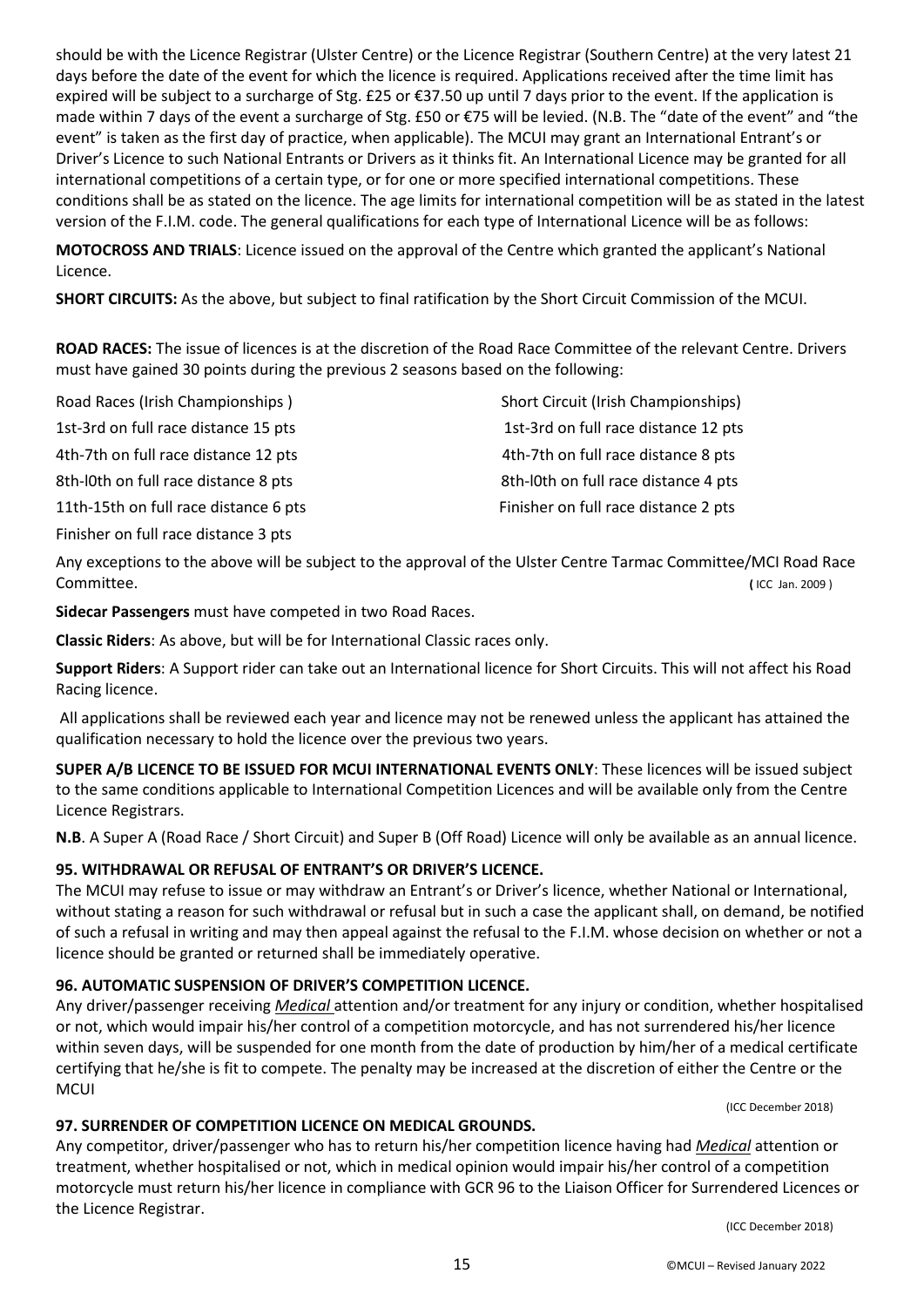#### **98. PERIOD OF VALIDITY OF ENTRANT'S OR DRIVER'S LICENCE.**

All Entrant's and Driver's licences shall expire at the end of each calendar year.

#### **99. PRODUCTION OF LICENCE.**

An Entrant or driver at an International or National meeting shall carry his/her licence, duly signed by him/her, and shall produce it on demand of an official of the meeting.

#### **100. MUTUAL RESPONSIBILITY OF ENTRANT AND DRIVER.**

An Entrant shall be responsible for all acts or omissions on the part of his/her drivers, mechanics or passengers, but each of these shall be equally responsible for any infraction of the rules contained in the GCR.

#### **101. ASSUMED NAME.**

A person shall not take part in any competition under an assumed name unless special permission for the use of such assumed name has been granted by the MCUI In such cases a licence will be issued in the assumed name, if approved, on payment of an additional fee. The licencee, for so long as he/she is registered under an assumed name, shall not take part in any competition under any other name and shall not revert to the use of his/her own name until he/she has obtained permission and obtained a fresh licence in his/her own name.

#### **102. CHANGE OF DRIVER, PASSENGER OR MOTORCYCLE**

(i) It is not permitted to change a driver, passenger, make or capacity of motorcycle after the start of any competition, unless such change is authorised in the Supplementary Regulations.

(ii) Unless specifically prohibited or otherwise provided for in the Supplementary Regulations, a change of driver, passenger or the make or capacity of motorcycle may be considered by the Secretary of the Meeting after entries have been closed, provided the entrant notifies him in writing at least twenty-four hours before the official starting time of the competition of some good and sufficient reason why

(a) the entered driver or passenger is unable to take part in any competition on that date, or

(b) the entered motorcycle cannot produced on that date.

(iii) If the composition of any team is affected by changes as authorised above, the entrant of that team or his/her representative may, up to the official starting time of the competition, replace the driver so affected by any other entered driver otherwise eligible for that team, including the driver substituted for the original entry, provided always that the Supplementary Regulations do not otherwise provide for alterations of the composition of nominated teams.

(iv) A change of both driver and make of motorcycle is not permitted unless the authority granting the permit has specifically approved the Supplementary Regulations providing for such changes to be made.

#### **103. HELMETS.**

At all competitions (including official practising therefore) in which speed is the determining factor, and at other competitions where it may be required by the authority granting the permit, a protective helmet of a design approved by the MCUI for racing shall be worn by each driver and passenger.

The Clerk of the Course, or his Deputy, or a person deputised by him, is empowered to impound any helmet considered to be of incorrect pattern, or to have become ineffective.

#### **104. HELMET STAMP.**

An MCUI driver using a helmet which does not bear a current MCUI helmet stamp, or has been previously rejected by a helmet examiner or scrutineer, will receive a Mandatory penalty of 30 days suspension. The entire period to be within the racing season.

#### **105. EQUIPMENT AND PROTECTIVE CLOTHING.**

At all competitions (including the official practising therefore) in which high speed is a determining factor, and at other competitions where it may be required by the authority granting the permit, complete protective clothing including gloves, jacket or long sleeved jersey or other garment of a material of at least equivalent strength to a serge battledress blouse, breeches, knee-length boots without metal studs, or leather boots with a complete extension of leather, or MCUI approved detachable, shall be worn by each driver and passenger except that passengers may wear footwear of their own choice. The minimum standard of protective clothing as regards jackets shall be a serge battledress blouse. Goggles or protective glasses, if worn, must be of non-splinterable material.

**105.1.** Riders must wear a complete leather suit with additional leather padding or other protection on the principal contact points, knees, elbows, shoulders, hips etc.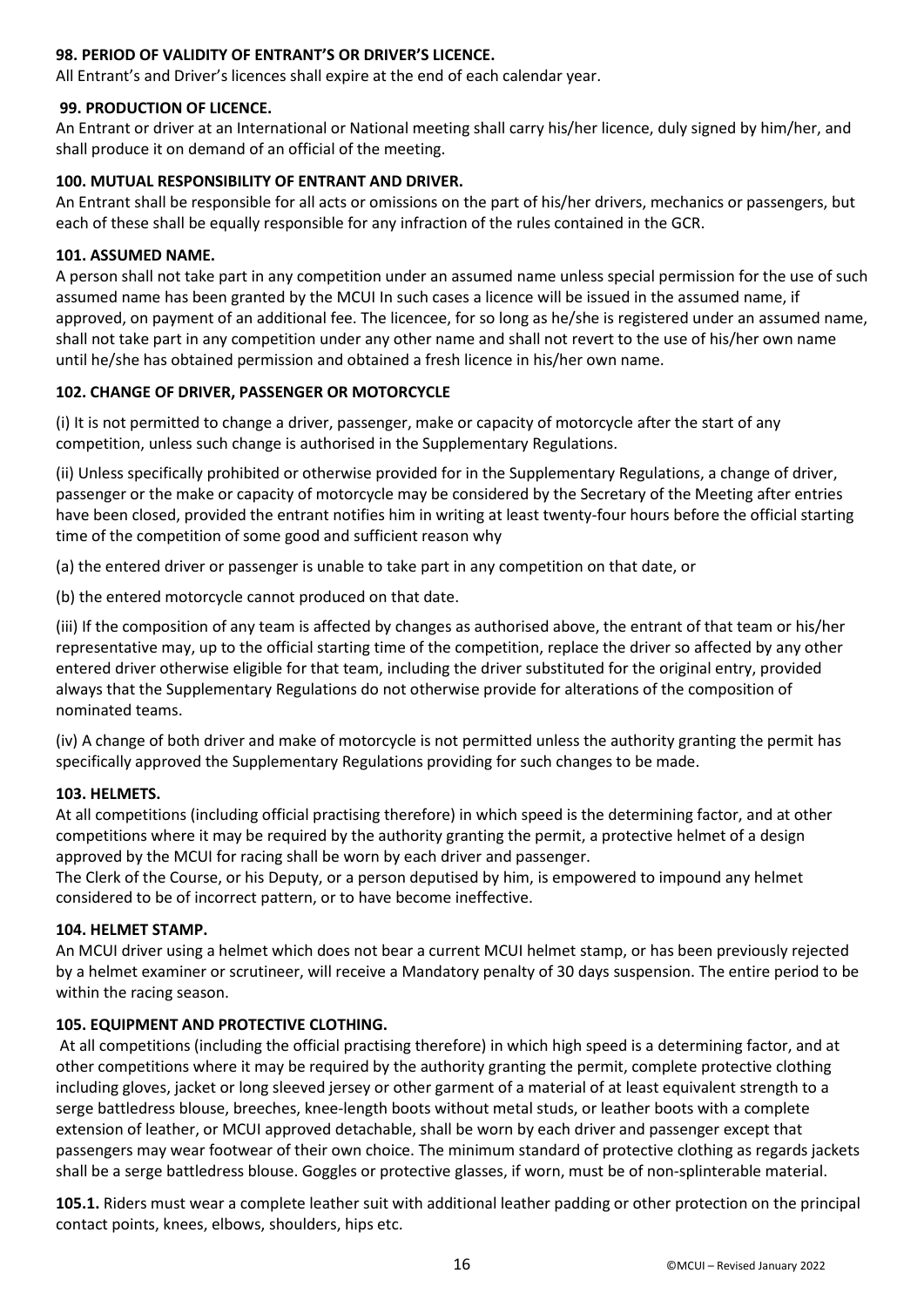**105.2.** Linings or undergarments must not be made of synthetic material which may melt and cause damage to a rider's skin.

**105.3.** Riders must wear leather gloves and boots except that sidecar passengers may wear footwear of their own choice, which with the suit provides complete coverage from the neck down.

**105.4.** Leather substitute materials may be used for gloves, boots and parts of the suit providing they offer the same protection as described above.

**105.5.** For all Senior & Junior (Under 18 years of age) solo competitors with license for tarmac events (Road or Short Circuit), the use of a chest and back protector is compulsory and must be clearly marked with the following standard when worn with a conventional leather 1 piece race suit:

a) The back protector must comply with EN1621-2, CB (Central Back) or FB (Full Back) Level 1 or 2

b) The chest protector must comply with EN1621-3 or EN14021

#### **Air Bag race Suits & Air Vests**:

The use of an air bag suit is strongly recommended but it is acknowledged not all air bag race suits available at present are supplied with or are suitable for use with chest protectors.

**For 2022 only**, the use of an air bag race suit will be permitted without a chest protector provided the manufacturer of the suit does not have a suitable chest protector to work in conjunction with the air system. Back protector either built in or separate must be worn and comply with EN1621-2, CB (Central Back) or FB (Full Back) Level 1 or 2

The responsibility of the air bag race suit suitability, with the chosen chest & back protector is solely with the competitor. Dispensation maybe granted at the discretion of the event organiser subject to the competitor showing evidence of manufacture's exemption from use of chest protector at scrutineering.

In the event of an activated suit or faulty air system, the competitor is expected to wear a chest protector if they intend participating in competition.

**For 2023** onwards air bag race suits must be supplied with chest & back protector complying to the standards:

- a) The back protector must comply with EN1621-2, CB (Central Back) or FB (Full Back) Level 1 or 2
	- b) The chest protector must comply with EN1621-3 or EN14021

It is the responsibility of the competitor to ensure their air bag race suit is functional,

- Active GPS account if applicable
- Charged air cylinder
- Suit serviced as per manufacturers guidelines in both normal wear & tear and following suit activation.

Air vests worn over conventional 1 piece leather suits must be suitable with chest & back protectors as listed, an over air vest is additional not instead of separate chest & back protector.

#### **Sidecar Drivers & Passengers**

For all sidecar drivers & passengers competitors with license for tarmac events (Road & Short Circuit), the use of a back protector is compulsory and must be clearly marked with the following standard:

a) The back protector must comply with EN1621-2, CB (Central Back) or FB (Full Back) Level 1 or 2 The use of a chest protector is highly recommended and should be clearly marked with the following standard:

b) The chest protector must comply with EN1621-3 or EN14021

#### **Medical Exemption**

Unless the license holder has a valid medical certificate or letter from his /her GP stating valid reason why they cannot wear chest and/or back protector, all competitors must comply with this rule.

(ICC Jan 2022)

**105.6.** The use of metallic material in any item of clothing or personal protection which regularly comes into contact with the track is prohibited (i.e. metal studs/protectors in knee sliders, boots etc).

**105.7**. It is the competitor's responsibility to ensure his/her clothing complies with GCR 105 and gives adequate protection.

**105.8. Trials rule; 7B** CLOTHING Helmets, and recognised Trials boots must be worn at all times when riding, All junior competitors must wear gloves covering the hands and fingers. The wearing of gloves is recommended for all competitors.

#### **106. IRREGULAR ENTRIES OR ABSENTEES.**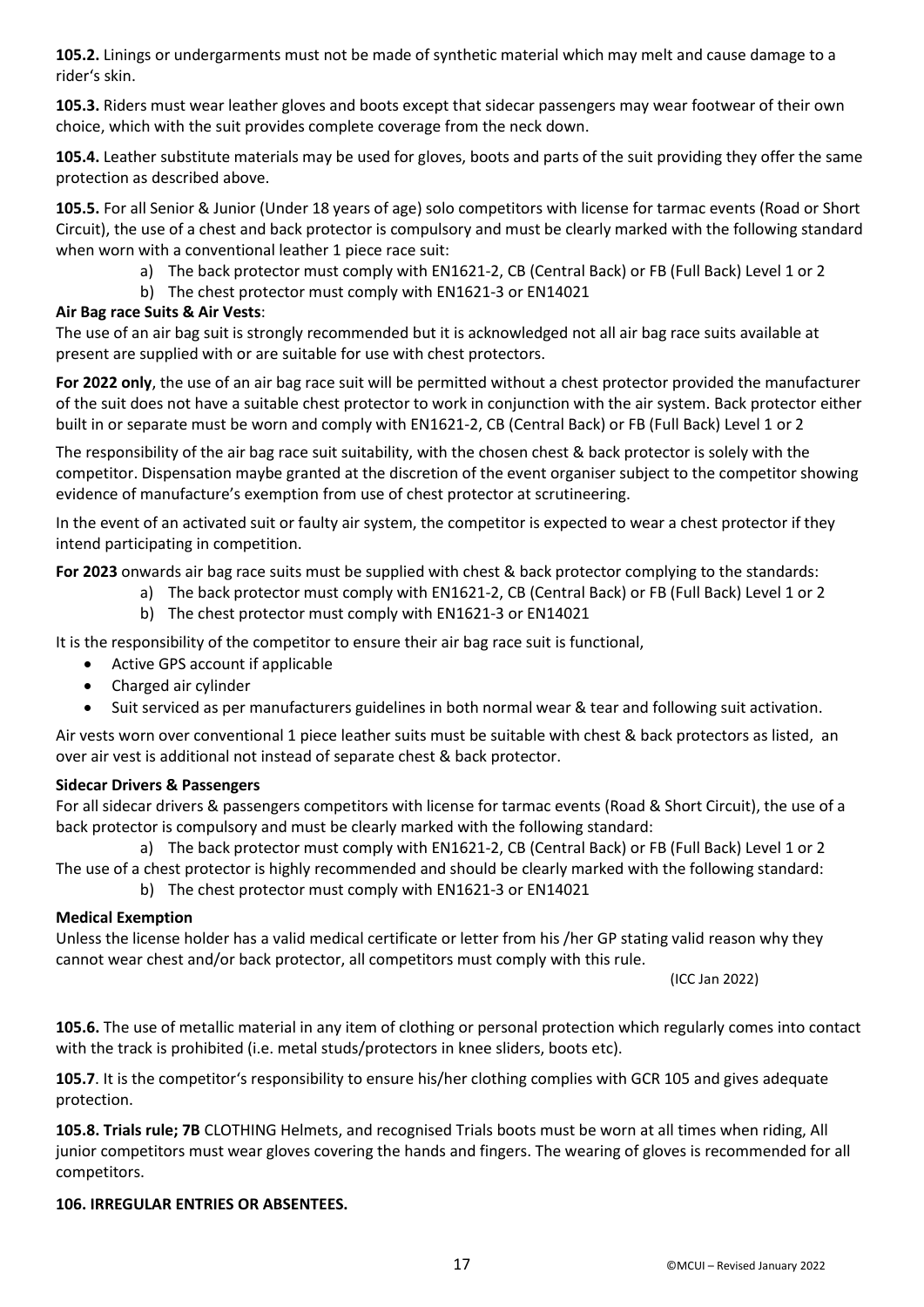Any driver who has entered or who has been nominated for a competition and does not drive therein, but drives or has been nominated to participate in another competition at another meeting on the same day shall be dealt with in accordance with the provisions made in the GCR under "Penalties" unless he can justify his/her absence. In the case of International competition see the F.I.M. International Sporting Code.

#### **107. MALINGERING.**

Any driver who, having entered in any competition, does not make a bona fide attempt to succeed, may be deemed to be guilty of a breach of the GCR.

#### **108. MEDICAL, REQUIREMENTS FOR DRIVERS AND PASSENGERS.**

An applicant for a driver's licence must have the medical certificate which forms part of the application completed to certify that he/she is medically fit and capable of having full control of a motorcycle in a motorcycle competition. The requirements of the medical examination shall be as determined by the MCUI from time to time.

Notwithstanding the completion of the medical certificate on the licence application a Centre, or the MCUI, may require an applicant to undergo a further medical examination with a doctor nominated by a Centre or MCUI before issuing a licence, or at any time after a licence has been issued. Furthermore, the promoter of any event may require a licence holder to be examined by a doctor appointed by them and at the promoters' expense at any time during a **competition.** (ICC December 2018)

#### **109. MEDICAL CERTIFICATES.**

Medical Certificates for a 3-year period are approved for Off Road Competition Licences, etc. Grasstrack, Motocross, Trials and Enduro events.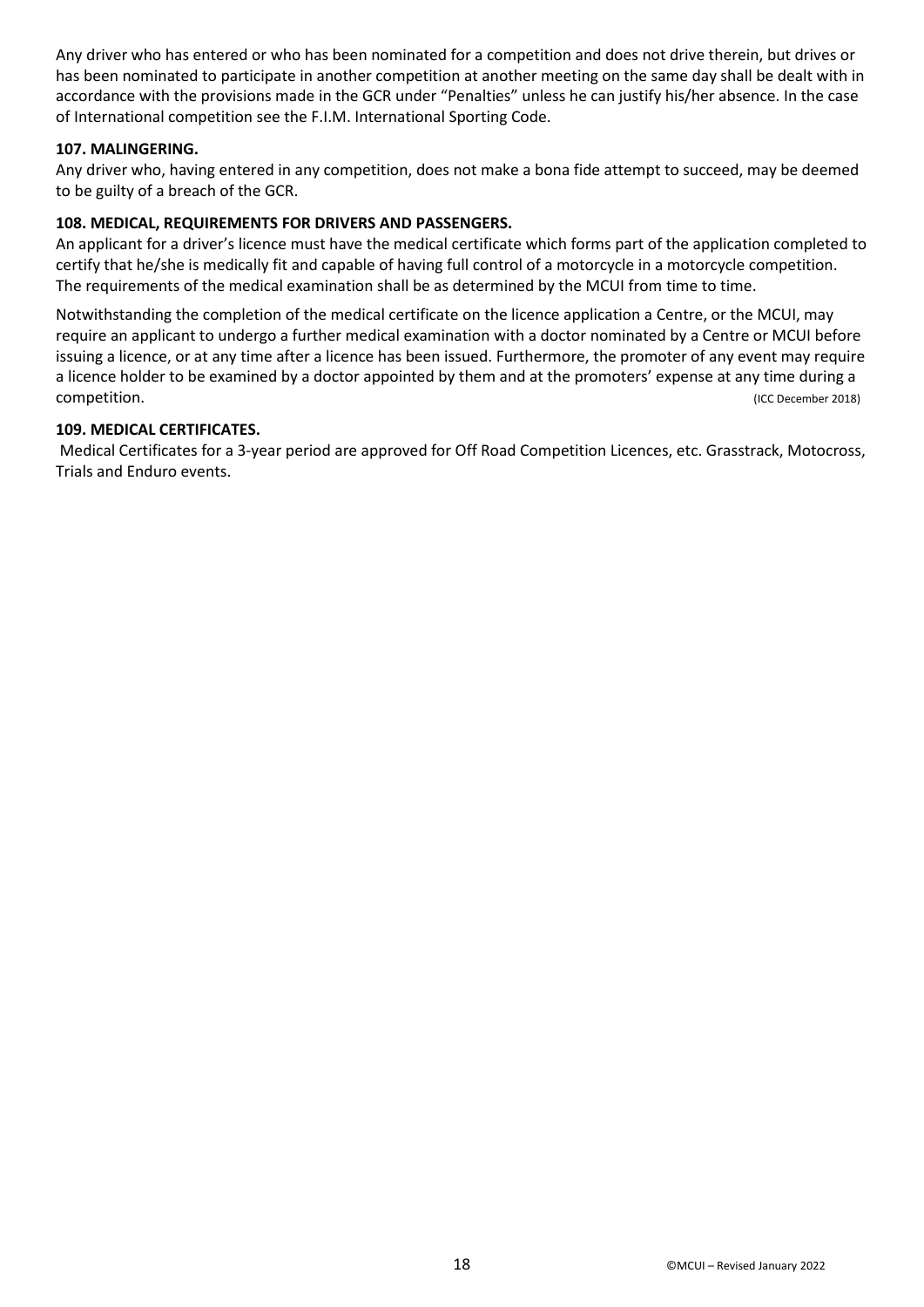### **CHAPTER 5**

### **THE ORGANISATION OF COMPETITIONS**

#### **110. SUBMISSION TO AUTHORITY.**

Every competition shall be held under the GCR and if an International competition, also under the International Sporting Code of the F.I.M.

Every person promoting, organising or taking part in a competition shall be deemed to be acquainted with the GCR, and with any Supplementary Regulations that may be applicable, and to have renounced the right to have recourse to any Court or Tribunal whatsoever other than is specifically provided for in the GCR.

#### **111. UNAUTHORISED COMPETITIONS.**

The organisation for holding within the territorial jurisdiction of the MCUI of any motorcycle competition, otherwise than in conformity with the GCR, shall render every person connected therewith, or taking part therein, whether as promoter, entrant, driver, official, or otherwise, liable to the consequences and penalties provided in the GCR

If such a competition is included in a meeting for which a permit has been granted the permit shall be null and void, and the promoters shall return to the entrants all entry fees received for any competition at such meeting.

#### **112. PROMOTION OF COMPETITIONS.**

Any of the following may act as promoters and hold any type of competition, subject to the approval, as necessary, of the MCUI and/or Centre concerned, and the issue of the appropriate type of permit:

The MCUI

A Centre of the MCUI

A body or club affiliated to a Centre

Permits for all events may be issued by the MCUI and/or Centre. The MCUI and/or Centre shall approve the date, course and Supplementary Regulations before issuing the permit.

An International Permit is issued by the F.I.M.

#### **113. SUPPLEMENTARY REGULATIONS.**

For every competition there shall be drawn up special regulations, supplementary to the GCR and the Standing Regulations, known as the Supplementary Regulations. Each Supplementary Regulations shall be drawn up by the promoter of the competition and approved by the authority granting the permit.

No alteration shall be made to the Supplementary Regulations after the commencement of the period for receiving entries unless:

(i) the approval of the authority granting the permit is first obtained.

(ii) the Stewards of the Meeting decide that it is, in their opinion, essential for urgent reasons of safety, or necessity to make such alteration; no such decision of the Stewards of the Meeting shall be questioned or challenged by appeal or otherwise.

#### **114. ANNOUNCEMENT ON OFFICIAL DOCUMENTS.**

All Supplementary Regulations, programmes, announcements, entry forms or other official communications relating to any competition shall give a description of the competition, whether it is National, Restricted or Closed, and shall be conspicuously marked with the words Held under the General Competition Rules and Standing Regulations of the MCUI and the Centre concerned (if applicable). In the case of any documents relating to an international competition the words shall be Held under the International Sporting Code of the F.I.M., and the General Competition Rules and Standing Regulations of the MCUI and the Centre concerned (if applicable).

#### **115. USE OF TITLES SUCH AS GRAND PRIX, CLASSIC, ETC.**

The use of these titles is reserved exclusively for such international competition as are so described in the International Calendar and may only be granted as the MCUI rules decide.

#### **116. POSTPONEMENT OR ABANDONMENT OF A COMPETITION.**

A meeting or a competition forming part of a meeting shall not be postponed or abandoned unless provision for so doing has been made in the Supplementary Regulations, save as provided in GCR 83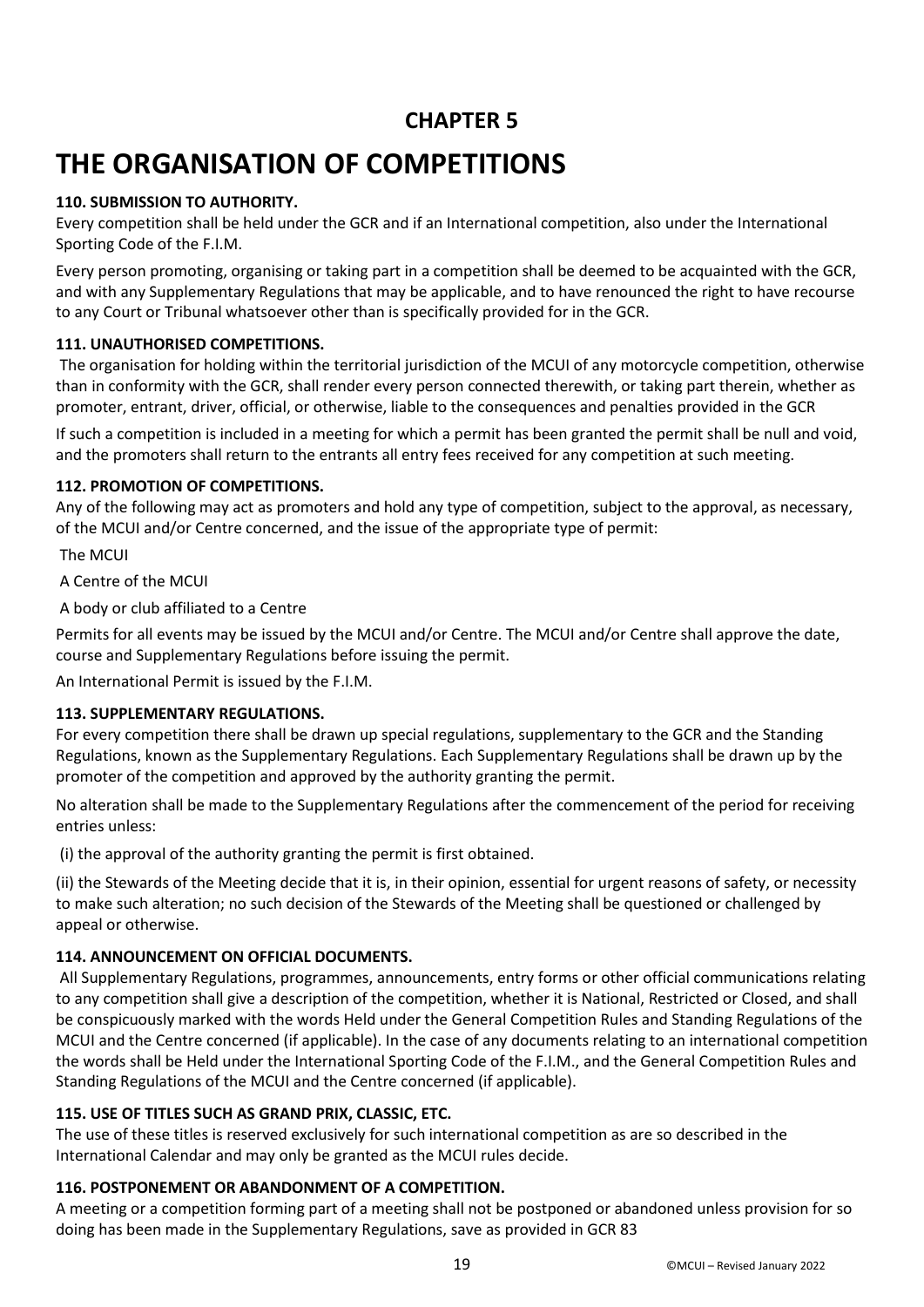In the event of abandonment, entry fees shall be returned unless otherwise laid down in the Supplementary Regulations. On being notified of the postponement of a competition entrants shall be given the opportunity of withdrawing their entries by an agreed date.

#### **117. PROHIBITION OF BETTING.**

At any meeting held under the GCR public betting shall not be permitted.

#### **118. MIXED MEETINGS.**

No event, other than a motorcycle competition, shall take place at a meeting held under the GCR without the consent of the authority granting the permit.

#### **119. OVER-RIDING AUTHORITY OF THE MOTOR CYCLE UNION OF IRELAND.**

The MCUI shall have the right to declare any competition, the holding of which would, in the opinion of the MCUI, be prejudicial to the interests of either the sport or the MCUI, to be an unauthorised competition and also to veto any decision of a Centre promoter or body of promoters, club or association of clubs, and Steward or body of Stewards which, in the opinion of the MCUI, would be prejudicial.

#### **120. INSURANCE**.

The authority granting the permit for any competition shall require the promoters of that competition to be adequately insured against claims for damages arising out of the competition and to effect such other insurance as may be necessary.

#### **121. NECESSARY PERMISSION AND APPROVAL.**

No competition shall be held without a permit having been granted, and approval signified as laid down in GCR 112. The MCUI, or a Centre of the MCUI, may decline to grant a permit, or may withdraw a permit granted, without assigning a reason.

#### **122. APPLICATION FOR PERMIT.**

An application for a permit to organise a competition shall be made on the appropriate form, be accompanied by the fee laid down, and be accompanied by a draft of the proposed Supplementary Regulations and Entry Form.

#### **123. ENTRIES.**

A permit having been granted, the promoters may invite and receive entries. Entries shall be made in writing on the proper form supplied by the promoters. which shall provide for a statement of the name and address of the Entrant and Driver, if nominated, and of their licence numbers. Every entry form shall be signed by the Entrant (if any) and shall be signed personally by the driver, accepting the conditions and regulations of the competition, and agreeing to be bound thereby, and the GCR.

Every Entrant, driver and passenger shall sign, as part of the entry form, the agreed form of disclaimer.

Every entry of a driver in an International competition is subject to the approval of the MCUI and for International competitions held outside the jurisdiction of the MCUI entry forms must be endorsed by the MCUI.

#### **124. ENTRY FEE.**

Any entry not accompanied by the entry fee, if any, shall be null and void.

#### **125. STATEMENT OF LICENCE NUMBERS.**

For any competition any entry that does not state the Entrant's and driver's licence numbers shall be null and void.

#### **126. ANNOUNCEMENT.**

Every entry form or invitation to enter sent out by the promoters shall be accompanied by the Supplementary Regulations of the competition which shall contain an announcement of all the information required to be furnished under GCR 122, as approved by the authority issuing the permit.

#### **127. ENTRY MADE BY TELEGRAM, TELEX OR FACSIMILE.**

Entries, with the appropriate fees, may be made by telegram and Telegraphic Money order provided they are received before the time fixed for the closing of entries, but such entries shall be confirmed by a duly authorized entry form dispatched on the same date as the telegram.

#### **128. TIME LIMIT FOR ENTRIES.**

Entries for National road races shall close not later than 14 days before the published date of the competition.

#### **129. ENTRY CONTAINING A FALSE STATEMENT.**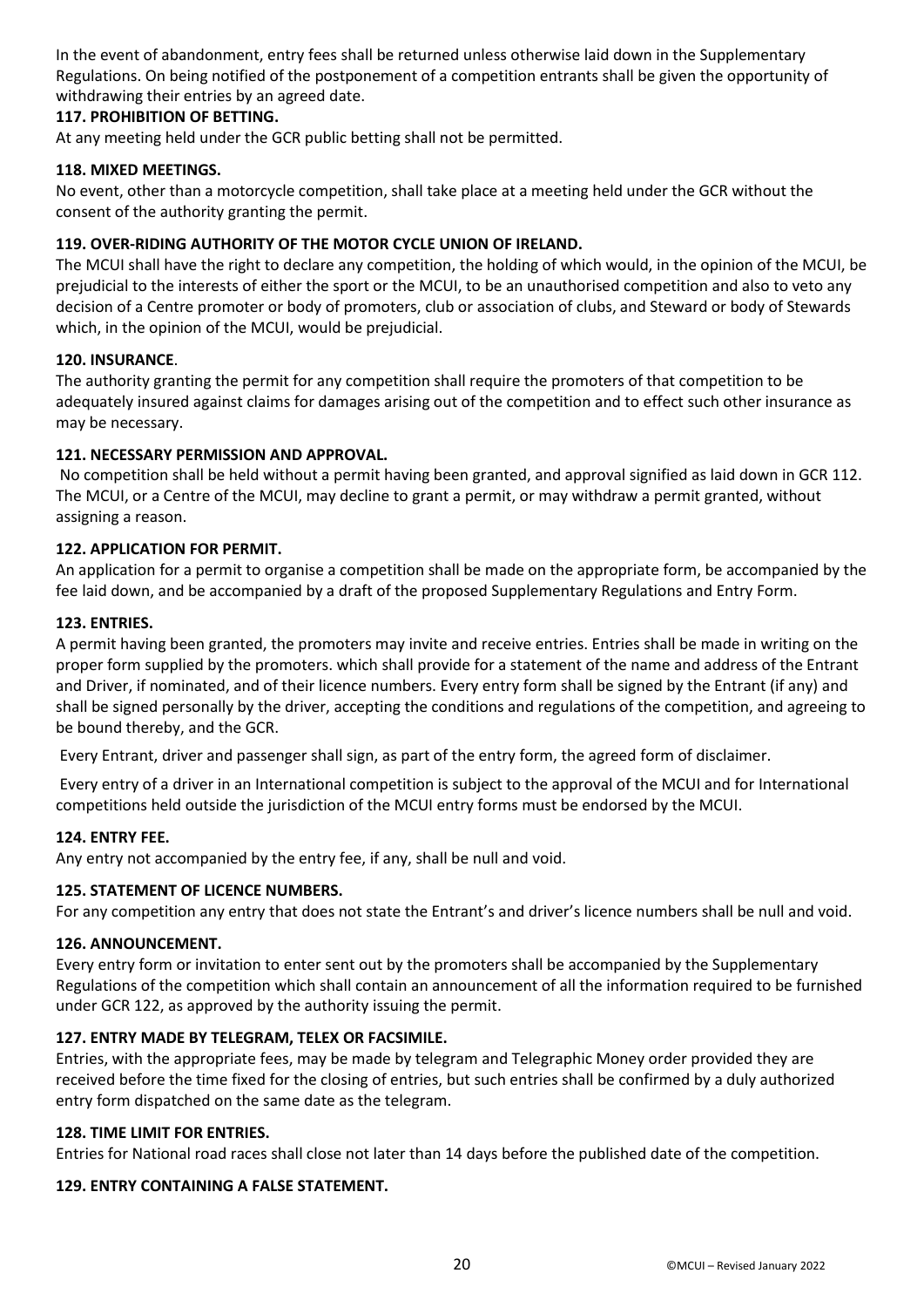An entry which contains any false statement shall be considered null and void. The entrant may be deemed to be guilty of breach of the GCR and the entry fee may be forfeited. The matter shall be referred to the authority granting the permit for further action.

#### **130. ACCEPTANCES.**

If the number of entries received shall exceed the maximum number laid down in the Supplementary Regulation those to be accepted shall be chosen either in order of receipt, or by ballot, or by some other method laid down in the Supplementary Regulations and approve by the authority granting the permit.

Promoters must, at the earliest opportunity, notify entrants and drivers of the definite position with regard to entries. Entrants and drivers offered reserve positions may withdraw their entries provided they notify, in writing, the promoter 48 hours after having received notification of being placed on the reserve.

A notice posted to an entrant or driver shall be deemed to have been received 24 hours after the time of posting (such 24 hours to exclude Sundays and Public Holidays). In such circumstances GCR 106 shall not apply.

#### **131. NOMINATION OF RESERVE.**

Should any entrant be eliminated in accordance with GCR 130 he may be accepted as a reserve if the Supplementary Regulations so provide. Such entrant shall signify his acceptance of being so classified within the time limit laid down in the Supplementary Regulations.

#### **132. UNAUTHORISED ENTRIES.**

The promoters shall not enter a driver in respect of whom they have not received a duly authorised entry form.

#### **133. REFUSAL OF ENTRIES.**

The promoters of a competition may, without assigning any reasons, refuse to accept any entry, providing that notification of such refusal is given, in writing, so as to reach the entrant as soon as possible, and in any case at the latest seven days after the closing of entries, such seven days to exclude Sundays and Public Holidays.

In the case of a series of events, the results of which constitute a Championship, an entry may only be refused with the permission of the Centre issuing the permit.

#### **134. OFFICIAL PROGRAMME.**

For all meetings, excluding "closed" meetings, the promoter shall publish a programme, a copy of which shall be sent to the authority granting the permit. The programme shall be prominently marked on the outside page OFFICIAL PROGRAMME. The Official Programme shall contain the following information:

- (i) A statement as to the type of meeting and that it held under the GCR and Standing Regulations of the MCUI and Centre concerned (if applicable).
- (ii) The permit number.
- (iii) The names of the principal officials of the meeting.
- (iv) The time, place and list of events.

(v) The names of entrants and drivers, their machines and numbers, together with licence numbers, if applicable.

In the case of a closed competition an official programme, or list of entries, shall be published. A copy of the programme or list of entries shall be sent to the authority granting the permit, and shall be issued to each official and driver, or posted up, so that it may be read by each official or driver prior to the commencement.

#### **135. NATIONAL ENTRANT'S LICENCE/PROGRAMME.**

Any club promoting a National event will not be permitted to have an MCUI entrant's name in the programme unless that entrant holds a current Entrant's licence. If this rule is broken then a fine of £25 or €37.50 will be imposed on the club for each name appearing. (Licence Registrar of each Centre to monitor and advise the Treasurer of the Centre involved).

#### **136. INTERNATIONAL ENTRANT'S LICENCE/PROGRAMME.**

Any club promoting an International event will not be permitted to have an MCUI Entrant's name in the programme unless that entrant holds a current F.I.M. International Entrant's Licence. If this rule is broken, then a fine of £100 or €150 will be imposed on the club for each name appearing. (Union Secretary to monitor and advise the Union Treasurer).

#### **137. ASSUMED NAME IN PROGRAMME.**

Any assumed name, if duly registered, shall be indicated in the official programme between inverted commas ("…")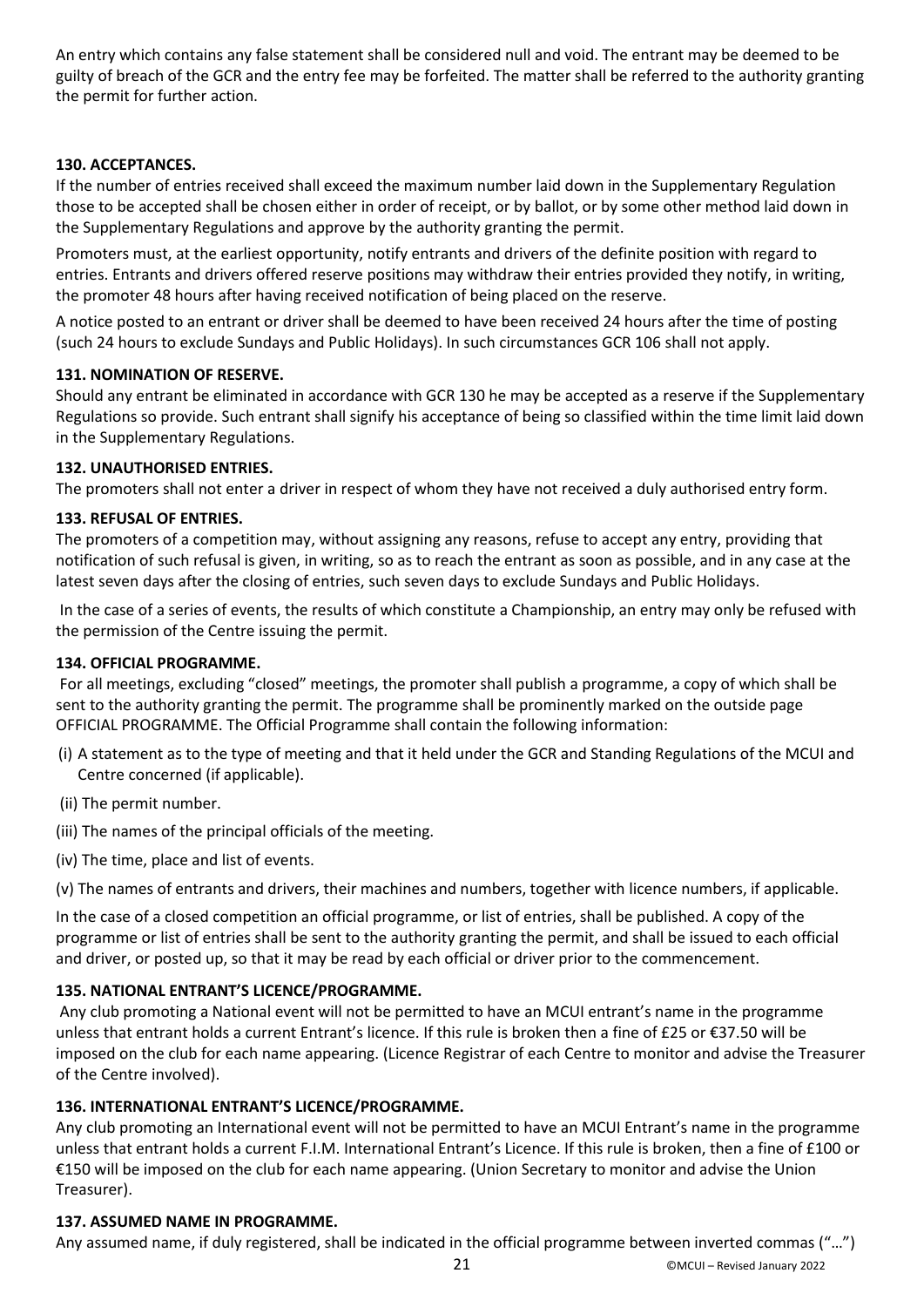#### **138. ANNOUNCEMENT OF RESULTS.**

On the conclusion of an International or National competition the promoter shall, as soon as practicable, send a copy of the detailed provisional results to any entrant, on request. The results of a National competition shall be published by the promoter no later than 14 days after the competition has concluded.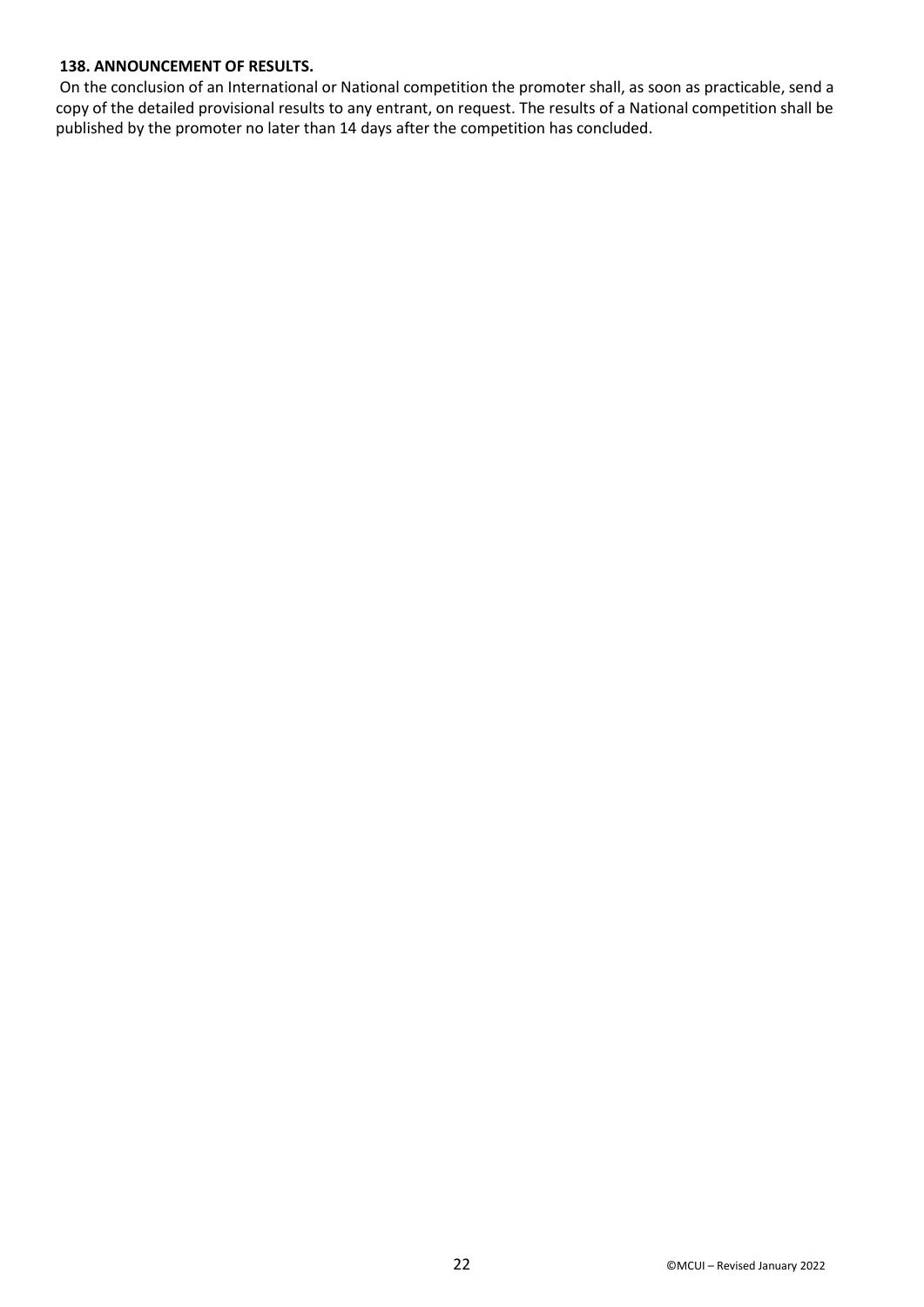### **MOTORCYCLES**

**139. ENGINE CAPACITIES**. Engine capacities shall be as follows:

(a) GP125 class - 125cc max

(b) GP 250 class - 250cc max

(c) Young Guns Challenge - 125cc max

(d) Junior Cup - 305cc max

(e) Moto 450 - 450cc single cylinder max

(f) Supertwins/Production Twin - 650cc max

(g) Supersport 400 - from 201cc- 400cc max (excludes 250gp machines)

(h) Supersport- 600cc 4 cylinder 675cc triples & 750cc twins max

(i) Superbikes -For 3 and 4 cylinder machines the upper limit will be 1010ccand for twin cylinder machines the upper limit will be 1200cc.max.

(j) For Classic motorcycles the maximum is 1000cc regardless of the number of cylinders, and sidecar machines 1300cc

(k) Drag Racing machines are unlimited

 (Dec 2015) **Solos:** For 3 and 4 cylinder machines the upper limit will be 1010cc and for twin cylinder machines the upper limit will be 1000cc for National Road Race events and 1200cc for International Road Race events and all Short Circuit events.

The maximum capacity limit for a rotary or Wankel system engined solo machine at all Road Race and Short Circuit events, within the MCUI is 1200 cc.

The capacity of a 'rotary engine' which will determine the class in which the motorcycle shall compete in a meeting shall be calculated by the formula:

$$
Capacity = \frac{1.7 \times V}{N}
$$

where  $V =$  total capacity of the chambers comprising the engine and N = number of turns of the motor necessary to complete on cycle in a chamber.

#### **The engine is classified as a 4-stroke**.

For 'Wankel system engine' with a triangular piston, the capacity is given by the formula:

Capacity =  $1.7 \times V \times D$ 

where  $V =$  capacity of a single chamber and D = number of rotors.

#### **The engine is classified as a 4-stroke (ICC Jan. 2009)** (ICC Jan. 2009)

#### **140. LEGAL REQUIREMENTS.**

Every motorcycle which takes part in a competition on a public road, other than when a road is closed to traffic by virtue of a Road Closing Order, shall comply with all legal requirements.

#### **141. FINAL EXAMINATION OF MACHINES.**

Every motorcycle finishing in a competition must, if so required, by submitted for final examination and any motorcycle may be retained by the promoters for such period as may be necessary for its examination; such period shall not be unreasonable.

#### **142. MEASUREMENT OF MACHINES.**

Where it may be necessary for promoters to verify any fact that this shall be done at the cost of the driver. If the measurement is to determine a protest, the party against whom the decision is made shall bear the costs (as set out in the applicable Standing Regulations) and the motorcycle may, if the engine is found to be oversize, be retained by the promoters until such costs are paid. **(ICC Jan. 2009)** (ICC Jan. 2009)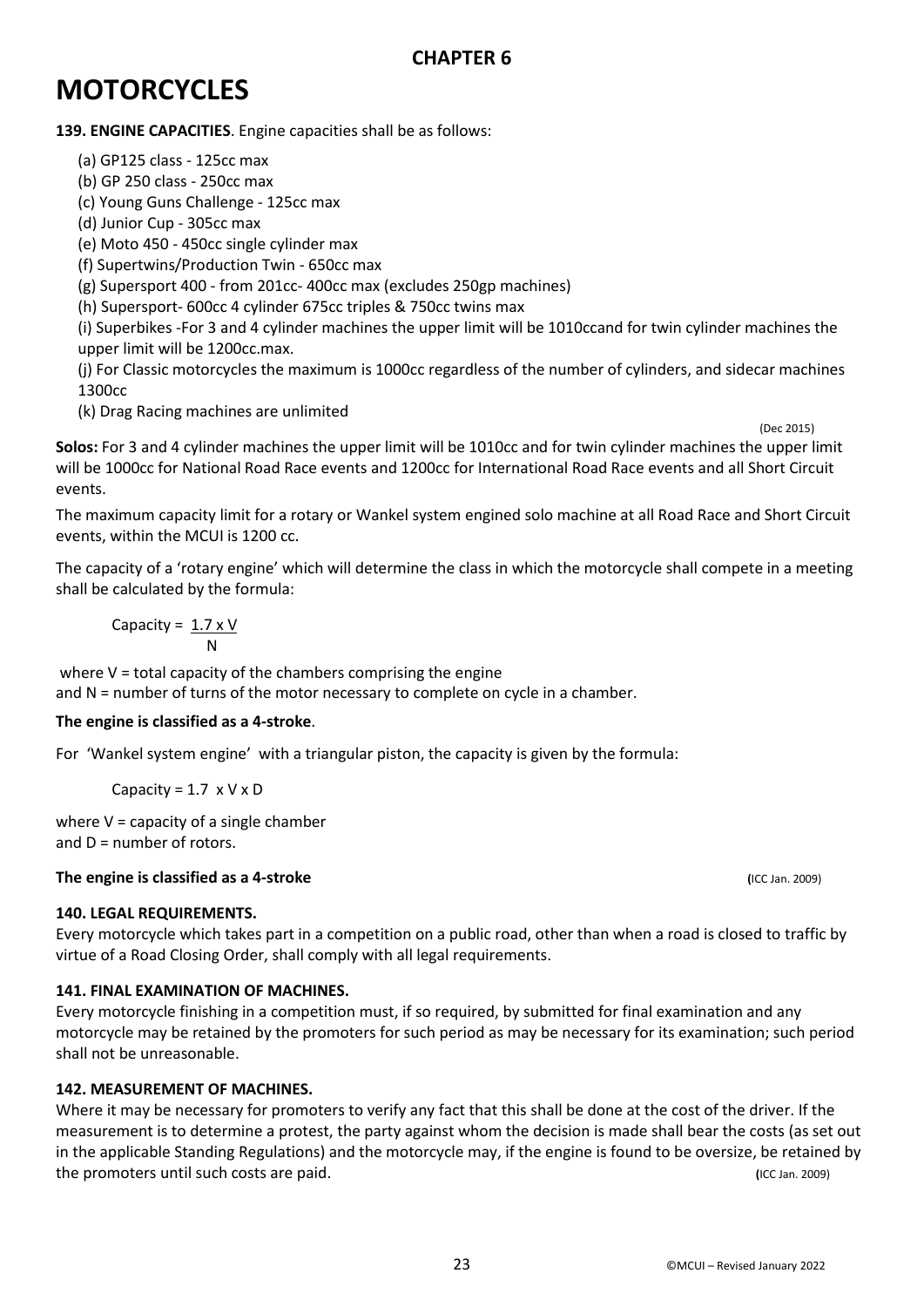#### **143. ADVERTISING.**

Advertising may be displayed on a motorcycle and on the driver's/passenger's clothing and helmet in any competition held under the permit of the MCUI or a Centre of the MCUI, subject to the following conditions:

(a) No advertisement shall be displayed within three inches (75mm) of any number plate or number plate panel

(b) No advertisement shall be displayed on a driver's/passenger's clothing below the knee.

(c) The name of the motorcycle and/or sidecar and /or the name of the driver will not be regarded as advertising. (d) Notwithstanding the above conditions, the promoters of any competition may, at their sole discretion, prohibit the display of any advertisement or any particular advertisement on a motorcycle, or on the clothing or helmet of any driver or passenger.

(e) Where advertising, or any particular advertisement, is prohibited all drivers must be notified at least seven days before the date of the meeting.

#### **NOTE: Advertising at International Competitions must be in accordance with the International Sporting Code.**

#### **144. FALSE ADVERTISEMENTS.**

Any entrant or firm advertising the results of a competition or record attempt shall state the exact conditions of the performance referred to, the nature of the competition, the category and class of the motorcycle where applicable, the make of the engine (if not the maker's own construction) and the position obtained in its category and class. Any infraction of this rule, whether by way of omission from, or addition to, the particulars required to be stated or otherwise, shall render the person or body by whose authority or on whose behalf the advertisement is published or issued, liable to the penalties provided in GCR 178 and 182. This rule shall apply also to any advertisement in connection with any tour or test not officially observed.

#### **145. BRAKES.**

All motorcycles in Category A taking part in any competition must be equipped with one efficient brake operating on each wheel and operated independently.

#### **146. DANGEROUS CONSTRUCTION.**

The Clerk of the Course may exclude any motorcycle, the construction or condition of which he deems to be dangerous.

#### **147. MODIFICATIONS.**

Modifications made to a competition motorcycle due to competitor's disability or injury must be agreed by the Centre concerned. A Certificate of Suitability acceptable to both Centres must be issued. Any modifications suggested or made to a machine must be advised to the relevant bodies in reasonable time.

#### **148. POSITIONS OF DRIVER AND PASSENGER.**

During a race drivers should adopt a position with their feet on the footrests. If a driver adopts any other position, and this is deemed to be dangerous, he must be excluded by the Clerk of the Course. The footrests on a motorcycle must not be fixed above a line joining the centres of the two road wheels. During a race the passenger, if any, must be effectively and continuously carried on the vehicle in the place provided for him. He may, however, leave his seat when starting, or on bends of the course, and when the motorcycle is stationary. The penalty for a breach of this rule is exclusion.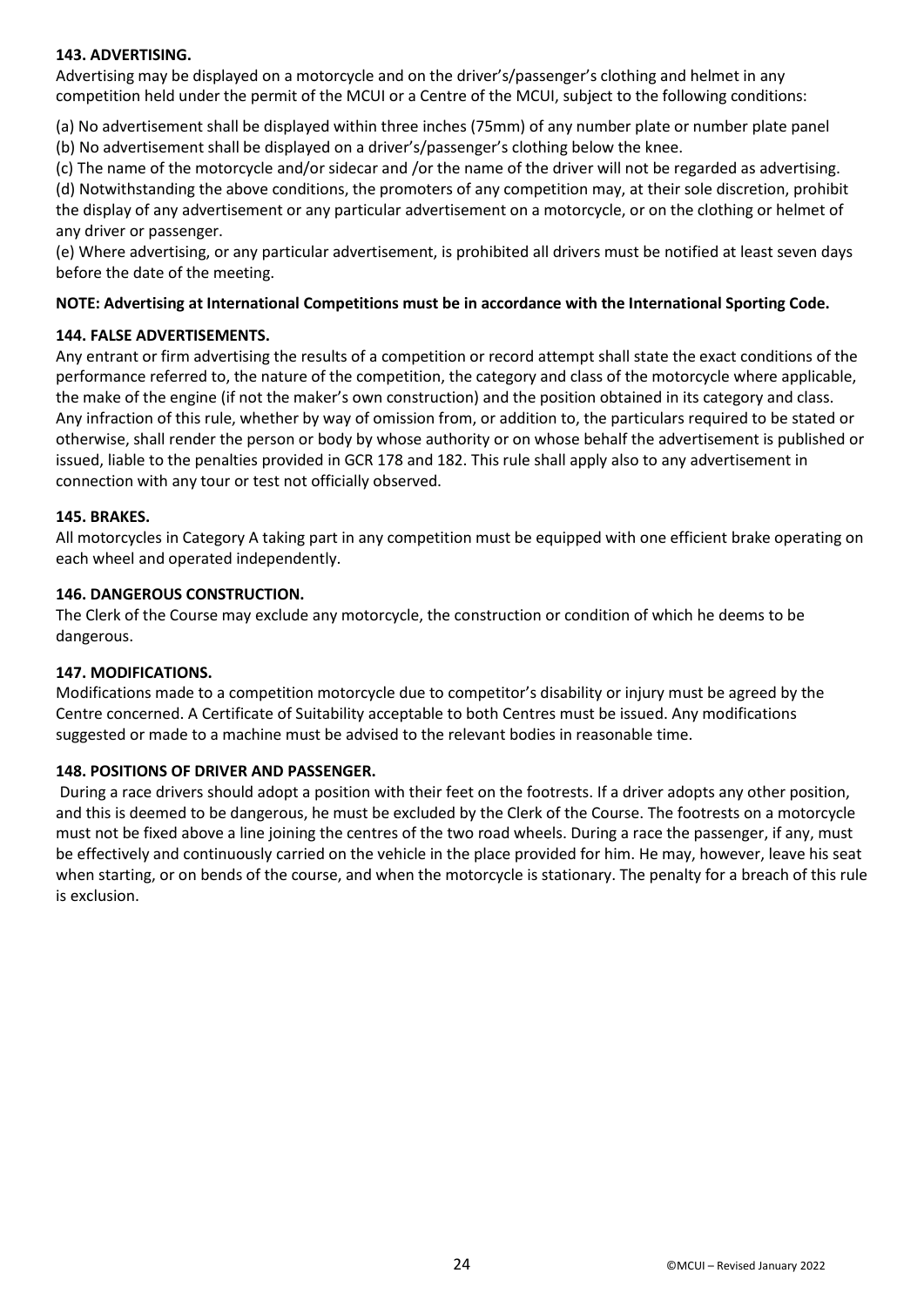### **STARTS AND HEATS**

#### **149. METHODS OF STARTING.**

There shall be only two methods of starting:

- (a) The Standing Start
- (b) The Clutch Start

The method of starting must be stated in the Supplementary Regulations, or in the programme.

#### **150. ORDER OF STARTING.**

Drivers may be started individually, in groups or all together. With the individual or group type of start each driver, or group of drivers, starts in succession from the same position immediately behind the starting line and in such numbers and at such intervals as may have been laid down in the Supplementary Regulations.

With the massed type of start all drivers start together from positions that have been assigned to them behind the starting line, but it shall be assumed that they have started from the starting line what the position from which they actually started. Where practicable, the positions in a massed start shall be based on practice times so that the fastest competitors take the front positions on a grid. Otherwise the positions shall be decided by lot or as may be prescribed in the Supplementary Regulations.

#### **151. STARTERS ORDERS.**

Only those drivers in the starting area, or on a grid, are deemed to come under Starter's Orders. No other driver is subsequently permitted to start in a race.

#### **152. NON-STARTER.**

Any driver not coming under Starter's Orders shall be deemed a non-starter. Any driver will be considered as having started if under Starter's Orders at the start.

#### **153. FALSE START.**

A false start occurs when, before the start, a driver under Starter's Orders moves forward from his prescribed position.

#### **154. PENALTY FOR FALSE START.**

In the case of a massed start, the driver concerned shall be penalised by the addition of one minute to the time taken by him to complete the course, except for Short circuit events where the time added shall be 20 seconds instead of one minute. In any case, where the Supplementary Regulations provide, the Clerk of the Course shall have the power to increase the amount of the above mentioned penalty, or to impose other penalties within the limits prescribed in such Supplementary Regulations. Where applicable, any such penalty shall immediately be notified to the depot or the representative of the driver concerned.

#### **155. HEATS.**

Races may be arranged in heats and the make-up of heats shall be published in the programme. The qualification to start in a final, if any, must be stated in the Supplementary Regulations and only those drivers qualifying as finishers in the heats shall be eligible to take part in the final.

#### **156. CONSOLIDATION OF HEATS.**

The Clerk of the Course may merge heats if the number of starters is not available, or any other conditions so warrant.

#### **157. DEAD HEATS.**

In the case of a dead heat the drivers tying for a place shall divide amongst themselves any prize, or prizes, attributable to their placing. When two or more drivers have tied for a place, the next driver to finish shall be placed according to the numerical order of finishers, e.g. 1st, 2nd, 3rd, 4th, 5th, etc. OR 1st, joint 2nd, 4th, joint 5th, 7th, etc.

#### **158. PUNCTUALITY IN STARTING.**

All meetings must commence punctually at the published time and the time of start of each event, if published, must be adhered to as nearly as possible, and in no case be anticipated.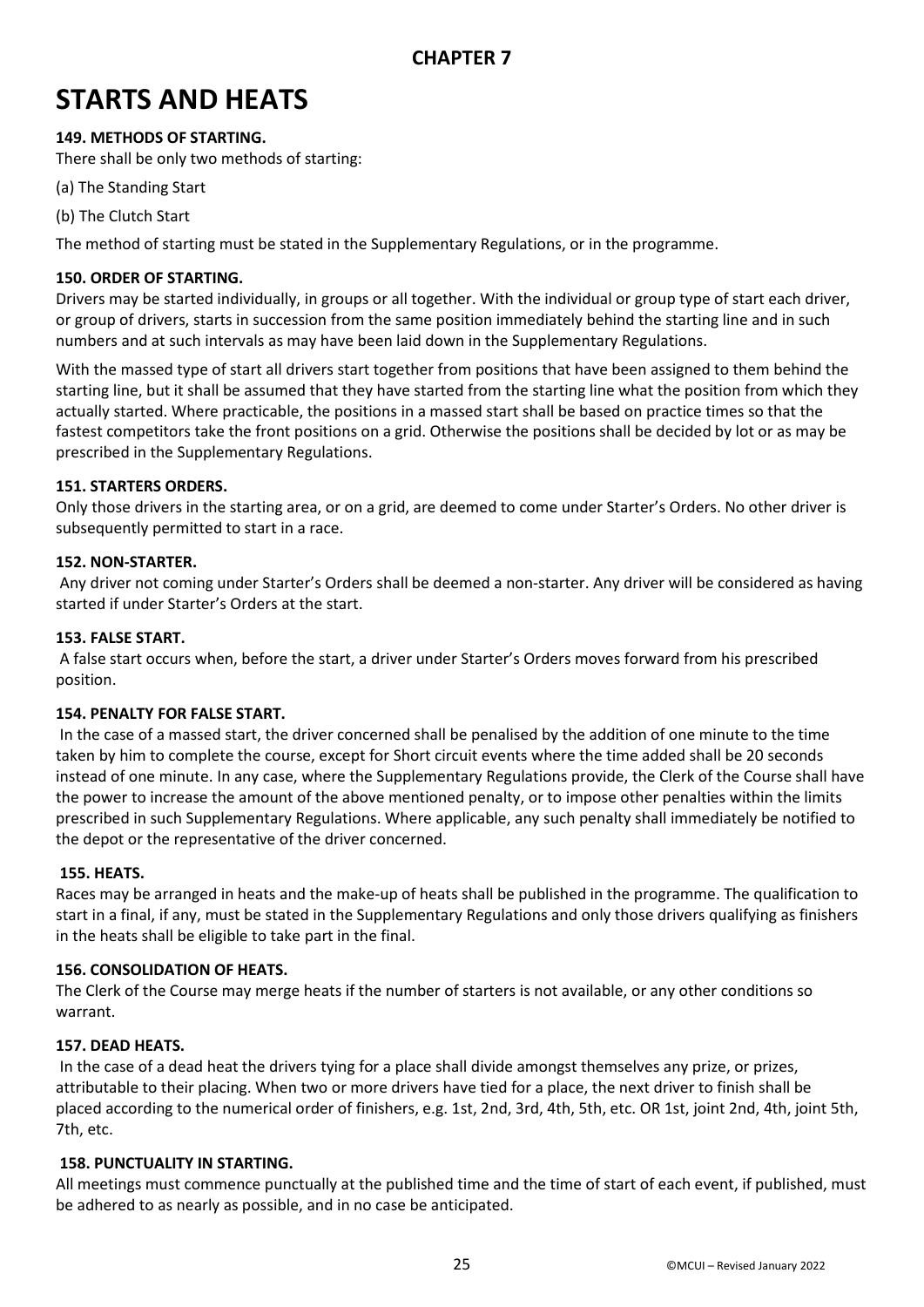### **COURSES AND PUBLIC SAFETY**

#### **159. COURSES.**

The use of any road, short circuit, or land used for a competition shall be subject to the approval of the authority issuing the permit. Any road, or short circuit, shall be inspected by the Roads Inspection Committee and the decision of the Committee shall be final. The MCUI, or the authority issuing the permit may inspect any course to be used for a competition.

#### **160. PERMISSION OF CENTRE.**

No Centre or Club shall apply for a permit to promote a competition, the course for which lies within the territory of another Centre.

#### **161. PERMISSION OF CENTRE.**

No competition shall be promoted on either a public or private road or elsewhere until such permission as may legally be necessary is first obtained from the appropriate public authorities, or private individuals as the case may be. Failure to do so shall render the permit for the meeting null and void.

#### **162. MEASUREMENTS OF DISTANCES ON THE ROAD.**

These distances shall, up to 3 miles 188 yards (5 kilometres), be measured along the centre line of the road, by a duly qualified person, if over this distance they shall be determined by means of the Ordnance Survey map of a scale of not less than 2.5 inches to 1 mile.

#### **163. COURSE INSPECTION.**

Each road and short circuit course for which an application is made on which to promote a competition shall be inspected by the officially appointed Road Inspection Committee. The general condition as to the safety of the public, the suitability of the course, the number of starters permitted, and any other such requirements as are deemed necessary shall be within the terms and references of the Committee. The Committee shall issue a Track Certificate setting out the conditions under which the events may be organized over the course. A copy of this certificate shall be made available to the authority issuing the permit, and to each organizer wishing to promote an event over the course.

#### **164. GRASS TRACK, MOTO CROSS, ETC.**

The MCUI, or the authority issuing the permit reserves the right to inspect, any Track, Moto Cross (Scramble) etc. The minimum width of a grass track course shall be 25 feet, and the number of starters determined by the width divided by three feet. The number of three wheelers shall be 50% of that permitted for solos.

#### **165. Deleted** (ICC Feb. 2000)

#### **166. NUMBER OF DRIVERS PERMITTED ON ROAD COURSES.**

The maximum number of drivers permitted in any one solo race on a road course shall be calculated on the basis of one driver for every 40 inches of the width of the course at its narrowest point, multiplied by one driver for every 5/8 of a mile of the length of the course. If group starts are to be used the Road Inspection Committee may increase the number of starters agreed by the aforementioned formula by a maximum of 30%. For three wheel races the number shall be calculated on the basis of 80 inches of the width of the track at its narrowest point, or 50% of the number permitted for solo races.

#### **167. NUMBER OF DRIVERS PERMITTED ON SHORT CIRCUITS**

The F.I.M. formula to be used as follows: N= Maximum number of Solos allowed N = v 5600 x L x B L=Length of circuit in Kms V B=Minimum width in metres V=Average speed of winner in Km/H

Using this formula the number of starters at the following circuits may be:

| Aghadowey $-25$ maximum    | Mondello $-31$ maximum    |
|----------------------------|---------------------------|
| Bishopscourt $-36$ maximum | Nutts Corner – 23 maximum |
| Kirkistown $-30$ maximum   |                           |

If group starts are to be used the Road Inspection Committee may increase the number of starters agreed by the aforementioned formula by a maximum of 30%. (Special Conference 9th March 2008)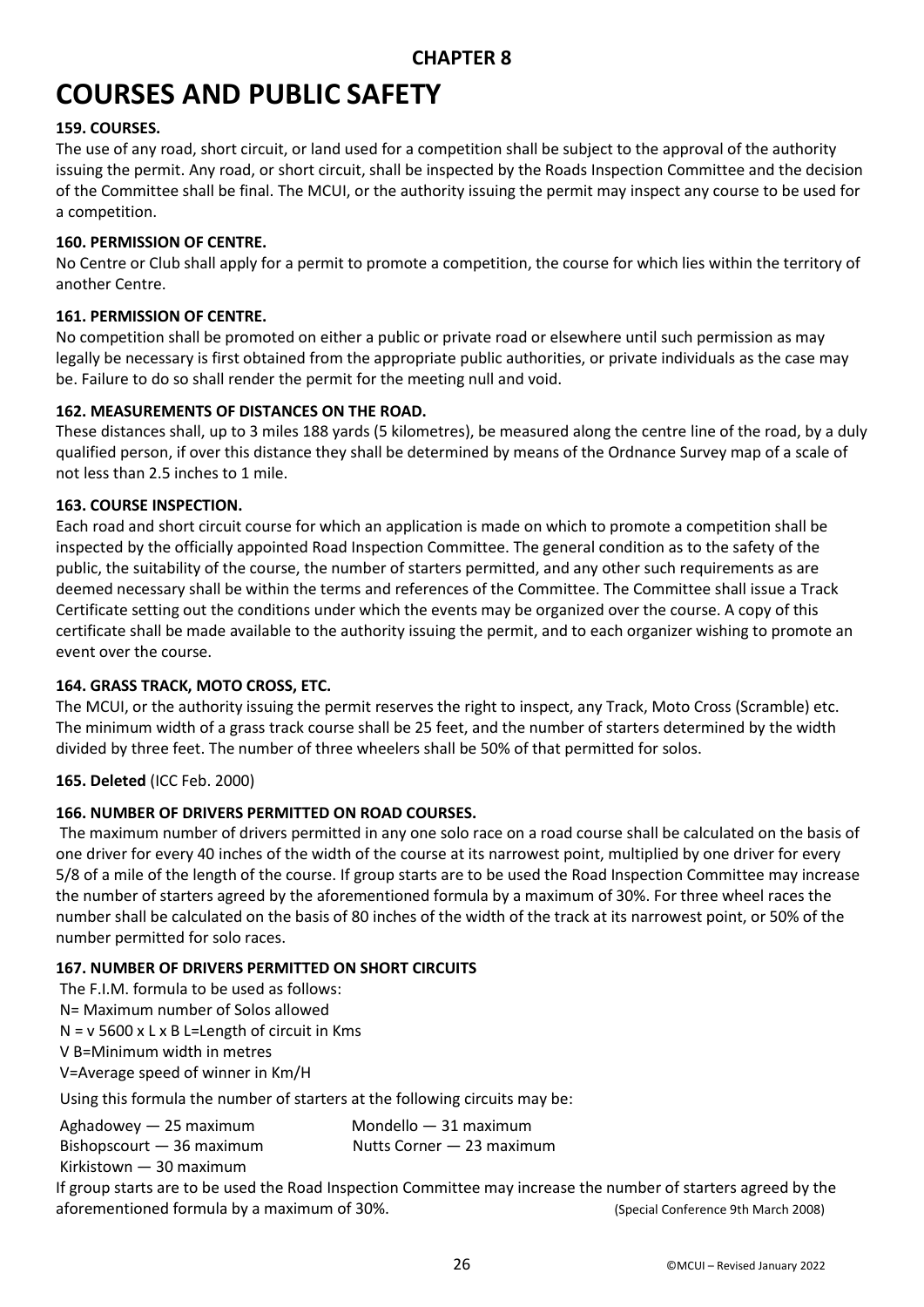#### **168. PROTECTION OF SPECTATORS.**

At all events promoters must make adequate arrangements for the protection of spectators. Each Centre shall lay down specific instructions for various types of meetings.

#### **169. POSITIONS OF SPECTATORS.**

The positions of spectators at all forms of racing must always be chosen with due regard to public safety.

#### **170. POSITION OF PADDOCK.**

There must be a suitable paddock for the use of competitors.

#### **171. TRADE AREAS.**

Designated trade areas to be set up in the paddock at all events.

#### **172. MACHINES – START.**

All machines must be pushed to the assembly paddock for the start of practice or racing. Use of paddock bikes, bicycles, skateboards mini bikes etc. are prohibited for all competitors, spectators and team officials in the paddock area. Failure to do so may lead to the exclusion from the meeting of that competitor. **(**ICC Jan. 2009)

#### **173. MACHINES – END.**

All machines returning to the paddock must be stopped at the gate, riders to dismount and push machines.

#### **174. MACHINES.**

Machines must only be started in designated areas provided.

#### **175. WARNING AND PROHIBITION NOTICES.**

At all meetings at which the public have access, notices worded as follows, warning the public that a motor competition is in progress or prohibiting the public from certain areas, shall be prominently displayed wherever applicable.

**NOTICE** WARNING TO PUBLIC MOTOR RACING IS DANGEROUS and spectators attending at this meeting do so ENTIRELY AT THEIR OWN RISK

#### **WARNING NOTICE PROHIBITION NOTICES**

NOTICE PROHIBITED AREA the public are not permitted in this area

WARNING the public must not go beyond this notice

#### **176. ANIMALS AT EVENTS.**

Promoters must take all reasonable steps to ensure that there are no unleashed dogs at a circuit, or within the Paddock area.

#### **177. ADMISSION TO SPEED EVENTS.**

At all meetings to which the public is invited, admission if controlled, must be by ticket. Every ticket issued must bear the following disclaimer which must not be defaced on cancellation of the ticket.

| WARNING                    |
|----------------------------|
| MOTOR RACING IS DANGEROUS  |
| AND PERSONS ATFENDING THIS |
| MEETING                    |
| DO SO                      |
| ENTIRELY AT THEIR OWN RISK |
|                            |

"It is a condition of admission that all persons having any connection with the promotion and/or organisation and/or conduct of the meeting, including the owners of the land, and the drivers and owners of the vehicles, are absolved from all liability arising out of accidents howsoever caused resulting in damage and/or personal injury to spectators."

**All official passes must also bear the disclaimer, and every official armband issued. Official programmes must contain the disclaimer.**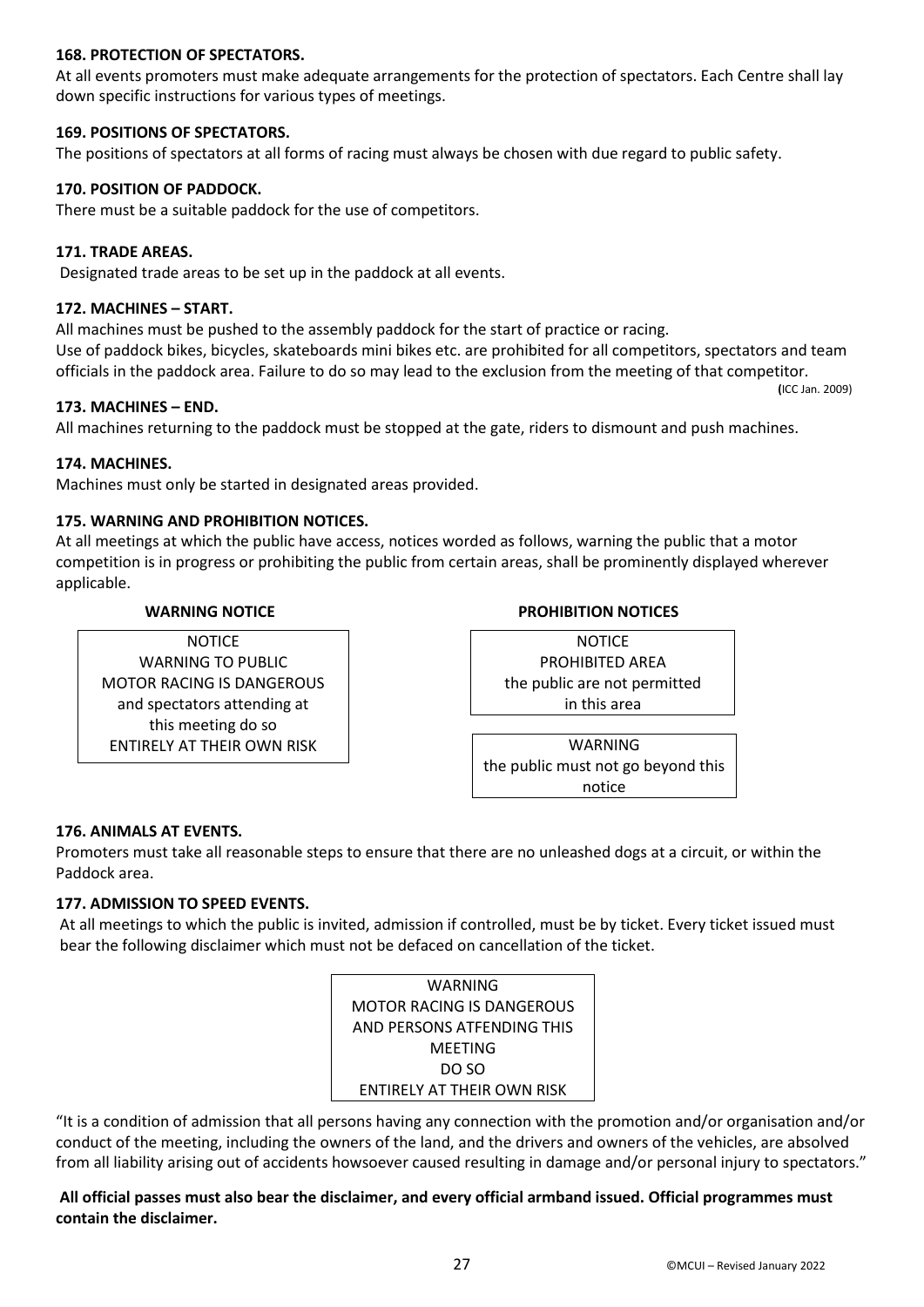### **PENALTIES**

#### **178. BREACH OF RULES.**

Any of the following offences, in addition to other offences specifically referred to previously or hereafter, shall be deemed to be a breach of the GCR.

i) Bribery or attempt, directly or indirectly, to bribe any person having official duties in relation to a competition, or employed in any manner in connection with a competition, or the acceptance of, or offer to accept, a bribe by such official or employee.

ii) Any attempt to influence any official in the course of his duty.

iii) Any action having its object the entry of participation in a competition of a person or motorcycle known to be ineligible therefore.

iv) Any fraudulent act or proceeding in connection with a competition or the sport of motorcycling generally.

v) Competing for, accepting or offering to accept, or advertising an award in the nature of a title or championship in respect of motorcycling competition, unless such award is recognized by the MCUI

vi) Any proceeding or act prejudicial to the interest of the MCUI, or a Centre, or the sport of motorcycling generally.

#### **179. PENALTIES FOR PARTICIPATION IN AN UNAUTHORISED COMPETITION.**

Any person or body who shall promote, enter for, drive in, officiate at, or in any manner whatsoever take part in, or advertise, or obtain publicity from the results of a competition not organized or held in accordance in all respects with the GCR, or who shall become disqualified or suspended by the governing body of any sport recognized by the F.I.M., shall be disqualified or suspended.

Provided that when the prescribed competition has been, or is to be, held outside the jurisdiction of the MCUI, the MCUI and the other F.M.N. concerned shall agree as to the penalty and, should they fail to agree, the question shall be referred to the F.I.M. whose decision shall be final.

#### **180. PENALTIES.**

Any person, or body of persons, official, entrant, driver, passenger, or any other person committing a breach of the International Sporting Code, or of the appendices thereto, or of the General Competition Rules of the MCUI, or any appendices thereto, or of any Supplementary Regulations, or any official instructions or of any conditions attached to the permit issued for a meeting, may be penalised as hereinafter provided.

#### **181. IMMEDIATE EFFECT OF PENALTIES.**

Any penalty inflicted in accordance with the GCR shall take effect immediately unless otherwise ordered by the court.

#### **182. IMPOSITION OF PENALTIES.**

The penalties which may be inflicted are as follows:

- (i) Reprimand
- (ii) Fine
- (iii) Exclusion (GCR 186)
- (iv) Suspension
- (v) Disqualification

The MCUI may also sentence any person, or body of persons, to be deprived of any rights or privileges. Before imposing the penalty not provided for in the Supplementary Regulations, the Stewards of the Meeting, or a Centre of the MCUI, as the case may be shall summon the parties concerned before them. Such summons shall either be delivered personally, or in appropriate cases by registered post, to the appropriate address (GCR 228). The procedure at any hearing by the Stewards of the Meeting, of the MCUI acting as a Court of first instance, shall be in accordance with GCR 209.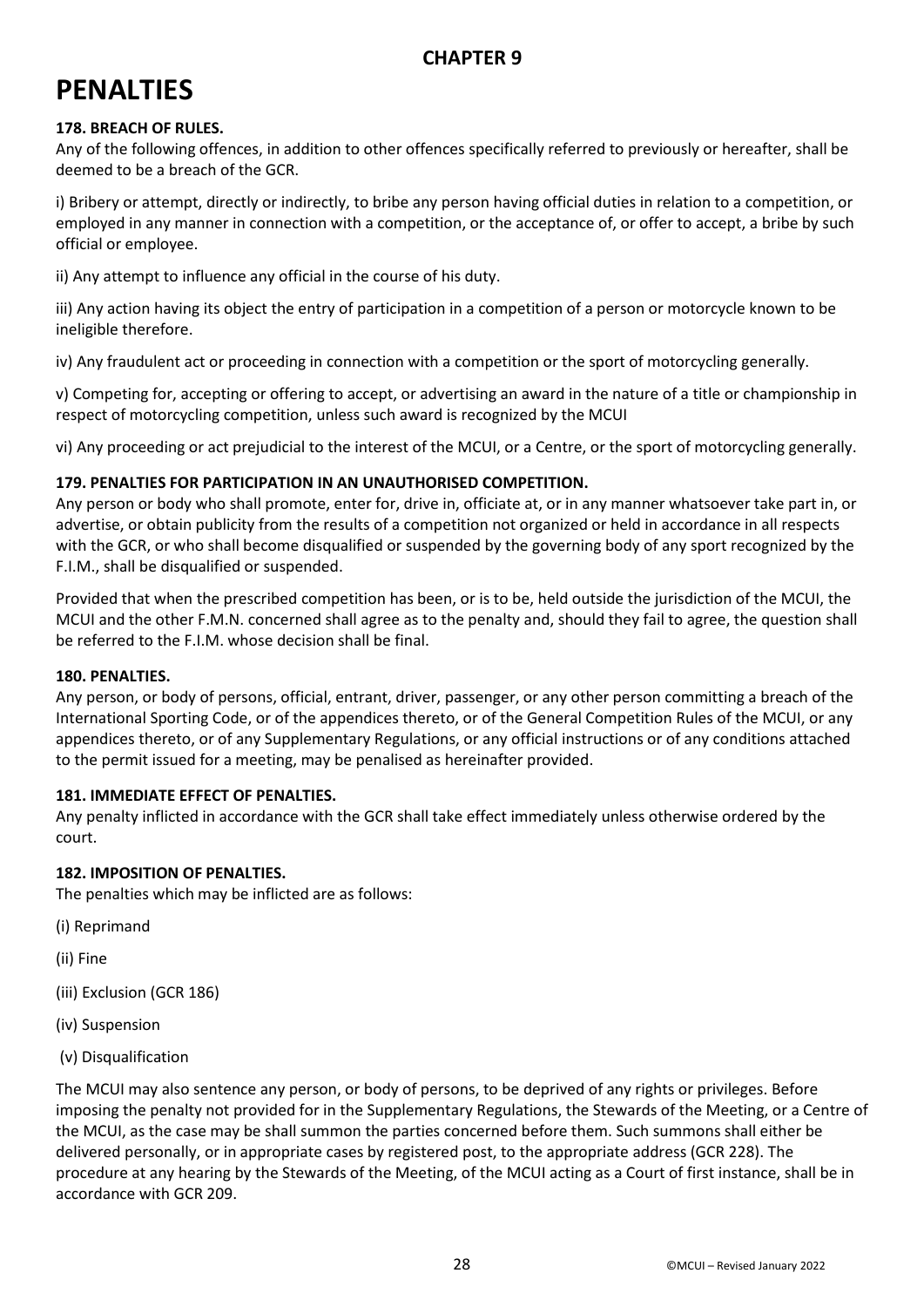#### **183. SENTENCE TO A REPRIMAND OR FINE.**

A reprimand, or fine, may be imposed by the Stewards of the Meeting, a Centre, or the MCUI, on any Club, Official, Entrant, Driver, Assistant, Mechanic or Passenger, who does not comply with the requirements of the Supplementary Regulations, or of the Official Instructions. A fine imposed by the Stewards of the Meeting shall be limited to a maximum of £100 or €150

#### **184. LIABILITY TO PAY FINE.**

An entrant shall, if called upon, be responsible for the payment of any fine inflicted on his drivers, assistants, or passengers, and in such circumstances, in the event of non-payment, may be suspended under GCR 185, equally and simultaneously with the person on whom the fine has been inflicted.

#### **185. TIME LIMIT FOR PAYMENT OF FINES.**

Fines shall be paid within 5 days of their being ordered. Any delay in making payment shall entail suspension for the period during which the fine remains unpaid.

#### **186. EXCLUSION.**

Exclusion shall mean the prohibition of a person, or body of persons, from taking part either in some particular capacity, or in any capacity whatsoever, in a certain competition or meeting, or the prohibition of a certain motorcycle, or motorcycles of a certain make, or of a motorcycle accessory, from being driven, or used, in a specified competition or meeting.

#### **187. SENTENCE OF EXCLUSION.**

A sentence of exclusion may be pronounced by the Clerk of the Course, or by the Stewards of the Meeting, and may be made retrospective in operation.

#### **188. SUSPENSION.**

Suspension shall mean the prohibition for a definite period or sine die, of a person, or body of persons, or of a certain motorcycle, or of motorcycles of a certain make, or of a motorcycle accessory, from taking part in any capacity, or being driven or used, as the case may be, in motorcycle competitions within certain territories, according to whether the suspension in International, National or Local.

#### **189. SENTENCE OF SUSPENSION**

a) International suspension may be pronounced only by the MCUI, and is subject to confirmation by the F.I.M.

b) National suspension may be pronounced by the MCUI, or a Centre.

c) Local suspension may be pronounced by the MCUI, or a Centre.

#### **190. EFFECT OF SUSPENSION**

a) A person, or body of persons, suspended Internationally or Nationally shall, during the period of suspension, thereby forfeit the rights to:

i) Hold any MCUI licence, be granted a permit, and/or

ii) Hold any official appointment in connection with the F.I.A., the F.I.M., the M.C.U.I, or any Centre or Club of the MCUI, or in connection with any meeting or competition, and/or

iii) Be registered as a member of a club for competition purposes or otherwise.

(b) International suspension shall entail the loss of the right to take part in any capacity whatsoever in any competition held within the territory of any country in which the authority of the F.I.M. is recognised. Such suspension also involves a similar prohibition from taking part in automobile, motor-aquatic and aeronautic competitions.

(c) National suspension shall entail the loss of the right to take part in any capacity whatsoever in any competition held within the territory of the MCUI

(d) Local suspension shall entail the loss of the right to take part in any capacity whatsoever in any closed, or restricted competition within the territory of the Centre imposing the sentence.

(e) A sentence of suspension shall render void any entry made for any competition which may take part during the term of such suspension, and in which the suspended person has lost the right to take part, and the promoter shall retain any fee for such entry.

(f) A sentence of suspension may be retrospective, to a date not earlier than the commitment of the offence, or may be suspended in its operation for a specified period.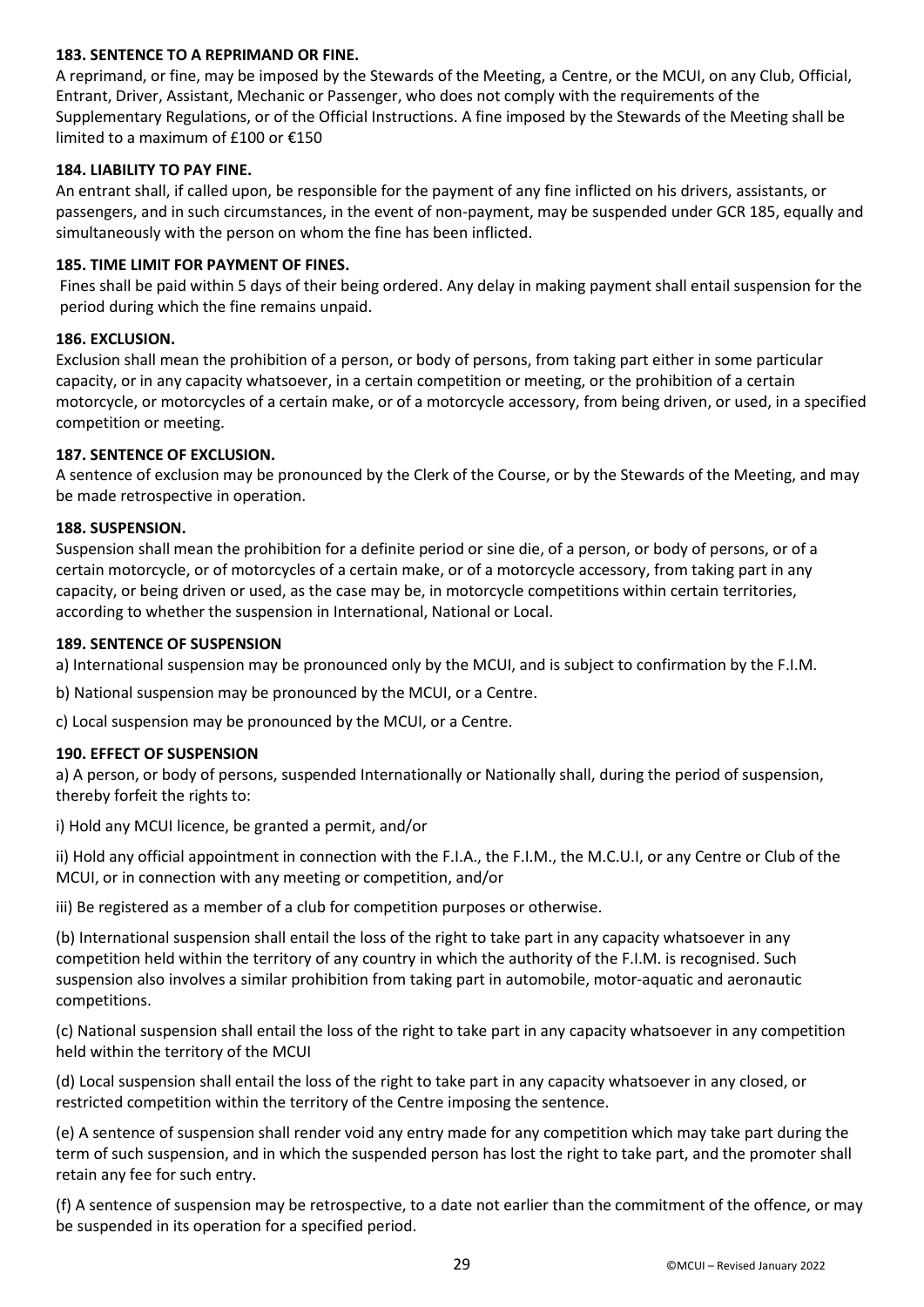#### **191. DISQUALIFICATION.**

Disqualification shall mean the loss for all time of any right to take part in any capacity whatsoever in any motorcycle, automobile, motoraquatic or aeronautic competition.

#### **192. SENTENCE OF DISQUALIFICATION.**

A sentence of disqualification may be pronounced only by the MCUI, and confirmed by the F.I.M., on any person or body of persons, or on one or more motorcycles or accessories thereto. The rights lost under a sentence of disqualification can only be restored by the F.I.M.

#### **193. EFFECT OF DISQUALIFICATION.**

A sentence of disqualification shall always have International effect and may be retrospective to a date not earlier than that on which the offence was committed. It shall render void any previous entry by the person disqualified and the promoter shall retain any fee paid for such entry.

#### **194. NOTIFICATION OF SUSPENSION OR DISQUALIFICATION.**

Suspension, if International, and disqualification will be notified by the F.I.M to all other constituent associations of the F.I.M. and to the recognised International Sporting Federations governing automobile, motor aquatic and aeronautic competitions. Any sentence of suspension pronounced by a Centre shall be notified to the MCUI immediately.

All sentences of suspension or disqualification shall be published by the MCUI from time to time.

#### **195. WITHDRAWAL OF A LICENCE.**

Every Internationally or Nationally suspended entrant, driver or passenger, if a licenced person, shall hand over his/her licence, or licences, to the M.C.U.I which will not return the licence, or licences, to the holder until the term of the suspension has expired. Delay in handing in a licence shall automatically result in the extension of the suspension for a period equal to the delay.

#### **196. SUSPENSION OR DISQUALIFICATION OF A MOTORCYCLE.**

A sentence of suspension or disqualification may be pronounced on either a particular motorcycle, or accessory, or a make of motorcycle, or accessory, provided that a make of motorcycle, or accessory, shall not be penalized until it has been proved to the satisfaction of the MCUI that the offence in question was committed by, or with the connivance, or at the instigation of the manufacturer or his agent.

#### **197. LOSS OF AWARD.**

Any entrant, driver or passenger who is excluded, suspended, or disqualified in any competition shall thereby forfeit all right to any award in that competition.

#### **198. AMENDMENT OF AWARDS.**

In such cases as provided in GCR 197, the Clerk of the Course shall publish the resulting amendment in the placings and awards, and the Stewards of the Meeting shall decide whether any of the remaining drivers shall be advanced.

#### **199. PUBLICATION OF PENALTY.**

The F.I.M. or the MCUI, or a Centre, shall have the right to publish, or cause to be published, a notice stating that it has penalized any person, body of persons, Motorcycle, make of motorcycle, or motorcycle accessory. The party, or parties, referred to in such notices shall have no right or action against the F.I.M., the MCUI, or a Centre, or against any person publishing the said notices.

#### **200. REMISSION OF SENTENCE.**

The MCUI shall have the power to remit the unexpired term of a sentence of National suspension. A Centre of the MCUI shall have the power to remit the unexpired term of a sentence of local suspension which it has imposed.

Only the F.I.M has the right to remit the unexpired period of an International suspension, and to remove a sentence of disqualification.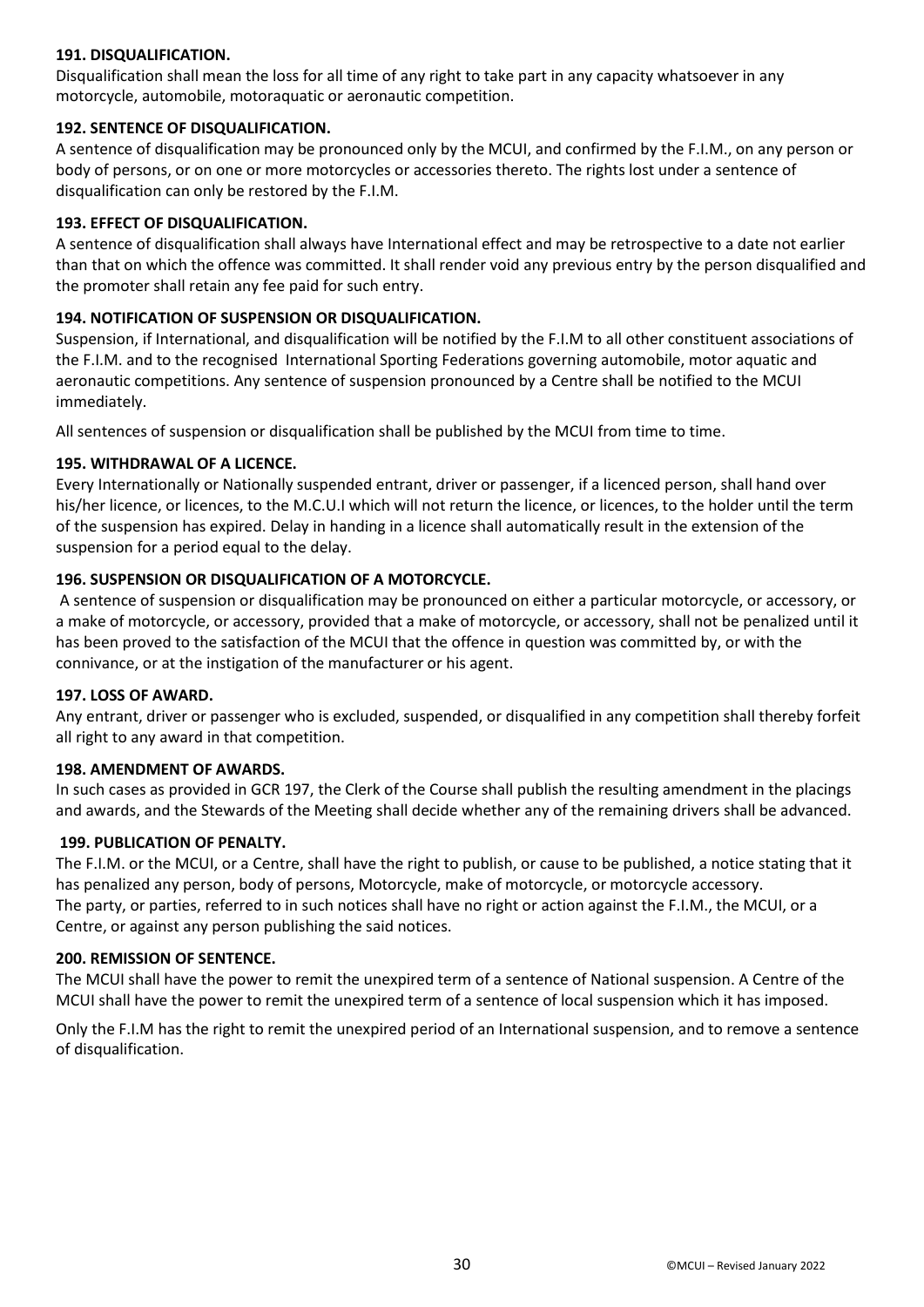## DISPUTES, COMPLAINTS DISCIPLINARY MATTERS AND PROTESTS

#### **201. JURISDICTION OF THE MCUI.**

Except as provided in GCR6, 82, 83, 182 and 202, and by the Rules as to Appeals hereinafter contained, all offences against the GCR, all disputes, complaints, and disciplinary matters, relating to the sport of motorcycling, and all cases of conduct prejudicial to the sport of motorcycling, and all cases of conduct prejudicial to the interests of the sport shall be adjudicated upon by a Court appointed by the MCUI. (ICC Jan. 2009)

#### **202. JURISDICTION OF CENTRE.**

Court appointed by a Centre consisting of not more than six persons, and not less than three persons shall adjudicate upon any dispute, complaint, or disciplinary matter arising between, or relating to any Club, or any member or any members comprising that Centre. The maximum penalties which may be imposed by such Court are:

- (a) A reprimand
- (b) A fine not exceeding £200 or €300
- (c) Local suspension

(d) National suspension, subject to confirmation by the MCUI

#### **203. JURISDICTION OF STEWARDS.**

Subject to the provisions as to Appeals hereinafter contained, and to GCR 87, 106, 130, 133, 143, 182 and 213, the Stewards of the Meeting shall have exclusive jurisdiction to adjudicate upon any matter falling within GCR 83, any matter reported to them pursuant to GCR 87, and any protest arising out of the meeting.

#### **204. RIGHT OF PROTEST**

(a) The right of protest lies solely with any entrant or driver who may consider himself aggrieved by any circumstance connected with any competition in which he is, or has been taking part.

(b) Nothing in this Rule shall affect or prejudice the right and duty of an official, acting in his official capacity, to take such action as he may deem proper in any circumstances regardless of whether a protest has been lodged.

#### **205. LODGING A PROTEST.**

Every protest shall be in writing, signed by the entrant, or driver, making the protest, clearly specifying the matter protested against, which shall refer to a single subject only, and be accompanied by a fee of £25 or €37.50. The protest fee will only be returned if the protest shall be held to be justified, or upon a direction by the Stewards of the Meeting, a Centre, or the MCUI

#### **206. TO WHOM ADDRESSED.**

During a meeting, protests shall be handed to the Clerk of the Course, or his representative, for transmission to the Stewards of the Meeting. At all other times, protests shall be addressed to the Secretary of the Meeting, for transmission to the Stewards of the Meeting.

#### **207. TIME LIMIT FOR PROTESTS**

a) A protest as to the validity of entry, eligibility of entrant, or driver, or vehicle, shall be lodged at least twenty-four hours before the start of any National Competition, and before the start of any other competition, save when the conditions under which the competition is held render this impracticable. In such circumstances, the protest shall be made with the minimum of delay, and at least within half an hour of the conclusion of the Competition.

b) A protest against a decision of a scrutineer or of an official measurement, shall be lodged immediately after the decision.

c) A protest against any mistake, or irregularity, alleged to have occurred during the course of a race must be made within thirty minutes of the finish of the race. No protest lodged after this time shall be considered, except with the special permission of the Stewards of the Meeting who, before admitting the protest, must be satisfied that there has been no unnecessary delay on the part of the protester.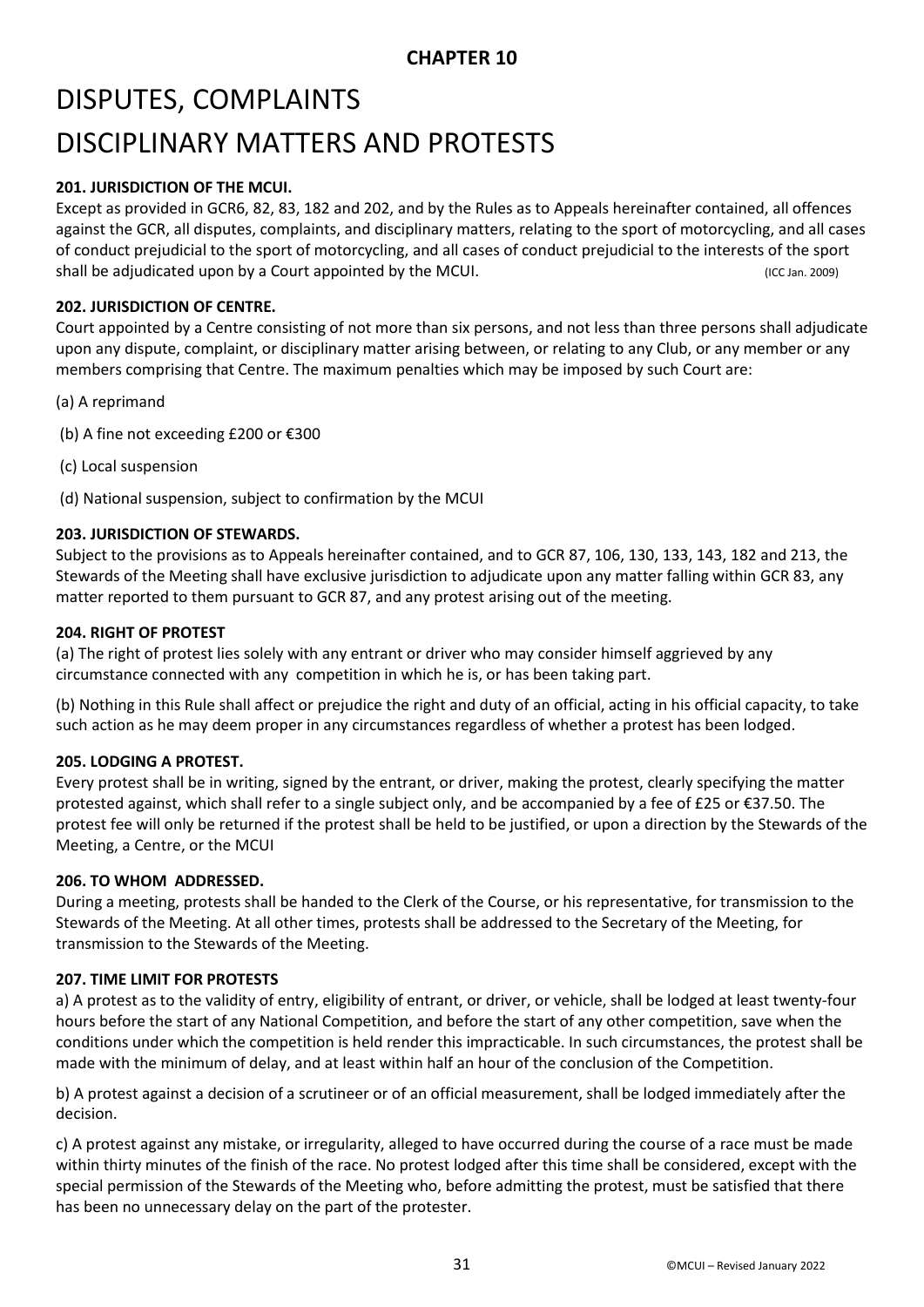d) A protest concerning the results of a competition, and any matter not referred to above, shall be lodged within three days of the publication of the detailed results unless for any special reason, of which the Stewards of the Meeting shall be sole judges, it could not have been lodged within that time. Proof of publication of the results to be furnished by the promoters, if necessary.

e) The hearing of a protest shall take place as soon as possible after the lodging of the protest.

#### **208. ADJUDICATION OF PROTESTS.**

Any protest arising out of a meeting shall be adjudicated upon by the Stewards of the Meeting, subject to the rights of Appeal provided by the GCR. The decision of the Stewards of the Meeting upon any protest shall be by a majority of the Stewards present at the hearing, including the Chairman, who shall be the Steward, or one of the Stewards, appointed by the authority issuing the permit. In the case of equality of votes among the Stewards of the Meeting, the Chairman shall have a casting vote.

#### **209. PROCEDURE.**

In exercising their respective jurisdiction under GCR 202 and 203, the Courts therein referred to shall in all cases observe the following principles of procedure:

(a) Any person, or body of persons, against whom any complaint or charge is made in any such proceedings shall be given reasonable, sufficient and timely notice specifying the nature of the complaint or charge.

(b) All parties concerned must be given adequate notice of the hearing; such notice may be delivered personally, or sent by registered post in accordance with GCR 228.

(c) The parties may conduct their own case personally, or may be represented by Solicitor, or Counsel, or by any other person allowed, by leave of the Court, to appear on their behalf, provided that reasonable notice to that effect has been given to the Court, and to the other parties involved.

(d) The parties shall be allowed to be present throughout the proceedings, except while the Court is considering its decision.

(e) The parties shall be entitled to call witnesses and they, and their witnesses shall be given an opportunity of being heard. Witnesses shall be excluded from the proceedings until called upon to give evidence and may be required to remain in Court after giving evidence.

(f) In the absence of any party, or parties, of his or their witnesses, judgement may go by default. Before giving a decision by default the Court shall satisfy itself that the party, or parties concerned, is aware of the time, date, and the place of hearing, or has been summoned to appear by a notice delivered personally, or sent by registered post, in accordance with GCR228.

(g) Provided the parties concerned have declared, in writing, that they do not intend to appear in person before the Court, then the Court may deal with the matter either at a formal hearing, or in such manner as the Court may deem convenient.

(h) The Court may, when giving judgement, make such order as to the return or forfeiture of the protest fee and as to costs, as it may think fit, but any order as to costs awarded by the Stewards of the Meeting, or by a Court appointed by a Centre, shall be subject to confirmation by the MCUI

(i) The Court shall cause to be made a summary of all proceedings and a record of all decisions. In the case of proceedings before the Stewards of the Meetings, the Secretary of the Meeting shall retain such summaries and records for six months during which time, if so required, he shall forward them to the Centre concerned, or the MCUI.

(j) Except as provided by (c), (d) and (e) above (GCR 209), the proceedings shall be in private, and no person shall be entitled to be present except with the permission of the Court.

(k) Any person who has taken part in the decision of the awards in any event, or the decision of a protest or appeal, or who has taken part as a competitor in the event, shall not subsequently adjudicate upon any further protest or appeal hearing on the same case.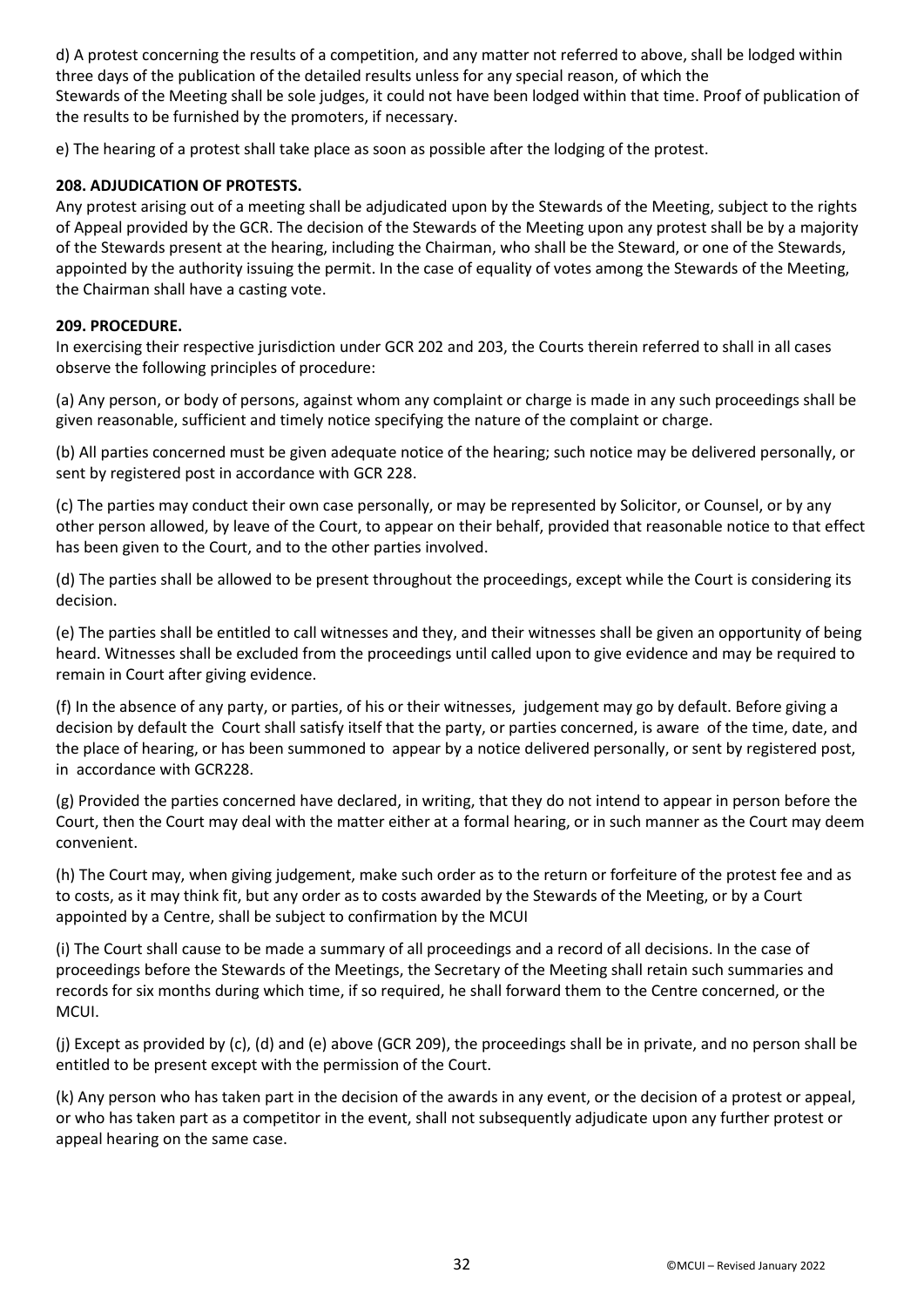#### **210. WITHHOLDING OF AWARD.**

An award gained by an entrant, or driver, against whom a protest has been lodged, shall be withheld until the protest has been adjudicated upon, and either the result of any possible appeal arising out of such adjudication is known, or the time for appeal has expired without notice of appeal having been given.

If, after the distribution of an award, or awards, a decision is made in accordance with the GCR which affects the results of a competition, any entrant, or driver to whom an award has been made, but who is adjudged ineligible therefore, shall return such award, or awards to the promoters on demand.

#### **211. RE-RUN.**

Neither the Stewards of the Meeting, nor any other authority shall have the power to order either a part, or the whole of a competition which has been completed to run again.

#### **212. JUDGEMENT.**

All parties concerned shall be bound by the decision given, subject only to appeal as provided in the GCR, and shall thereby renounce any right to have recourse to any arbitration, civil court, or other tribunal not provided for in the GCR.

If a decision cannot be given immediately after the hearing all parties concerned must be advised of the decision without undue delay.

#### **213. QUASHING A COMPETITION.**

The authority granting the permit may declare any competition null and void, subject to any right of appeal as provided in the GCR.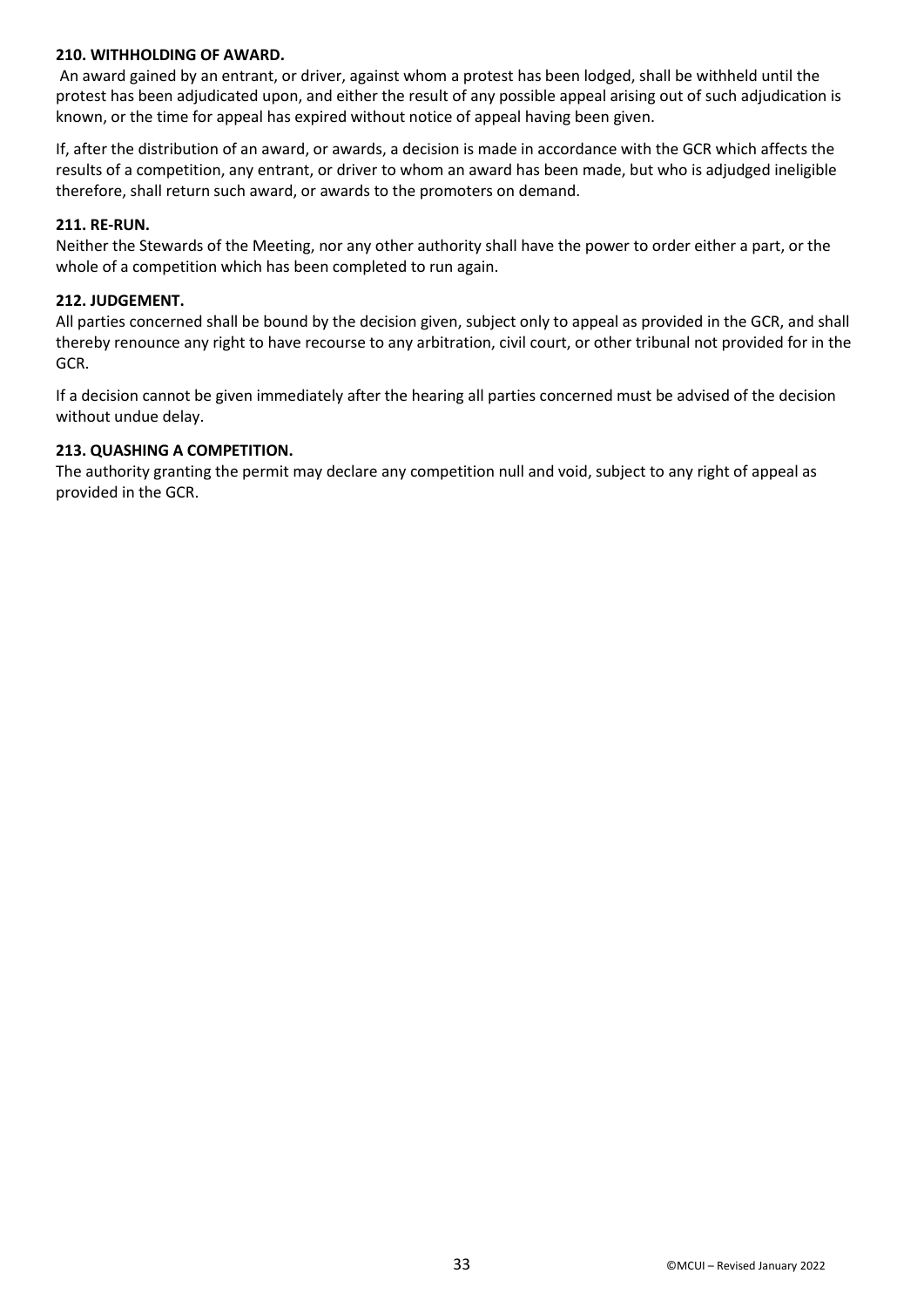### **APPEALS**

#### **214. EFFECT OF ADJUDICATION.**

Lodging an appeal will not set aside the penalty or decision appealed against pending the outcome of the appeal.

#### **215. RIGHT OF APPEAL.**

Except as provided by GCR 83, 113, 157 and the rules for the prevention of Drug/Alcohol Abuse in Motor Cycle Sport (Chapter 16), any person or body effected by a decision given under the GCR shall have a right of appeal as provided in GCR 216 and 219.

#### **216. APPEAL FROM A DECISION OF THE STEWARDS OF THE MEETING.**

Any person, or body, affected by a decision of the Stewards of the Meeting, shall have the right of appeal to the authority which granted the permit.

#### **217. APPEAL FROM A DECISION OF A CENTRE.**

Any person, or body, affected by a decision of a Centre in the exercise of its jurisdiction under GCR 202 and 216 shall have a further right of appeal to the MCUI whose decision shall be final. Where an appeal is made to MCUI, such appeal should be heard within 30 days of being lodged unless there are circumstances, of which the MCUI , shall be the sole judges, which render this impossible. In such cases the appeal shall be heard as soon as possible after the 30 days. An appeal to the MCUI, or subsequent adjournment of appeal, will not be heard if the time elapsed following the appeal or adjournment is more than three months. (ICC Jan. 2009)

#### **218. APPEAL TO THE F.I.M.**

Any person or body affected by a decision of the MCUI in connection with a dispute arising out of an International competition may have a further right of appeal to the F.I.M. in accordance with the provisions of the International Sporting Code.

#### **219. LODGING AN APPEAL.**

A party desiring to appeal from any decision shall give notice of appeal to the appropriate authority specified in the GCR. Any notices of appeal shall be in writing and addressed to the Secretary of the authority to which the appeal lies, shall specify briefly the decision appealed against and the grounds of the appeal, shall be signed by the appellant or his authorized agent, shall state an address to which communications can be sent, and shall be accompanied by a fee of £10 or €15 if the appeal is to a Centre or the MCUI The fee for an appeal to the F.I.M. shall be as stated in the current version of the F.I.M. Code.

#### **220. TIME LIMIT FOR APPEALS.**

The right to lodge an appeal shall expire, in the case of an appeal arising out of an International meeting, in 30 days; in any other case 7 days after the date of notification of the decision appealed against.

#### **221. PROCEDURE.**

Except as provided by GCR 218, the provisions of GCR 209 shall apply to the procedure to the followed in any proceedings on appeals.

#### **222. JUDGEMENT ON APPEAL.**

Courts of Appeal may quash. revise or vary a decision appealed against, or any penalty inflicted except a Mandatory penalty provided for in the GCR, Standing Regulations, Supplementary Regulations, Championship Regulations, Championship Rules or other rules applicable to an event held under the GCR. Courts of Appeal cannot order either part or the whole of a competition to be re-run.

#### **223. ORDER AS TO APPEAL FEE AND COSTS.**

The Court of Appeal must, when giving judgement, make such order as to the return or forfeiture of the appeal fee, and to costs, as it may think fit.

#### **224. APPLICATION OF MONIES.**

The income from fines and from forfeited protest and appeal fees shall, after the deduction of MCUI expenses, if any, be paid into a Benevolent Fund, or a Fund for the provision of prizes.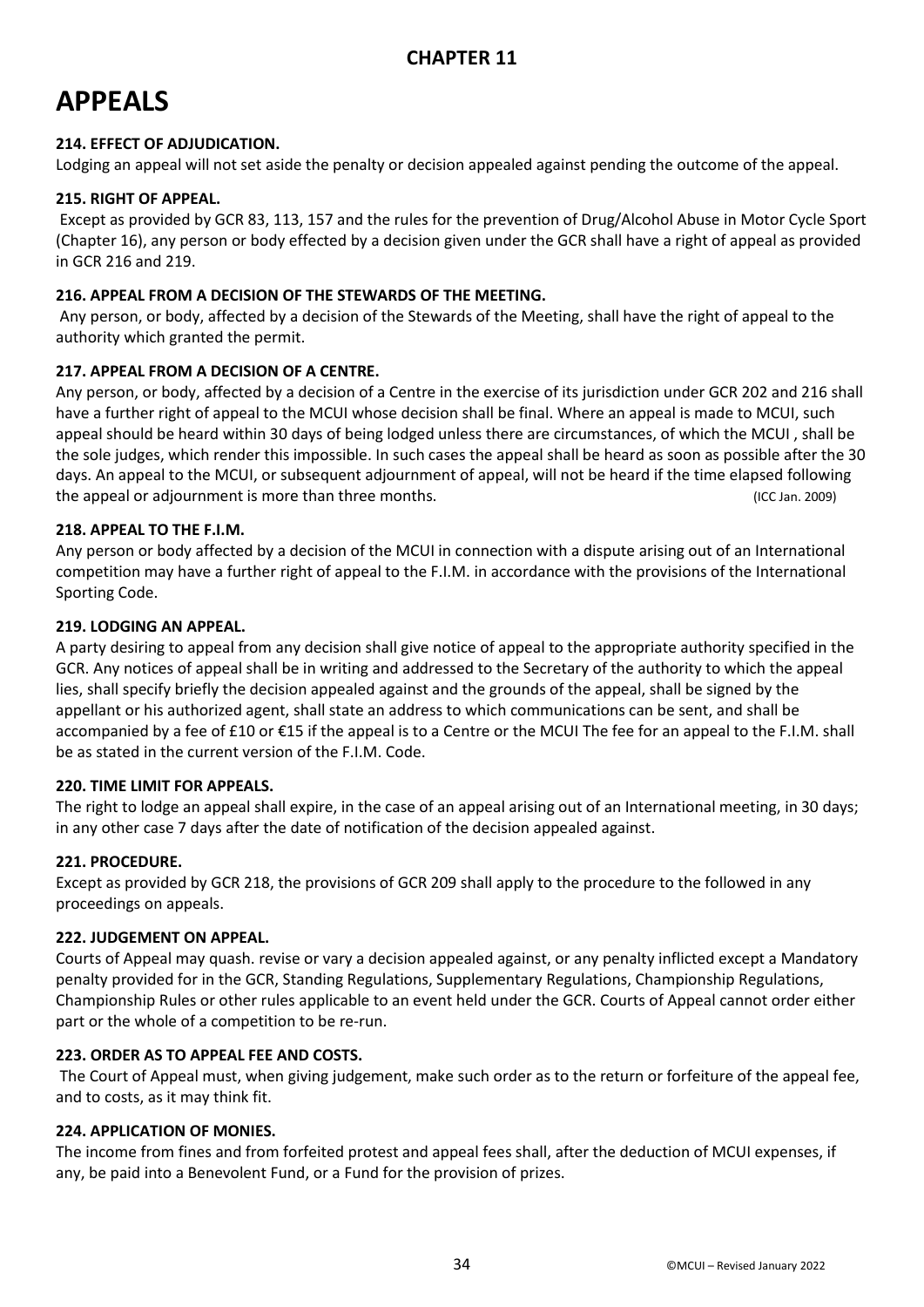#### **225. PUBLICATION OF JUDGEMENT ON APPEAL.**

A Centre, or the MCUI shall have the right to publish, or cause to be published, a judgement on appeal, and to state the names of all parties interested.

No person referred to in such publication shall have any right of action against a Centre, or the MCUI, or against any person making such publication.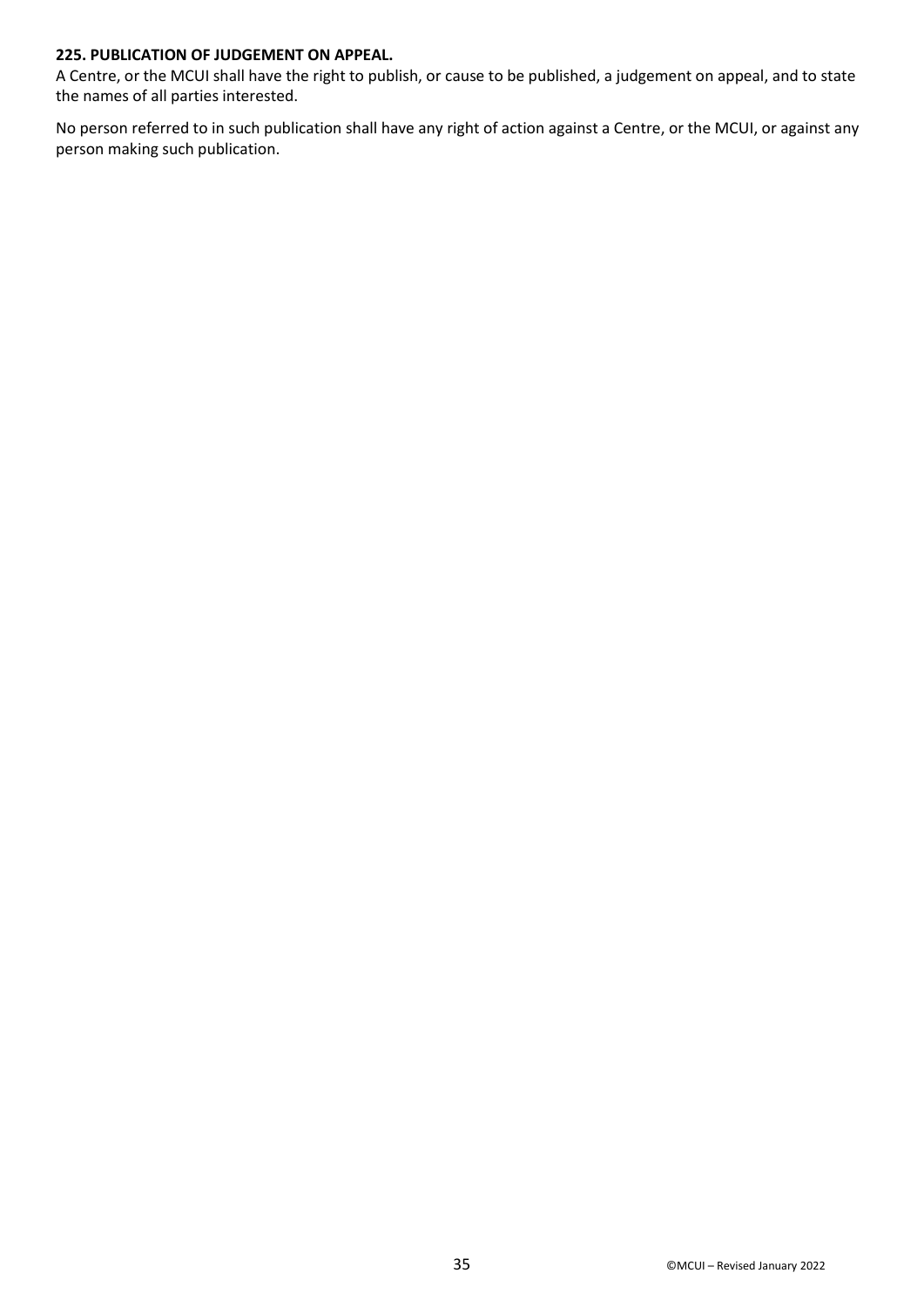### **CHAPTER 12**

## **TECHNICAL RULES**

The Technical Rules consist of the Rules detailed in the previous year's version of the FI.M. Technical Rules, subject to the under noted amendments and any other exclusions /amendments which the MCUI shall decide from time to time.

#### **1. ALL DISCIPLINES**

a. Throughout the booklet all references to the Technical Steward shall mean the Technical Steward or the Scrutineer with the proviso that at any event at which there is a dispute regarding eligibility, and both a Technical Steward and a Scrutineer are present, the matter shall be decided by the Technical Steward except in the case of helmets and drivers clothing when the matter shall be decided by the Scrutineer.

#### **1.1 Procedures for Technical Control**

A rider is at all times responsible for his/her motorcycle (ICC December 2018)

#### **1.2 Machine Capacities**

The maximum capacity limit for solo machines at all Short Circuits, National Road Race and International Road Race events within the MCUI is 1010cc for 3 and 4 cylinder machines and 1200cc for twins.

The maximum capacity limit for a rotary or Wankel system engined solo machine at all Road Race and Short Circuit events, within the MCUI is 1200 cc.

The capacity of a 'rotary engine' which will determine the class in which the motorcycle shall compete in a meeting shall be calculated by the formula:

Capacity =  $1.7 \times V$ 

**N** where  $V =$  total capacity of the chambers comprising the engine

and N = number of turns of the motor necessary to complete on cycle in a chamber.

#### **The engine is classified as a 4-stroke**.

For 'Wankel system engine' with a triangular piston, the capacity is given by the formula:

Capacity =  $1.7 \times V \times D$ where  $V =$  capacity of a single chamber

and D = number of rotors.

**Classified as a 4-stroke** (ICC Dec. 2016)

#### **2. ALL DISCIPLINES EXCEPT TRIALS**

**a. Number Plates:** The plates may also be elliptical in shape provided they are of the same dimensions.

**b. Road Races and Short Circuit:** See Standing Regulations, MCUI Technical Regulations Handbook, MCUI Number Plates and Numbers. The contract of the contract of the contract of the contract of the contract of the contract of the contract of the contract of the contract of the contract of the contract of the contract of the contra

#### **3. MOTOCROSS AND GRASSTRACK**

a. Sidecar capacity limit from 1st January 1989. This clause does not apply.

#### **4. TRIALS.** a. Mudguards and wheel protection.

If non wire spoked wheels are used, a protection as outlined in this rule must be provided for the driving wheel only.

b. Lighting, Warning Equipment and Speedometers.

The requirement for lights is only applicable if it is necessary to comply with the terms of the Road Traffic Act in the Centre in which the event takes place.

#### **5. HELMETS**

In all motorcycling competition competitors must wear an approved helmet. For speed events, only helmets which provide full temporal protection and only helmets of the approved F.I.M. types can be used.

Helmets must carry the current MCUI Helmet Stamp of Approval and may be stamped on being presented to one of the helmet examiners.

**Applicable to Speed Events only** All helmets used in competition must be no more than five (5) years old from the date of manufacture.

#### **Super Moto Deleted** (ICC Jan 2001)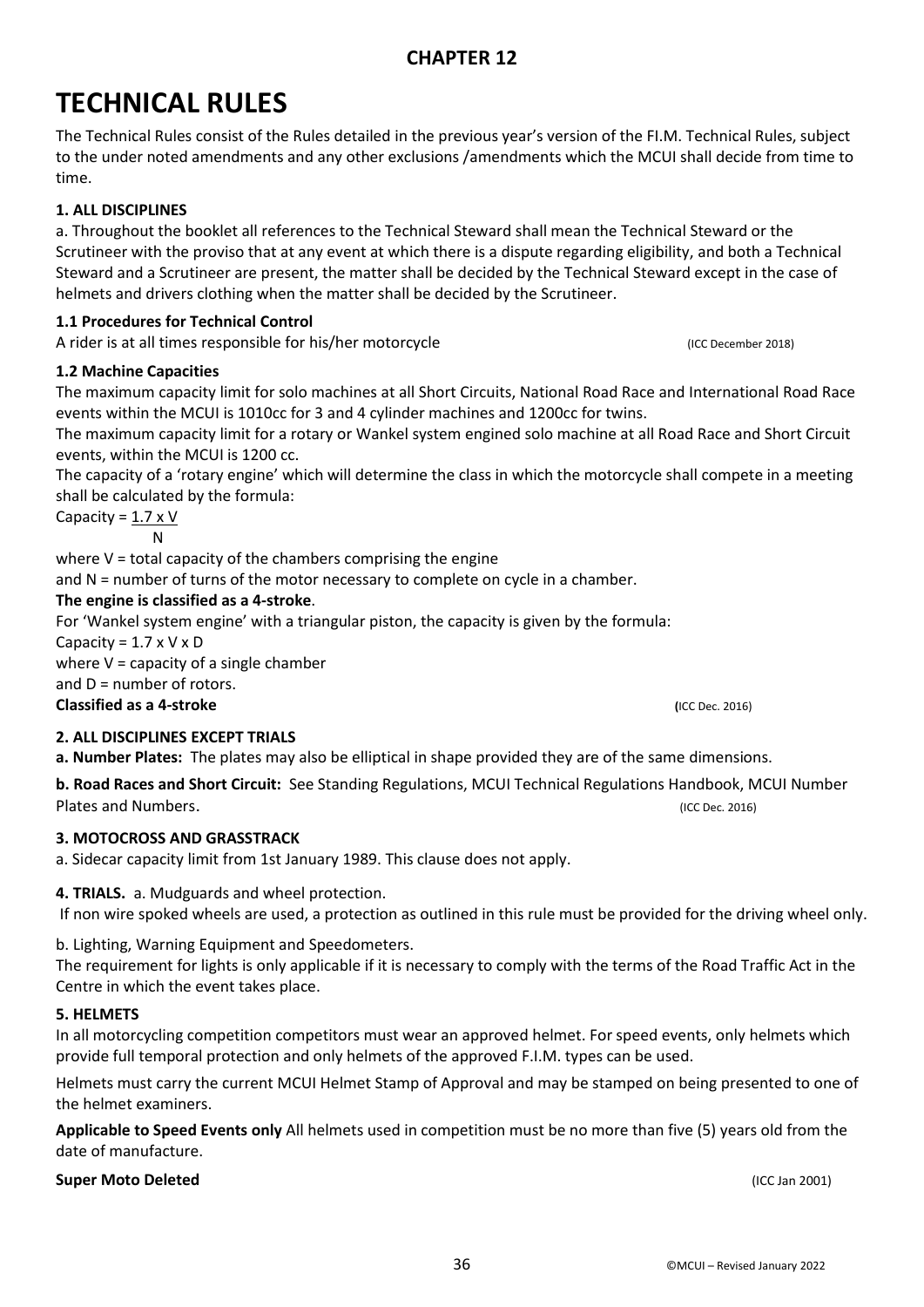#### **6. REAR SAFETY LIGHT**

All motorcycles must have a functioning red light mounted at the rear of the seat to be used during wet practice/races or in low visibility conditions as declared by the Clerk of the Course.

a) the lighting direction must be parallel to the centre line of the motorcycle (running direction) and it must be clearly visible from the rear, at least 15 degrees to both the left and right sides of the centre line of the motorcycle. b) it must be safely mounted on the very end of seat/rear bodywork and approximately on the centre line of the motorcycle.

c) the power output/luminosity must be equivalent to approximately 10-15W (incandescent) or 3-5W (led).

d) the light must be able to be switched on and off.

#### **7. BRAKES**

All motorcycles must be equipped with a brake lever protection, intended to prevent the handlebar brake lever from being accidently activated in the case of collision with another motorcycle.

(ICC Dec. 2013)

#### **8. ROAD RACES and SHORT CIRCUITS.**

All solo classes may change the front master cylinder. The match of the control of the case (ICC Dec. 2014)

#### **9. ENGINE PROTECTION.**

All lateral covers/engine cases containing oil on, 4 stroke machines, and which could come in contact with the ground during a crash, must be protected by a second cover made from composite materials, aluminum or steel plates and/or bars are also permitted.

All these devices must be designed to be resistant against sudden shocks and must be fixed properly and securely. Where secondary covers are not commercially available, Engine case guards in the form of strengthened engine side covers may be installed.

The countershaft cover may be removed. The addition of a crankcase protector at the countershaft is allowed.

#### **10. FUEL.**

A. Unless otherwise specified in the Supplementary Regulations for any series or championship unleaded petrol mixtures up to 102 RON. The use of fuel additives are strictly prohibited.

B. Classic Pre 73 class, leaded petrol will be permitted by mixtures of 50% Avgas 100LL and 50% unleaded petrol up to a maximum 102 RON.

C. All Two Stroke machines but not RS 125 Aprilia in 'Moto 1 Class' are permitted to run leaded race fuel, 100% Avgas 100LL and fuel additives with added lubricant.

D. 'Moto 1' machines are only permitted to use unleaded 95 RON or super unleaded 97RON fuel. The use of fuel additives are strictly prohibited.

E. Competitors must ensure that a minimum of 2 litres remains in the tank at the end of a race, for the purpose of any fuel testing that may be required.

F. Any competitor found in contravention of these regulations or who fails to provide a fuel sample, will on first offence be disqualified from event and all previous class championship points removed, second offence will have their MCUI licence suspended for a minimum period of 3 months of the Road race season(March-October) and will be liable for all costs involved in the testing. The competitor will be disqualified from the results and will lose any Championship points awarded for the class.

G. All technical regulations for each specific class will reference these fuel regulations unless stated specifically within the class technical regulations. The class of the class technical regulations. (ICC Dec 2019)

(ICC Dec. 2013)

(Special Conference May 2015)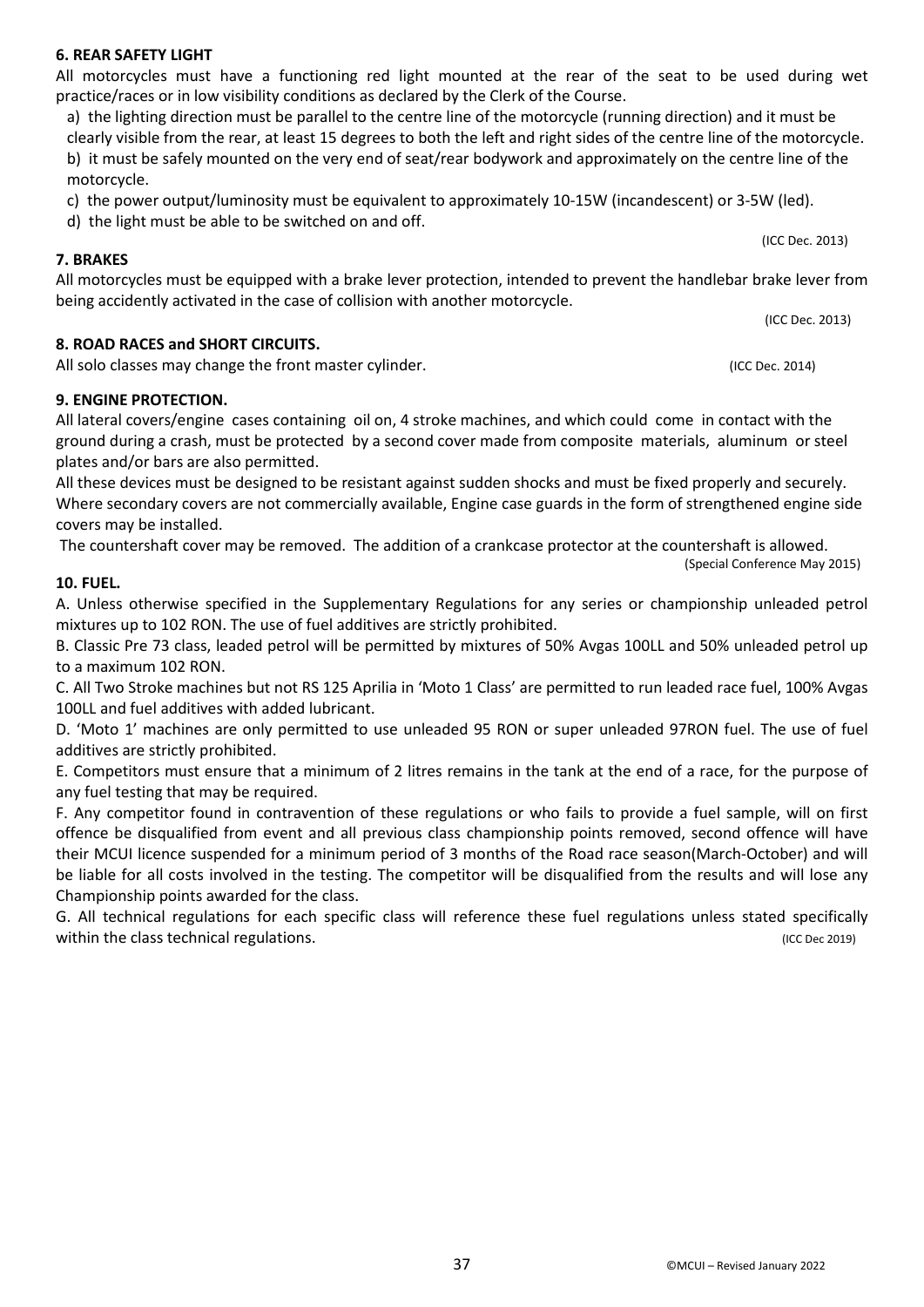### **ADMINISTRATION OF RULES**

#### **226. INTERPRETATION OF RULES.**

The MCUI is empowered to decide any question raised within Ireland, concerning the interpretation of the International Sporting Code, or of the GCR.

#### **227. ALTERATION OF RULES.**

The MCUI reserves to itself the right at any time, and from time to time, to alter the GCR, and periodically to revise any Appendices thereto, by notice of motion to Inter Centre or Special Conference, approved by simple majority of voting delegates.

#### **228. NOTICES**

(a) Any communication required under the GCR to be made to the MCUI shall be addressed to the Honorary Secretary of the MCUI, and to such address as may be duly notified from time to time.

(b) Any communications required under the GCR to be sent to an entrant or driver shall be sent to the address on his entry form or, if he is a holder of a licence issued by the MCUI, to the address on his licence. Any communications to be sent to a promoter shall be sent to the address on the relevant application form for Permit, or to the organising Club at the last known address.

(c) Any communication to be sent to an appellant under the GCR, shall be sent to the address upon the notice of appeal. Any communications so sent by registered post shall be deemed to have reached the address by normal delivery of post.